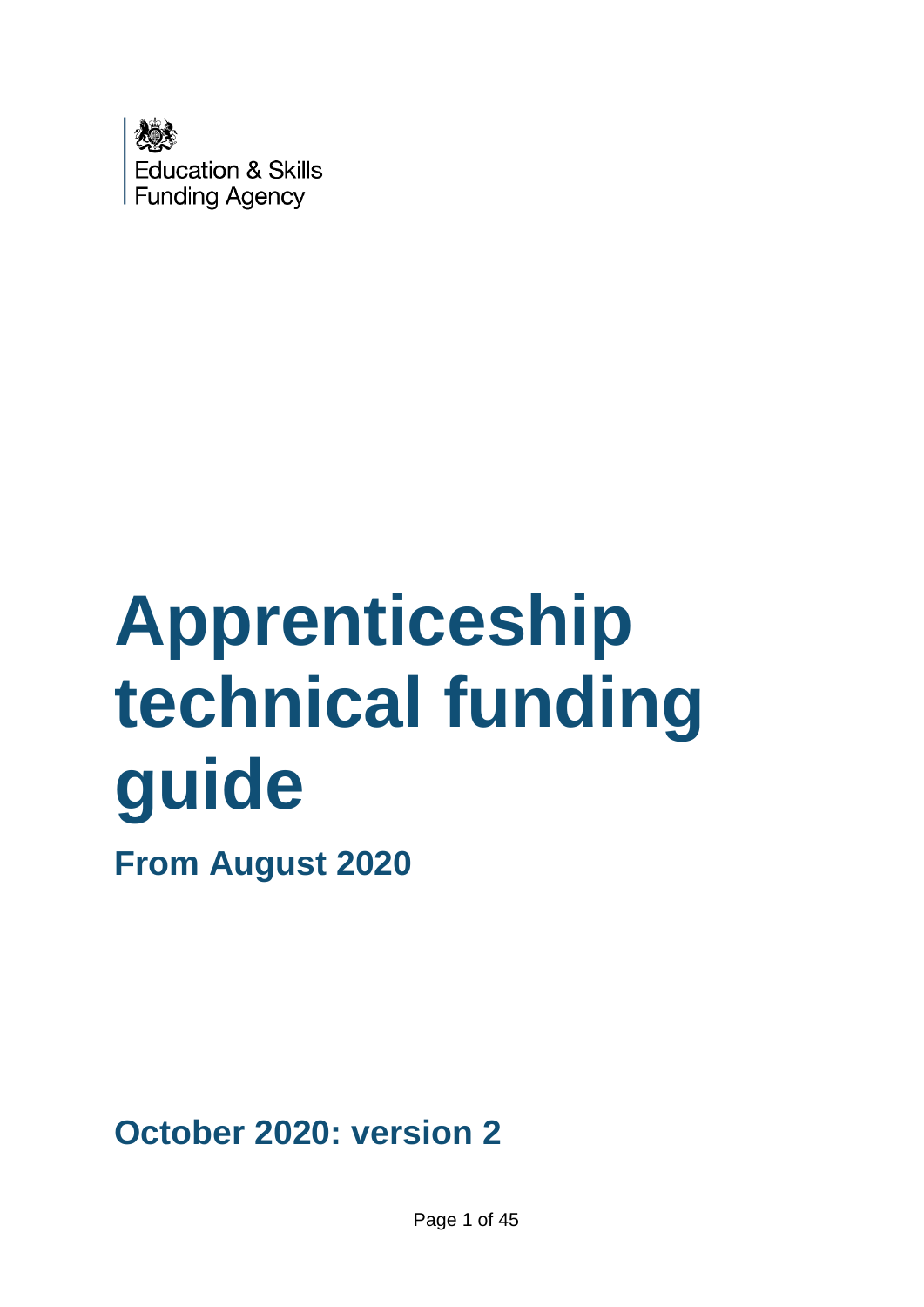## **Table of contents**

| Payments on the apprenticeship service and employer accounts  16       |  |
|------------------------------------------------------------------------|--|
| Non-levy employers and the apprenticeship service from August 2019  16 |  |
|                                                                        |  |
|                                                                        |  |
|                                                                        |  |
|                                                                        |  |
|                                                                        |  |
|                                                                        |  |
|                                                                        |  |
|                                                                        |  |
|                                                                        |  |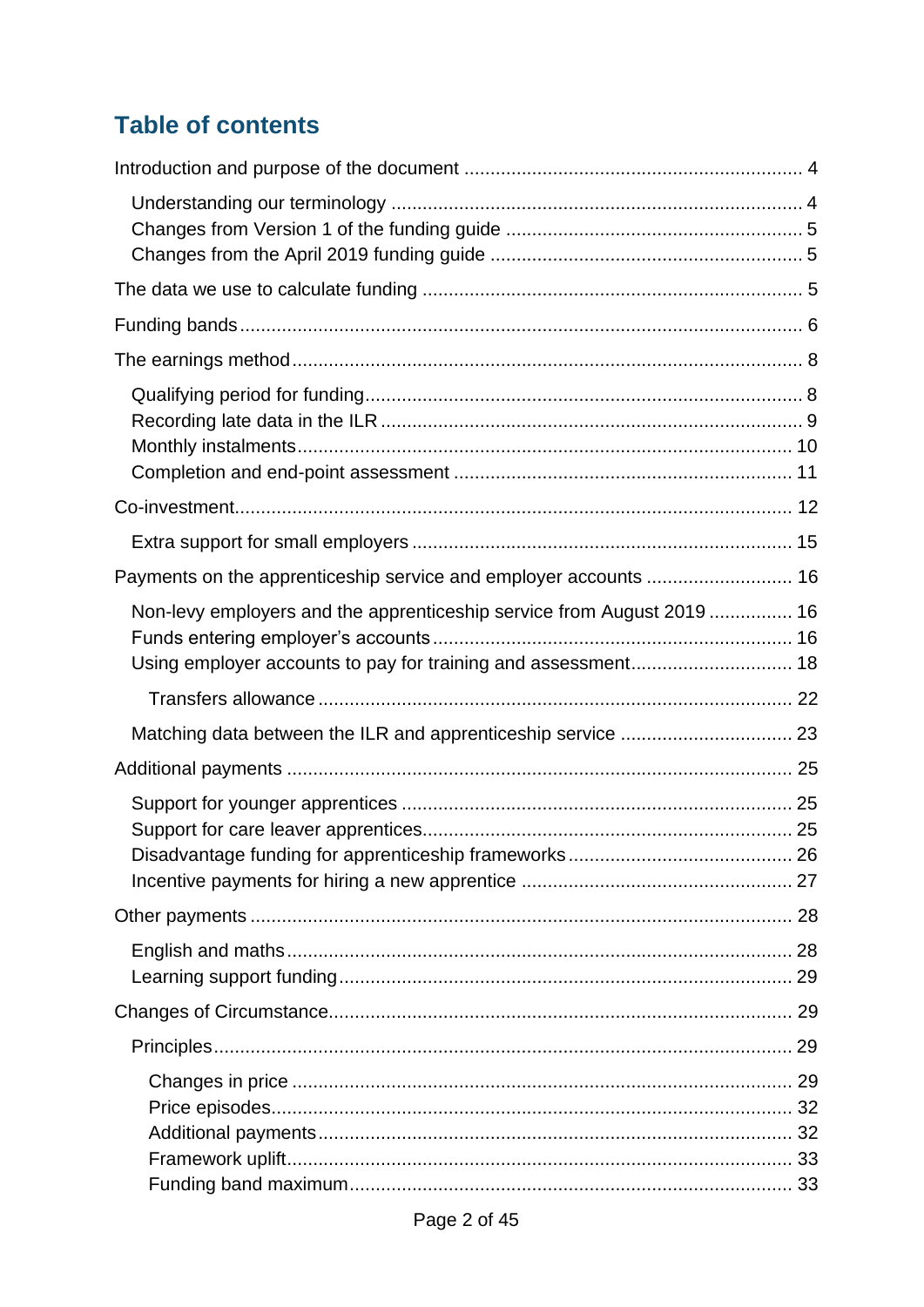| Scenario A - The employer and provider negotiate a new total price for the<br>Scenario C - The apprentice changes programme with the same provider 36<br>Scenario D - The employer chooses a new provider to deliver the apprenticeship<br>Scenario E - The apprentice moves to a new employer but remains on-<br>Scenario G - The apprentice is made redundant and has more than 6 months of<br>the planned duration of the apprenticeship remaining and has not completed<br>Scenario H - The apprentice is made redundant within 6 months of their planned |  |
|---------------------------------------------------------------------------------------------------------------------------------------------------------------------------------------------------------------------------------------------------------------------------------------------------------------------------------------------------------------------------------------------------------------------------------------------------------------------------------------------------------------------------------------------------------------|--|
|                                                                                                                                                                                                                                                                                                                                                                                                                                                                                                                                                               |  |
|                                                                                                                                                                                                                                                                                                                                                                                                                                                                                                                                                               |  |
|                                                                                                                                                                                                                                                                                                                                                                                                                                                                                                                                                               |  |
|                                                                                                                                                                                                                                                                                                                                                                                                                                                                                                                                                               |  |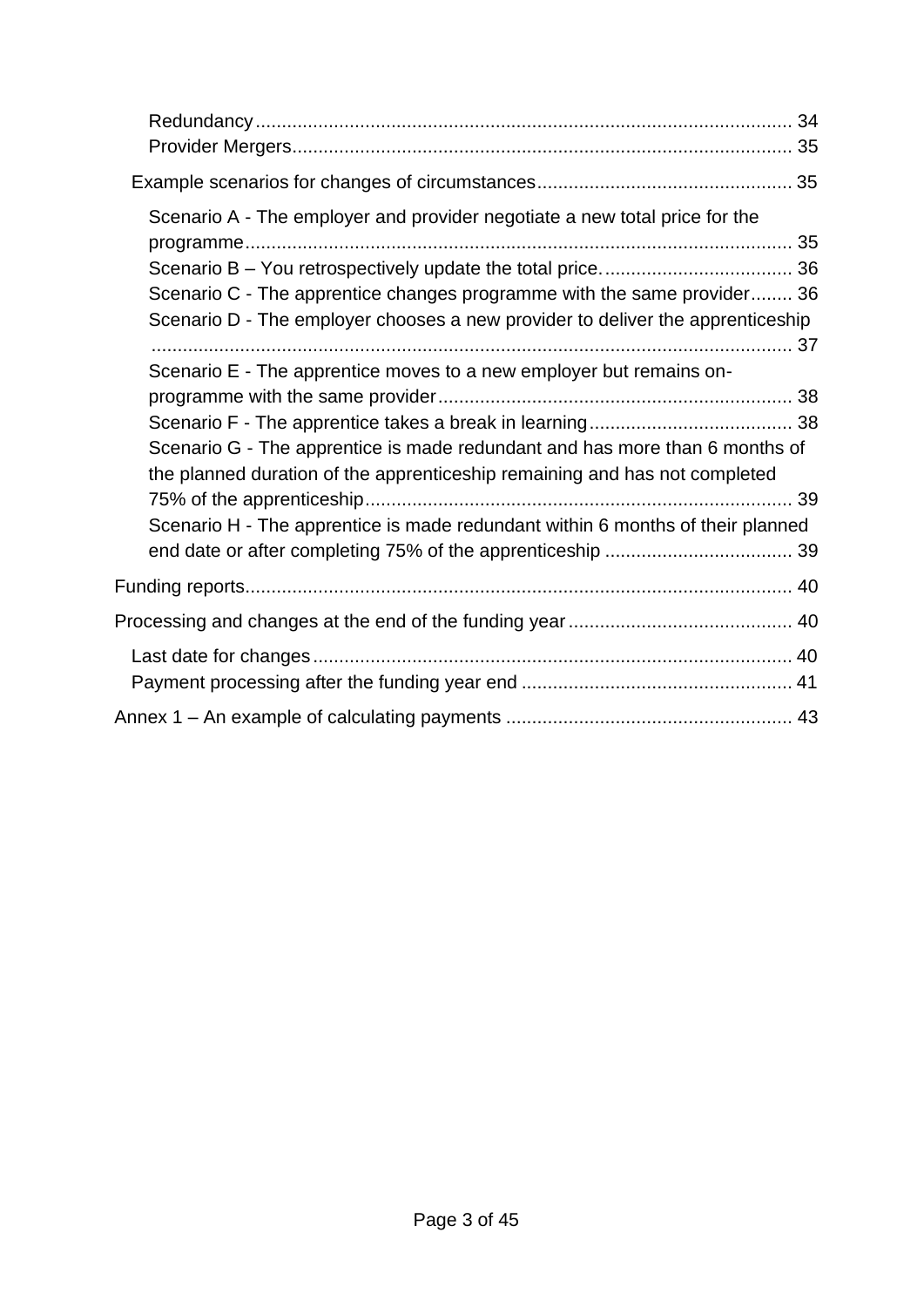# <span id="page-3-0"></span>**Introduction and purpose of the document**

1. This document sets out the details of the apprenticeship funding system for new starts on or after 1 April 2019. It explains how we will calculate funding for organisations receiving funding from us. Employers may find this information useful to help understand how employer accounts on the apprenticeship service operate or how government and employer co-investment will operate.

2. This document does not apply to apprenticeship programmes that started before 1 April 2019; we will continue to fund these for the full duration of the apprenticeship under the methodology in place before this date. For information on earlier apprenticeship funding methodologies, see the:

- Previous versions of the [Apprenticeship technical funding guide](https://www.gov.uk/government/publications/apprenticeship-technical-funding-guide) for all apprenticeships that started between 1 May 2017 and 31 July 2020
- [Funding Rates and Formula 2016 to 2017](https://www.gov.uk/government/publications/sfa-funding-rates-and-formula-2016-to-2017) for frameworks that started before 1 May 2017
- [Trailblazer Funding Rules](https://www.gov.uk/government/publications/apprenticeship-standards-funding-rules) for standards that started before 1 May 2017.

3. To understand how the funding system works, you should read this document together with:

- **[Apprenticeship funding rules](https://www.gov.uk/guidance/apprenticeship-funding-rules)**
- [Individualised Learner Record specification, validation rules and appendices](https://guidance.submitlearnerdatabeta.fasst.org.uk/ilr)
- [ILR Reports guidance](https://www.gov.uk/government/publications/check-ilr-reports-for-possible-data-errors-in-your-return)
- [How to fix apprenticeship service data mismatches](https://www.gov.uk/government/publications/how-to-fix-apprenticeship-service-data-mismatches/how-to-fix-apprenticeship-service-data-mismatches)
- 4. We may make changes to these documents.

## <span id="page-3-1"></span>**Understanding our terminology**

5. The terms 'we', 'our', 'us' and 'ESFA' refer to the Education and Skills Funding Agency.

6. We use the terms 'you' or 'provider' to refer to any organisation holding a contract with us through which we directly route funds from an employer's account or government-employer co-investment.

7. We use the term 'employer account' to refer to the on-line account that holds levy balances in the apprenticeship service.

8. We use the term 'levy payer' or 'levy-paying employer' to refer to an employer who pays the apprenticeship levy, but also to an employer who does not pay the levy but is funding the apprenticeship through a transfer in the apprenticeship service.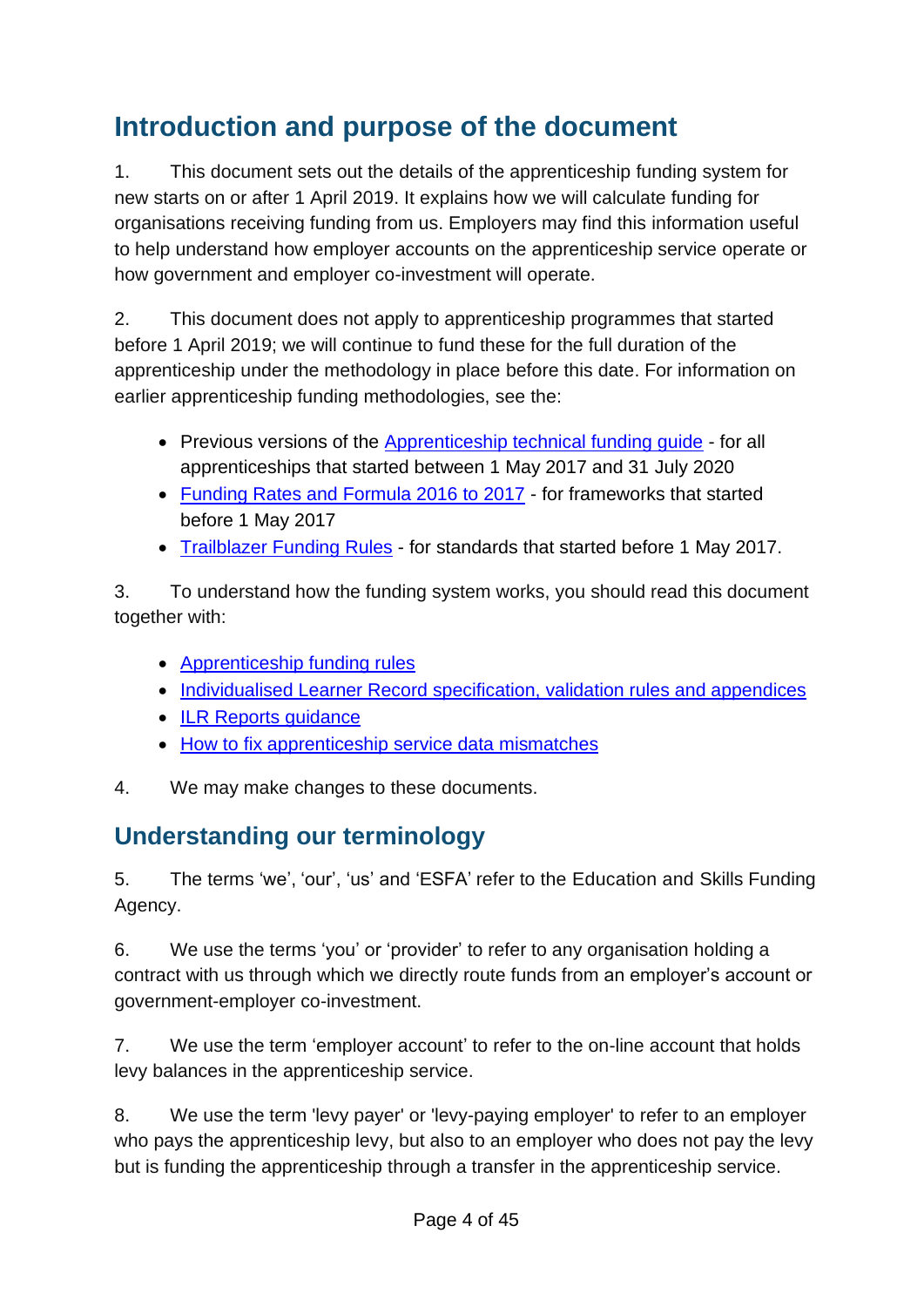9. We use the term 'sending employer' to refer to a levy-paying employer who transfers levy funds in their apprenticeship service account to another employer to support their delivery of an apprenticeship standard starting from 1 May 2018. A 'receiving employer' is any (levy-paying or non-levy paying) employer who receives a transfer of funds in this way from a sending employer.

## <span id="page-4-0"></span>**Changes from Version 1 of the funding guide**

10. From 15 October 2020, apprenticeships made redundant can be funded through to completion when they have completed 75% or more of their planned duration in addition to the existing scenarios for funding offered for redundant apprentices. For more information, see paragraph [213.](#page-33-1)

11. The Learning Aims Reference Service (LARS) is being replaced by the [Find a](https://findalearningaimbeta.fasst.org.uk/) [learning aim](https://findalearningaimbeta.fasst.org.uk/) service. We have updated all the references to LARS in this document, replacing them with a reference to the new service.

## <span id="page-4-1"></span>**Changes from the April 2019 funding guide**

12. From 1 August 2020, all new apprentices must start on [apprenticeship](https://www.instituteforapprenticeships.org/apprenticeship-standards/)  [standards.](https://www.instituteforapprenticeships.org/apprenticeship-standards/) Existing apprentices on apprenticeship frameworks will still be able to complete on the framework providing they started on or before 31 July 2020. It is our intention that these apprentices complete their apprenticeship framework by 31 July 2025 (accounting for any breaks in learning).

13. The only other change is we have included information on how incentive payments for hiring a new apprentice can be claimed and will be paid to employers.

# <span id="page-4-2"></span>**The data we use to calculate funding**

14. You give us information about apprentices and their learning using the [Individualised Learner Record](https://guidance.submitlearnerdatabeta.fasst.org.uk/ilr) (ILR) and the [Earnings Adjustment Statement](https://www.gov.uk/government/publications/earnings-adjustment-statement-eas-2020-to-2021) (EAS). We use this information to work out the funding you have earned for delivering this learning.

15. If the employer has an employer account, we will use information maintained by employers and you on the apprenticeship service to calculate payments from that account, and if any co-investment is required from the employer and/or the government.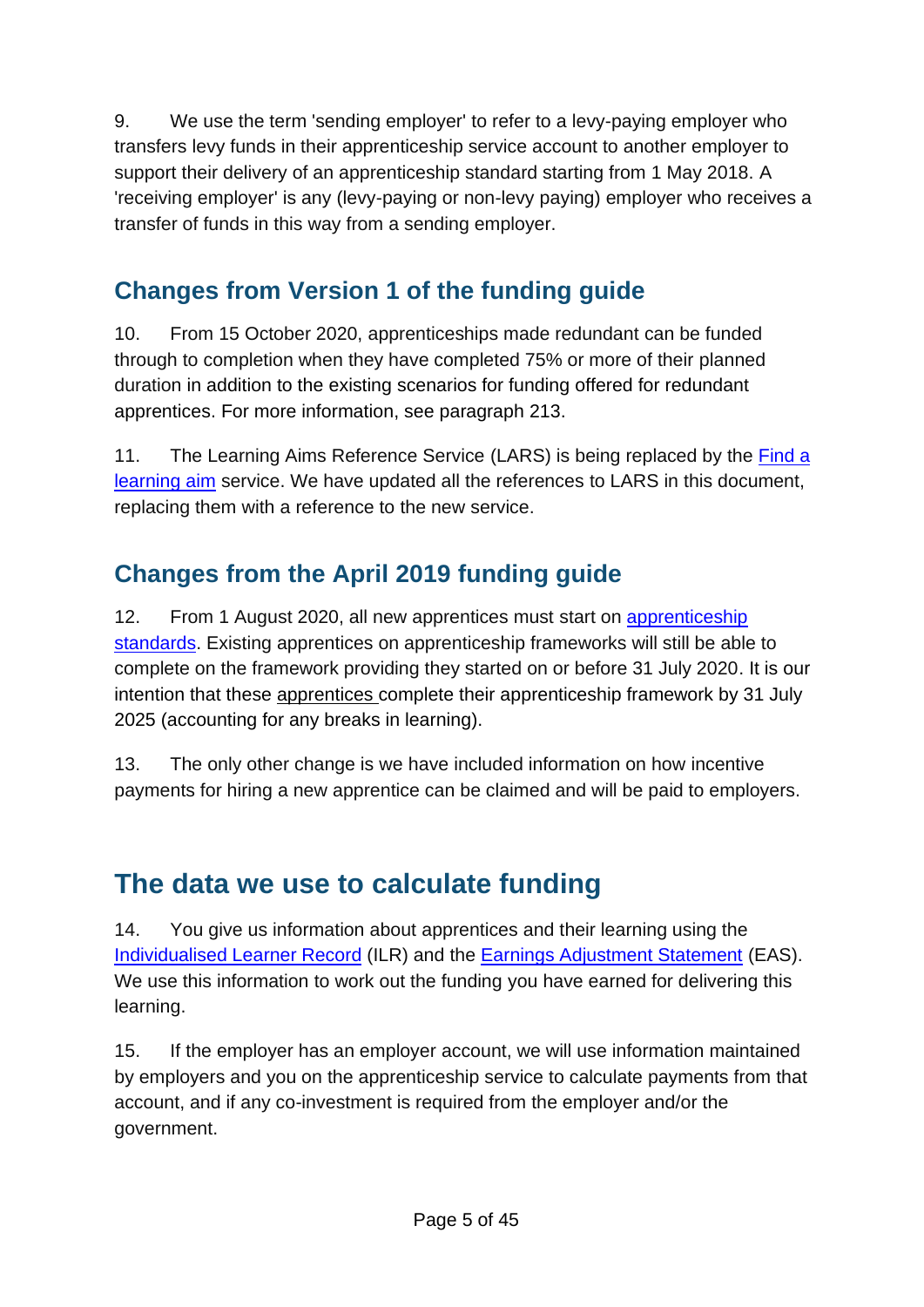16. If the employer does not have an employer account, we will use the information you supply through the ILR to calculate the co-investment required from the employer (if applicable) and the amount that the government will pay you.

# <span id="page-5-0"></span>**Funding bands**

17. Every framework pathway and apprenticeship standard is assigned to a funding band. The table below shows the 30 funding bands that apply to all new starts from 1 August 2020. For historical funding bands, please refer to previous versions of the [Apprenticeship technical funding guide.](https://www.gov.uk/government/publications/apprenticeship-technical-funding-guide)

| <b>Band Number</b> | <b>Band Maximum</b>   |  |  |
|--------------------|-----------------------|--|--|
| 1                  | £1,500                |  |  |
| $\overline{2}$     | £2,000                |  |  |
| $\overline{3}$     | £2,500                |  |  |
| 4                  | £3,000                |  |  |
| 5                  | £3,500                |  |  |
| 6                  | £4,000                |  |  |
| 7                  | £4,500                |  |  |
| 8                  | £5,000                |  |  |
| 9                  | £6,000                |  |  |
| 10                 | £7,000                |  |  |
| 11                 | £8,000                |  |  |
| $\overline{12}$    | £9,000                |  |  |
| $\overline{13}$    | $\overline{£}$ 10,000 |  |  |
| 14                 | £11,000               |  |  |
| 15                 | £12,000               |  |  |
| 16                 | £13,000               |  |  |
| 17                 | £14,000               |  |  |
| 18                 | £15,000               |  |  |
| 19                 | £16,000               |  |  |
| 20                 | £17,000               |  |  |
| 21                 | £18,000               |  |  |
| 22                 | £19,000               |  |  |
| 23                 | £20,000               |  |  |
| 24                 | £21,000               |  |  |
| 25                 | £22,000               |  |  |
| 26                 | £23,000               |  |  |
| 27                 | £24,000               |  |  |
| 28                 | £25,000               |  |  |
| 29                 | £26,000               |  |  |
| 30                 | £27,000               |  |  |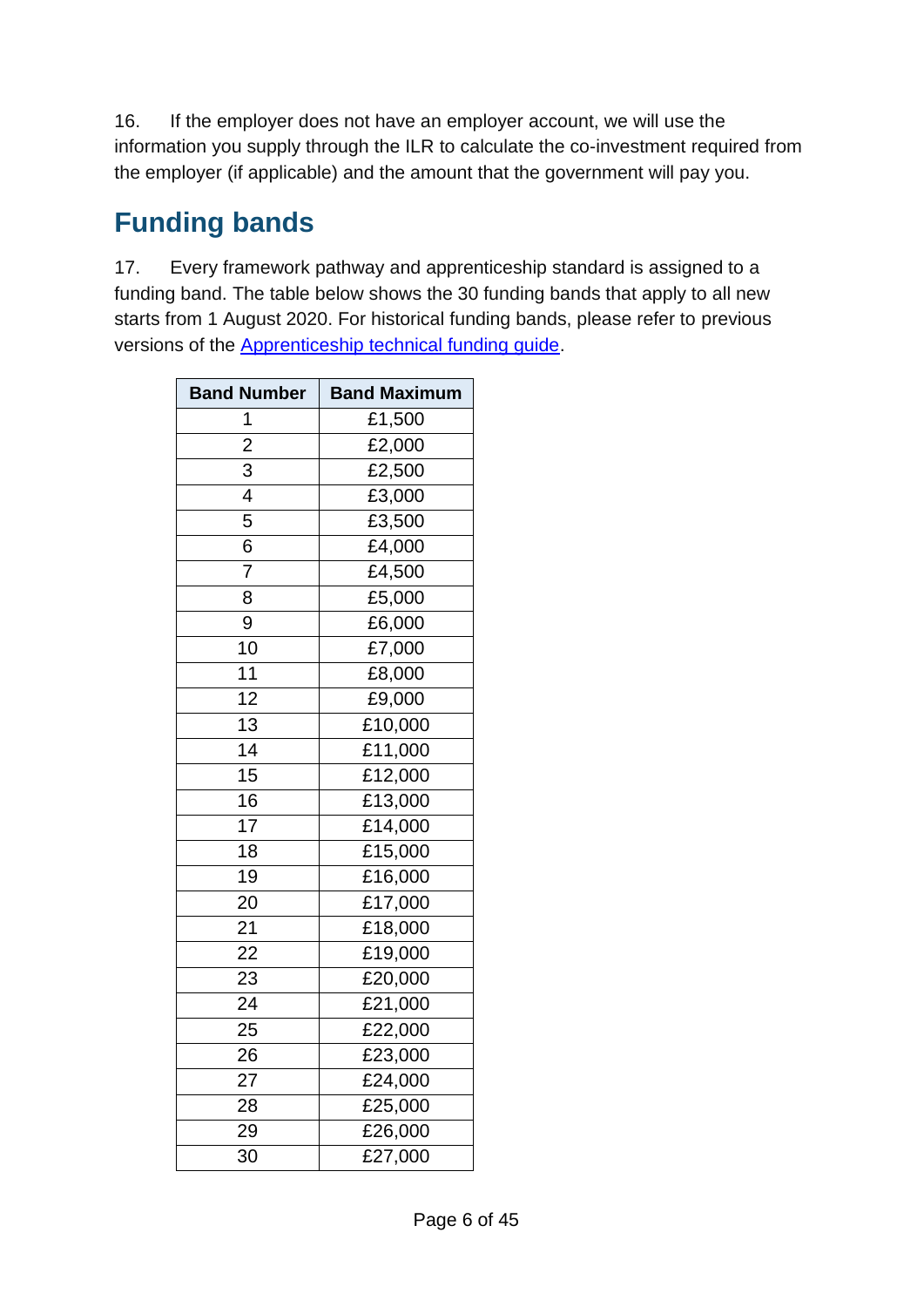18. When an employer identifies the apprenticeship they need, they will negotiate a price with you for training and all assessment (including the price they agreed with the Apprentice Assessment Organisation for the end-point assessment for apprenticeship standards).

19. For employer-providers, or providers delivering apprenticeships to their own employees, the initial price recorded will be the estimated cost of training and all assessment for each apprenticeship instead of a negotiated price (for more information see the [apprenticeship funding rules.](https://www.gov.uk/guidance/apprenticeship-funding-rules) We expect employer-providers to record the actual costs of delivering the apprenticeship at the end of the programme.

20. For the purposes of calculating earnings, we use the 'total price'. This is the total cost of training and all assessment, and we do not calculate earnings separately for training, end-point assessment or other assessment. For employer-providers or for providers delivering apprenticeships to their own employees, this refers to the actual cost of delivering the apprenticeships.

21. The total price does not include:

- Value Added Tax (VAT)
- additional payments which may be payable to you or the employer; see the 'Additional payments' section for more information
- the costs of learning support or delivering English or maths up to level 2

22. The funding band maximum caps the maximum amount that levy-paying employers can use towards an individual apprenticeship from their employer account. The funding band maximum also caps the maximum price that government will 'coinvest' towards, where an employer does not pay the levy or has insufficient funds in their employer account (including those funded through transfers where the sending employer's account subsequently has insufficient funds) and is eligible for extra government support. [Annex 1](#page-42-0) shows an example of this.

23. The funding band maximum, which applies at the start of the programme, will continue to apply for the duration of the programme regardless of any changes in price, provider or employer. If the apprentice changes pathway, framework or standard, then the funding band maximum on the date they change programme will apply.

24. Additional payments (including the disadvantage payment), and other payments such as learning support funding and the framework uplift for 16- to 18 year-olds, are not subject to the funding band maximum and are not included when calculating whether the limit is applied to the total price.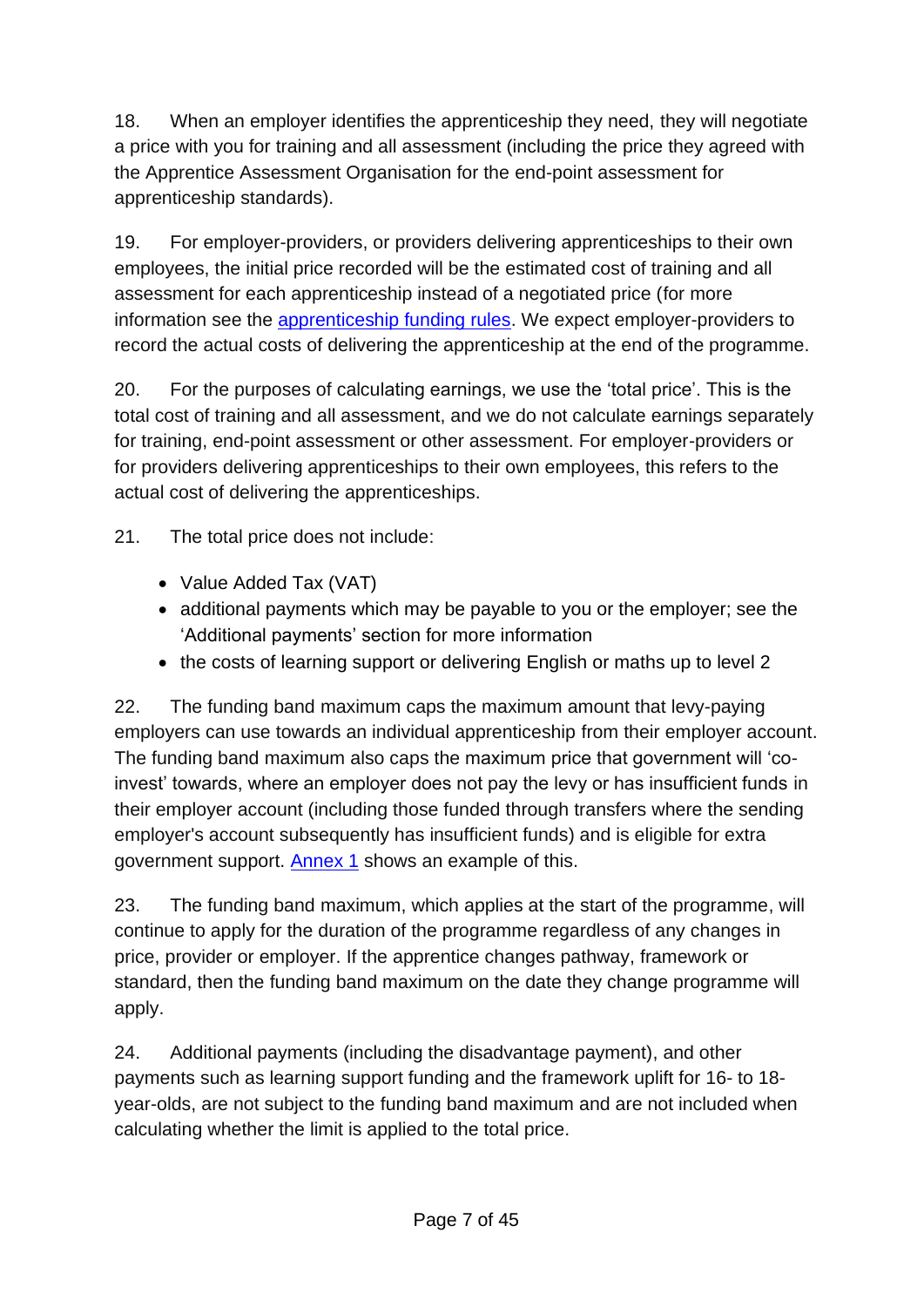25. If employers want to spend more than the funding band maximum, using their own money, they are free to do that and are responsible for paying you the additional amount in full.

26. The total price can be below the funding band maximum. The funding bands do not have a lower limit, and there is no lower limit to what we will co-invest.

27. You can find the list of apprenticeship frameworks and standards eligible for public funding in the Find a [learning aim service.](https://findalearningaimbeta.fasst.org.uk/) We update this regularly. More information about eligibility for public funding is in the [Funding Rules.](https://www.gov.uk/guidance/apprenticeship-funding-rules)

# <span id="page-7-1"></span><span id="page-7-0"></span>**The earnings method Qualifying period for funding**

28. If an apprentice is in learning for at least the qualifying period, we count them as a 'funding start'. We calculate the qualifying periods using the table below.

| Length of the learning aim | <b>Qualifying period</b> |
|----------------------------|--------------------------|
| 168 days or more           | 42 days                  |
| 14 to 167 days             | 14 days                  |
| Fewer than 14 days         | 1 day                    |

29. The qualifying period for apprenticeships is 42 days; it is only lower for apprenticeships when a break in learning occurs. If the apprentice takes a break in learning and then returns to learning, we will apply the qualifying period to the new programme aim before any monthly instalments are calculated. This also applies when the apprentice restarts for any other reason.

30. As an example, if an apprentice restarts an apprenticeship after a break in learning and the remaining planned period of the apprenticeship is 2 months, then the new qualifying period is 14 days.

31. If the apprentice leaves before the qualifying period for that learning aim (either the apprenticeship or an English or maths qualification), you will not earn any funding for that learning aim, including learning support. However, if you have already earned funding in a previous month before you recorded the ILR 'Learning actual end date', we will reclaim the funding.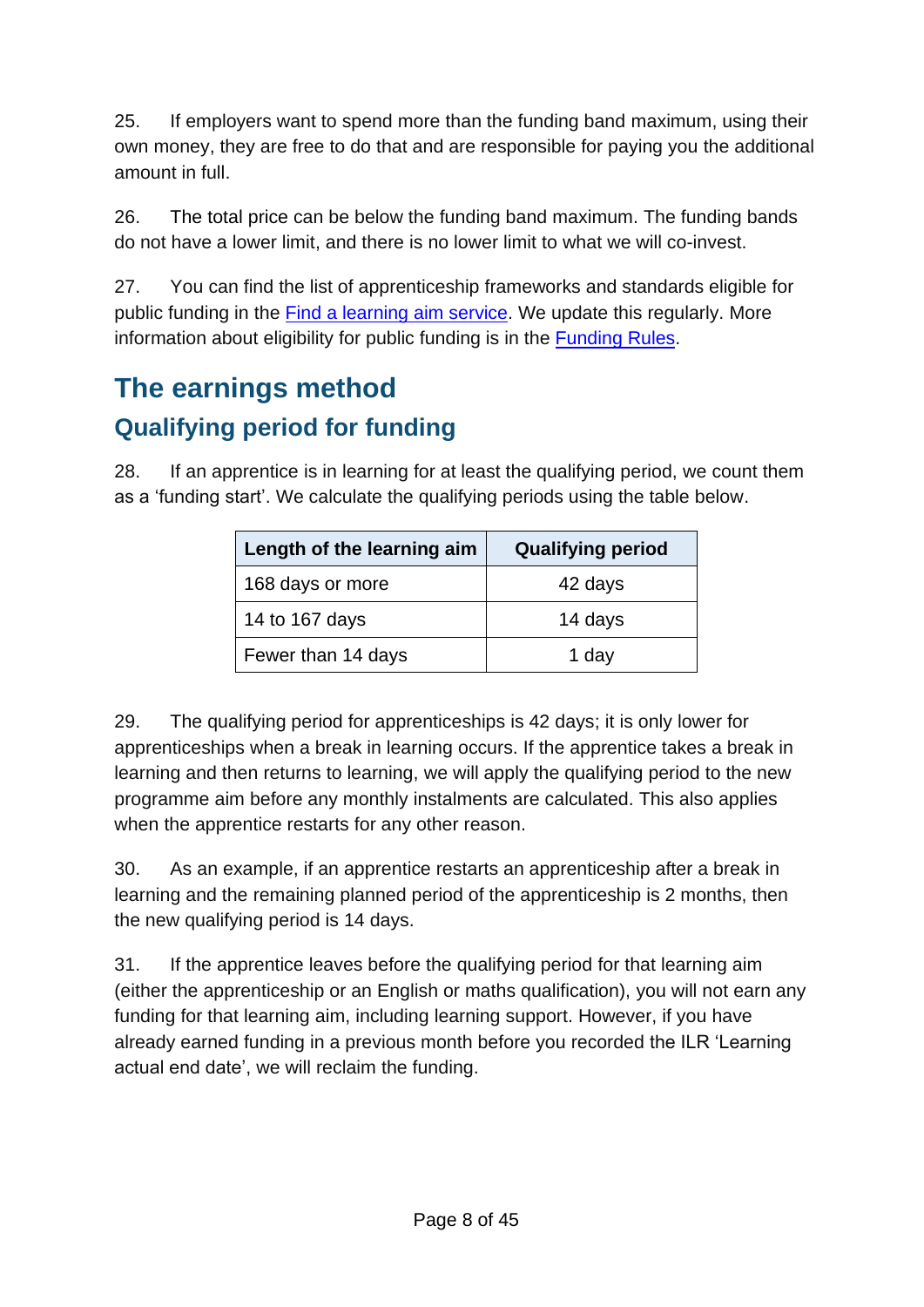32. If the apprentice completes a learning aim, we will count them as having met the qualifying period for that learning aim, even if it is before the end of the qualifying period. However, you should not record apprenticeship programme aims as completed before the minimum duration described in the [Funding Rules.](https://www.gov.uk/guidance/apprenticeship-funding-rules)

## <span id="page-8-0"></span>**Recording late data in the ILR**

<span id="page-8-1"></span>33. If an apprentice is continuing learning at the final R14 collection at the end of the year, but you record in the subsequent ILR year that they should have left in the previous ILR year, you may have earned funding that you need to pay back.

a. For example, at R14 in the 2019 to 2020 ILR you record an apprentice as starting on 10 July 2020 and continuing. Then in the 2020 to 2021 ILR, you record them as a leaving on 16 July 2020. In this scenario, they will have earned a monthly on programme payment in July 2020 from the 2019 to 2020 ILR that will need paying back.

34. You can pay this funding back through the EAS recording a negative figure as an Authorised claim with an adjustment type from the following table:

| <b>Adjustment Type</b>                                         | <b>Funding to be adjusted</b>                    |
|----------------------------------------------------------------|--------------------------------------------------|
| Authorised Claims - Training costs exc<br>Maths/Eng            | On programme payments                            |
| <b>Authorised Claims - Additional payments</b><br>for provider | Additional payments intended for<br>the provider |
| <b>Authorised Claims - Additional payments</b><br>for employer | Additional payments intended for<br>the employer |
| Authorised Claims - Additional payments<br>for apprentice      | Care leaver payments                             |
| Authorised Claims - Maths and English                          | Maths and English payments                       |

35. You do not need our permission to use these adjustment types to pay back funding, you only need permission to use this adjustment type for claiming funding. For more information on claiming this through the EAS, refer to the **EAS** guidance.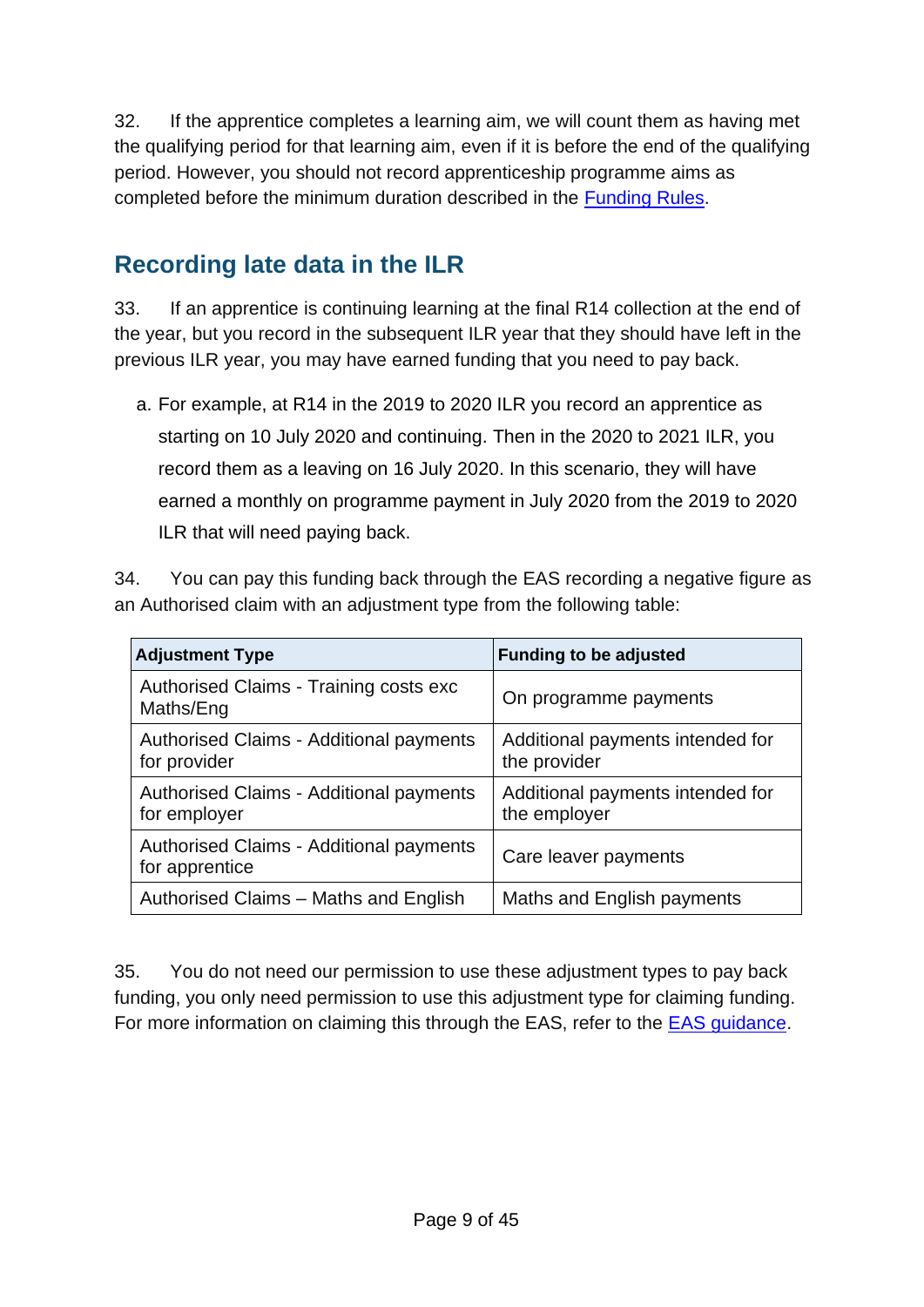36. If you need to pay back funding for a levy funded apprenticeship, identified with one of the following funding line types from your 'Funding line type' column in your Apprenticeships Monthly Payment Report, then please contact the service desk. You need to indicate the apprentices affected in your report, and ask for them to correct the employer's account, as this may also need to be credited with this amount.

Levy Funding Line Types

- "16-18 Apprenticeship (Employer on App Service) Levy funding"
- "19+ Apprenticeship (Employer on App Service) Levy funding"

37. We will monitor your authorised claims to ensure that the EAS claim matches the employer account credit before we credit the employer's account.

38. For more information on recording late data in the ILR, please refer to the section on 'The impact of incomplete information' in the **Provider Support Manual**.

## <span id="page-9-0"></span>**Monthly instalments**

39. We will base your earnings on monthly instalments so that funding follows the apprentice for as long as they stay on the apprenticeship.

40. There is a completion element for the apprenticeship. This is 20% of the lower of either the total price or the funding band maximum. We calculate the monthly instalments from the remaining 80%.

41. We will also calculate a funding uplift for 16- to 18-year-olds on frameworks using the same pattern of monthly instalments and completion. See the ['Support for](#page-24-1)  [younger apprentices'](#page-24-1) section for further information.

42. We spread these instalments equally over the number of planned months for the apprenticeship programme aim, based on whether the apprentice is in learning on each census date (the last calendar day of every month). The planned number of months is calculated from the 'Learning start date' and the 'Learning planned end date' in the ILR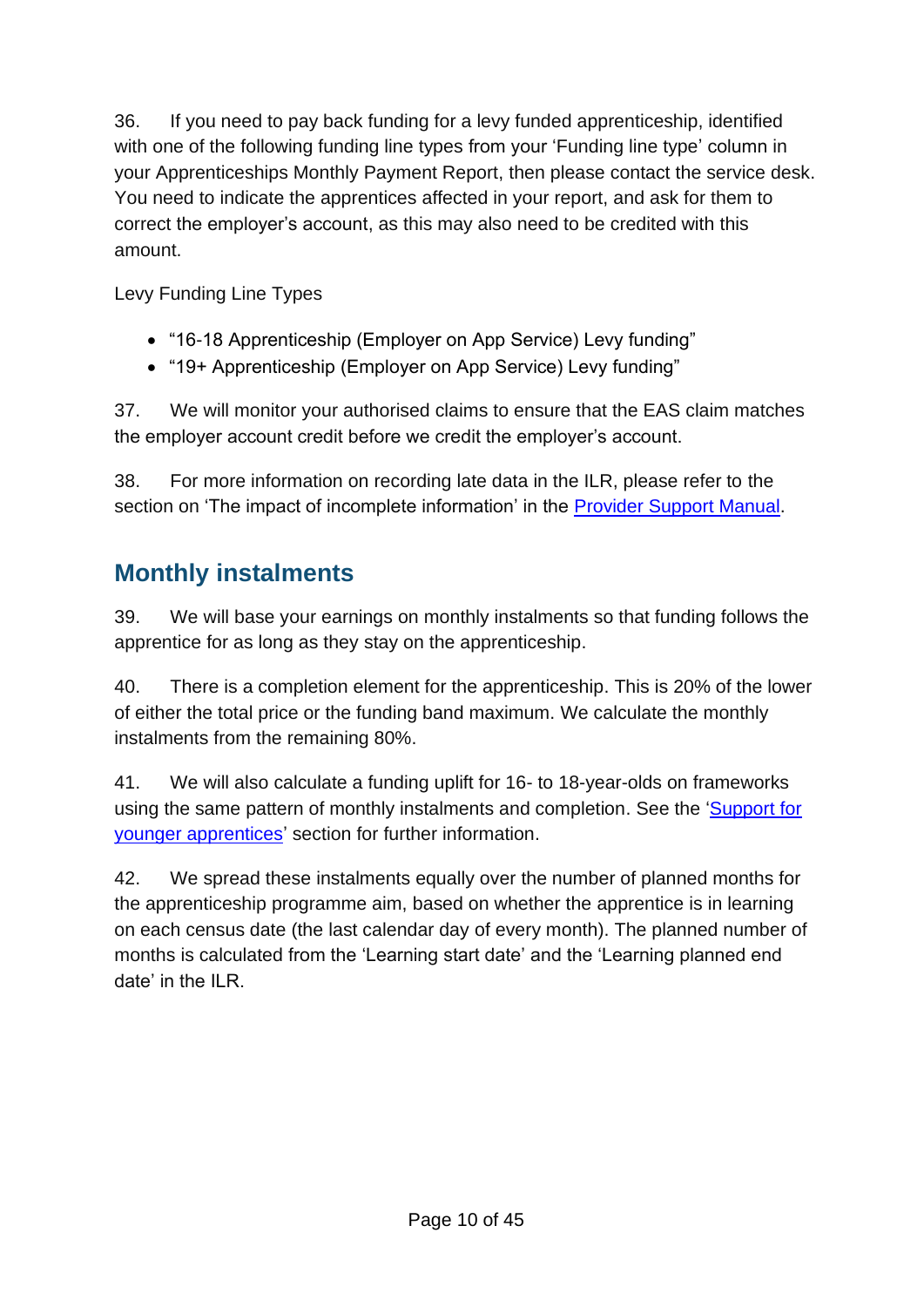43. If the apprentice leaves early, for example, they withdraw from the programme, the monthly instalments stop. We will not calculate a monthly instalment for the final month if the apprentice withdraws before the last day of the month in which the learning stops.

44. We do not calculate a double monthly payment in the first month (commonly referred to as 'n+1') as we used in the previous funding system for frameworks which started before May 2017.

45. We calculate funding for English and maths qualifications up to level 2 separately from the apprenticeship programme aim. We will split the rate into equal monthly instalments using census dates, and there is no completion amount.

46. The diagram below shows an example of how we spread earnings over time based on an apprentice starting on 1 August and completing on 10 August the following year. The cells with an 'X' represent the months when there are earnings. This example shows that English and maths qualifications can start at different times compared to the apprenticeship. The example assumes that all additional payments are due for this apprenticeship. For more information, see the 'Completion and endpoint assessment' and the 'Additional payments' sections.

|                              | Aug Sep |    |          |   | Oct   Nov   Dec   Jan   Feb   Mar |   |          |          | $ $ Apr | May Jun Jul  |   |   | Aug |
|------------------------------|---------|----|----------|---|-----------------------------------|---|----------|----------|---------|--------------|---|---|-----|
| Apprenticeship instalments   | X       | X  | $\times$ | X | X                                 | X | X        | X        | X       | $\mathsf{X}$ | X | X |     |
| Apprenticeship completion    |         |    |          |   |                                   |   |          |          |         |              |   |   | X   |
| Framework uplift instalments | X       | X  | $\times$ | X | $\times$                          | X | $\times$ | $\times$ | X       | $\times$     | X | X |     |
| Framework uplift completion  |         |    |          |   |                                   |   |          |          |         |              |   |   | X   |
| <b>Additional payments</b>   |         | X* | $\times$ |   |                                   |   |          |          |         |              |   | Χ |     |
| English instalments          |         | Χ  | $\times$ | X | X                                 |   |          |          |         |              |   |   |     |
| <b>Maths instalments</b>     |         |    |          |   |                                   | Χ | Χ        | Χ        | X       |              |   |   |     |

\*The additional payment for care leavers only

47. See [Annex 1](#page-42-0) for an example showing how earnings are calculated and paid.

## <span id="page-10-0"></span>**Completion and end-point assessment**

48. We hold back 20% of the total price, capped at the maximum of the funding band, for completion. We will only release this when the apprentice completes their programme and you have collected and recorded the necessary co-investment on the ILR (see the co-investment section for more information). See the [Funding Rules](https://www.gov.uk/guidance/apprenticeship-funding-rules) for the definition of a completion.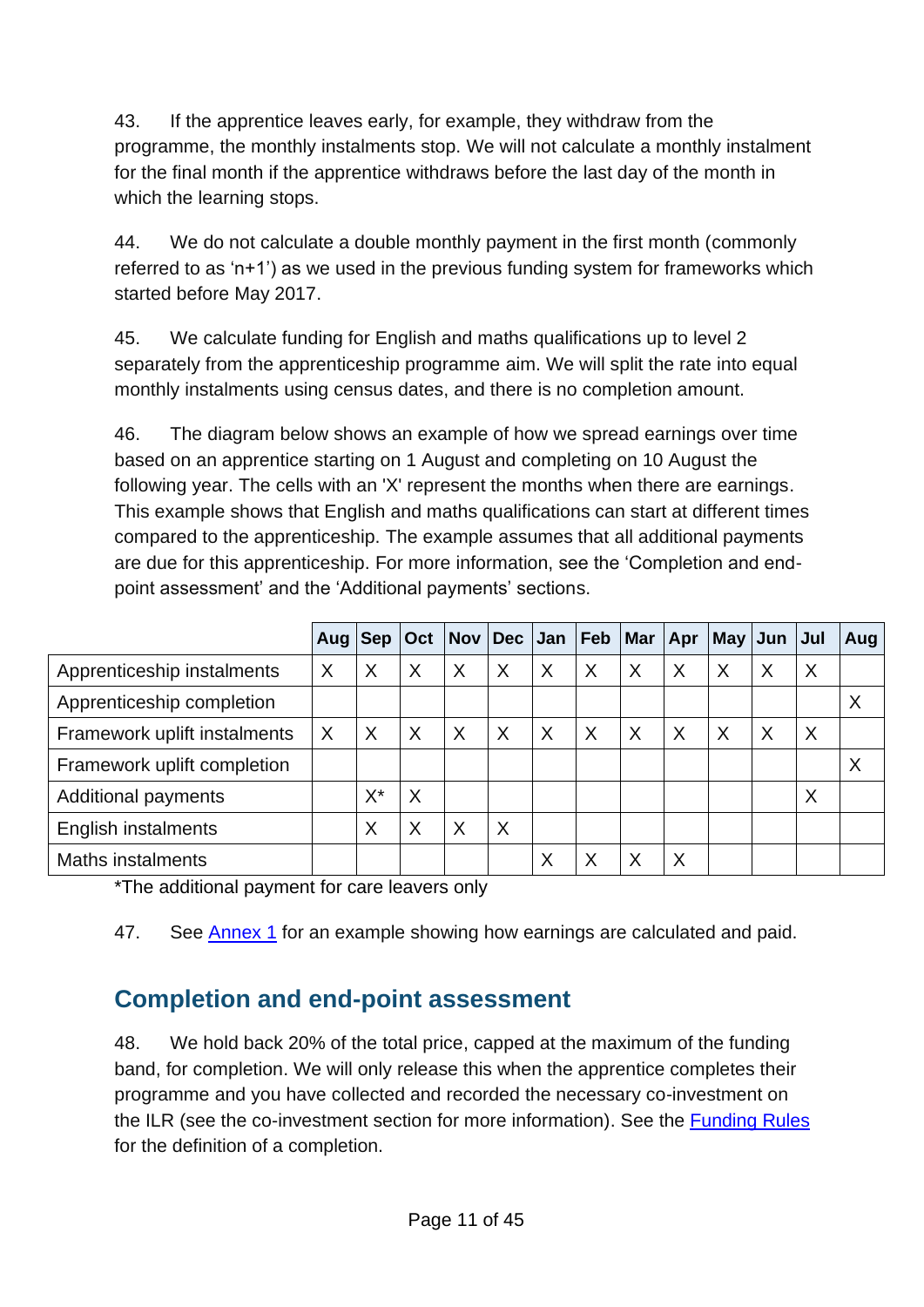49. The total price agreed with the employer will include the costs of delivering the end-point assessment (EPA) on apprenticeship standards. You will be responsible for passing on payment for end-point assessment to the End Point Assessment Organisation selected by the employer. The cost of end-point assessment may not be the same as the 20% of the total price, which we withhold for completion.

<span id="page-11-1"></span>50. For apprentices on apprenticeship standards who complete their learning or EPA in the 2019 to 2020 funding year or later, the completion element is earned when you record an 'Achievement date' in the ILR and the 'Completion status' is recorded using code 2 ('The learner has completed the learning activities leading to the learning aim'). You will earn this funding for the month of the 'Achievement date', even if this month is different to the 'Learning planned end date' or the 'Learning actual end date' of the programme.

51. For apprentices on apprenticeship frameworks, and also for apprentices on apprenticeship standards who complete their learning and EPA before 1 August 2019, you earn the completion element when you record a 'Learning actual end date' in the ILR and you record the 'Completion status' using code 2 ('The learner has completed the learning activities leading to the learning aim'). You will earn this funding for the month that the 'Learning actual end date' takes place, even if this month is different to the 'Learning planned end date' of the programme.

<span id="page-11-2"></span>52. If the apprentice completes their programme earlier than their 'Learning planned end date', you will also earn any remaining funds that were due to be earned in the month of the 'Learning actual end date' or 'Achievement date', as appropriate according to paragraphs [50](#page-11-1) and [51](#page-11-2) above, providing the [Funding Rules](https://www.gov.uk/guidance/apprenticeship-funding-rules) on minimum duration have been met. This is the balance between the earnings to date and the total agreed price of the apprenticeship (up to the maximum value of the funding band).

53. See [Annex 1](#page-42-0) for an example showing how completion is paid.

# <span id="page-11-0"></span>**Co-investment**

54. Where apprenticeship training is not funded from the employer's account (for non-levy payers and levy payers with insufficient funds – including those funded through transfers that subsequently have insufficient funds), employers must coinvest a percentage (5% or 10%) of the agreed total price up to the funding band maximum.

<span id="page-11-3"></span>55. For apprentices who start an apprenticeship on 1 April 2019 or after this date, the employer must co-invest at a rate of 5%, if co-investment is required. For apprentices who historically started between 1 May 2017 and 31 March 2019, the rate was 10%.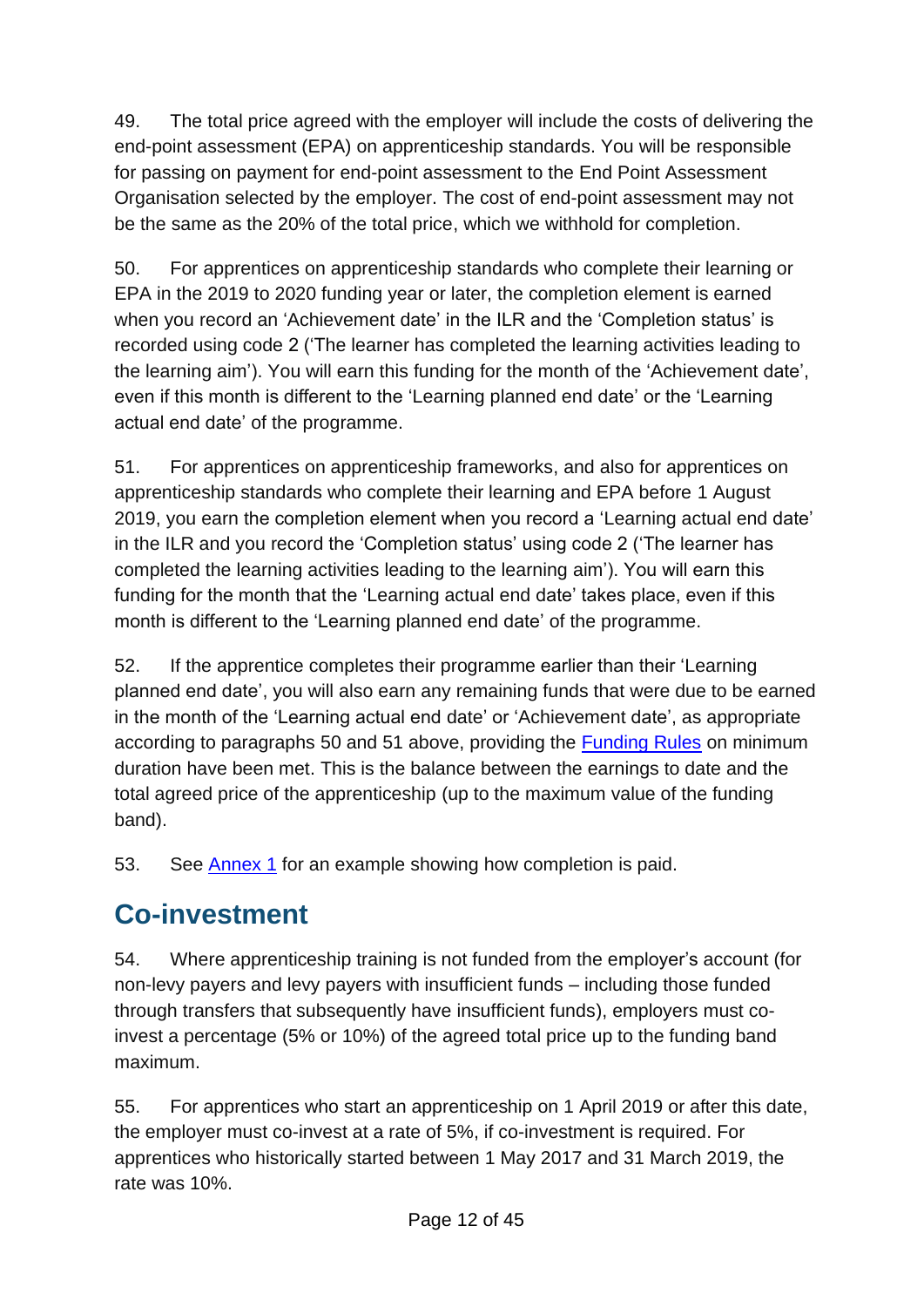56. In cases where an apprentice changes employer or provider, but continues on the same apprenticeship as before, we will use the date the apprentice originally started the apprenticeship to determine the co-investment rate to use. The coinvestment rate we use depends on whether that start date is before 1 April 2019.

<span id="page-12-0"></span>57. If the apprentice changes framework pathway within the same framework at the same level, without completing the earlier pathway, then we will use the start date on the earlier pathway to determine the co-investment rate to use.

58. Co-investment is slightly different where an employer's account has a positive balance, but the balance is less than that month's earnings for an apprentice. In these cases, we will use all of the available balance in the employer's account and the co-investment required from the employer will be 5% or 10% (as described in paragraphs [55](#page-11-3) to [57\)](#page-12-0) of the remaining earnings up to the funding band maximum.

59. Co-investment up to the funding band maximum is not required if the apprentice and employer are eligible for the [extra support for small employers](#page-14-0) described from paragraph [74](#page-14-1) of this document.

60. If the total price exceeds the funding band maximum, the employer is responsible for paying the difference in full, in addition to the co-investment amount.

61. We will use funds from a levy-paying employer's account where appropriate, and this may reduce the amount of co-investment required. For more information, see the section on 'Payments from an employer account'.

62. You must record the co-investment received from the employer on the ILR using the 'Apprenticeship Financial Record' entity with 'Apprenticeship financial type' of 'PMR' (Payment record).

63. To be eligible for the completion element you must have collected the coinvestment from the employer and reported the cash value on the ILR. If employers are fully funding the apprentice through an employer's account, or we have waived the co-investment amount, you do not need to report a zero payment record.

64. If you are delivering apprenticeships to your own staff, you do not need to record any co-investment payments on the ILR. In these cases, please record the Learning and Delivery Monitoring (LDM) code 356 ('Apprenticeship being delivered to own employees').

65. In some exceptional cases we may authorise you to use LDM code 361 ('Waiver to record payment records for apprenticeships') for apprenticeships not being delivered to your own staff, if we agree there is no requirement for coinvestment payments to be recorded.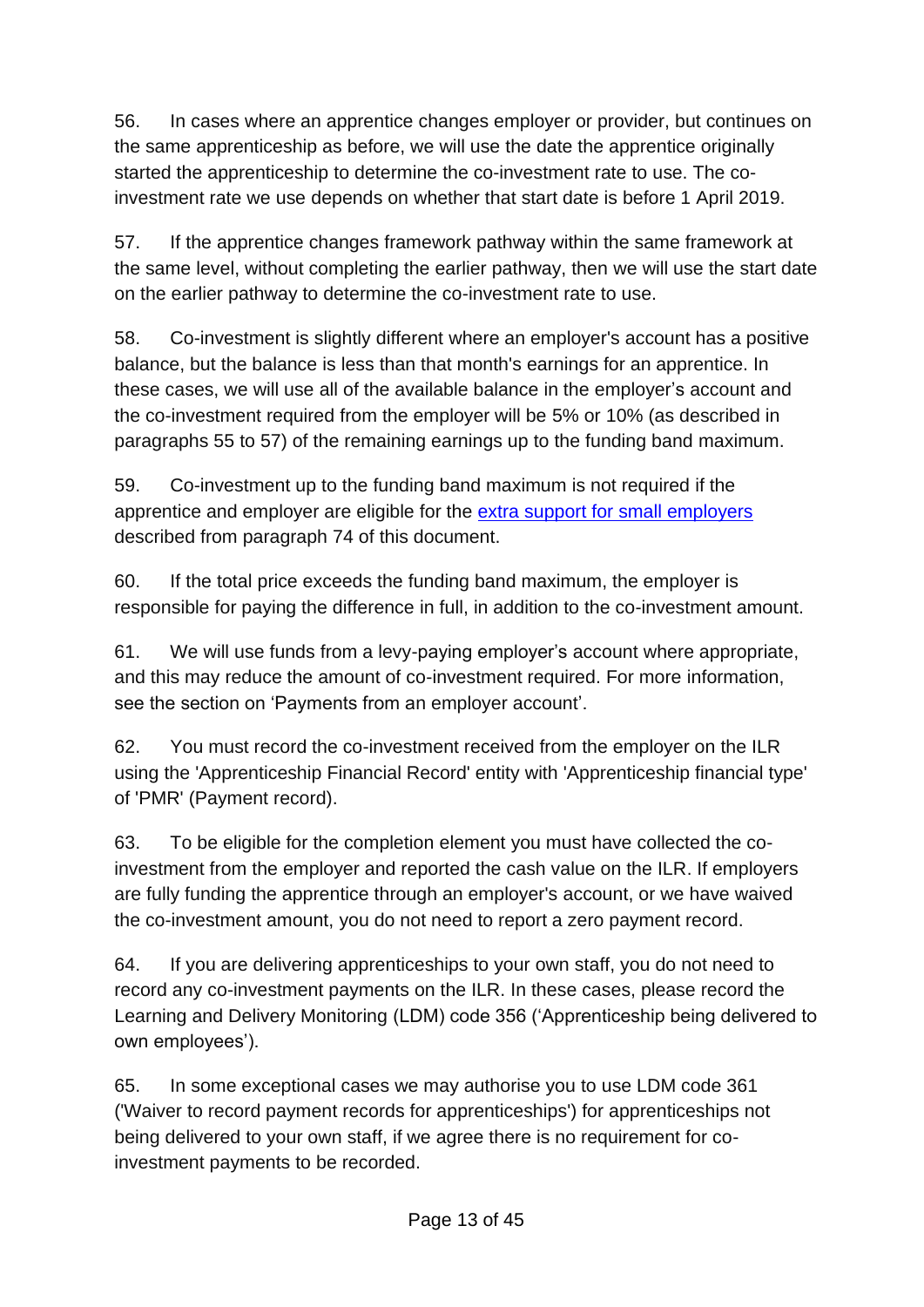66. We will monitor the use of both LDM codes. Using these LDM codes will not change the way we calculate co-investment itself, but we will use them to determine whether we will make a completion payment.

67. To earn the completion element, you must have collected and recorded at least the amount of co-investment required for the whole programme up to the month **before** the completion payment is due, not counting any co-investment which might be required for the completion element itself. This gives some flexibility for levy paying employers whose apprentices have gone into co-investment in the final months.

68. We will monitor to ensure that you record the final co-investment payments from employers on the ILR; this includes the co-investment of the completion element.

69. If you have not recorded the necessary co-investment payments on the ILR we may withhold your monthly instalments until you have received these payments and you have recorded them on the ILR. For more information about recording coinvestment, refer to the [Funding Rules.](https://www.gov.uk/guidance/apprenticeship-funding-rules)

70. We will provide you with monthly reports to show which apprenticeships we have fully funded from the employer's account and which apprenticeships will need co-investment. These reports will tell you how much you need to collect from each employer for co-investment and for which apprentices. We will provide information to employers through the apprenticeship service on how much they are due to pay each provider for co-investment where applicable.

71. See [Annex 1](#page-42-0) for an example showing how we pay for training and assessment through employer accounts or co-investment.

72. If an employer's levy balance has been exhausted, and their apprentices are funded using co-investment, the apprenticeship contract type recorded in the ILR for apprentices they employ must remain as ACT1 (Apprenticeship funded through a contract for services with the employer). This is because the underlying contract for services does not change when the levy balance fluctuates.

73. We will fully fund English and maths up to level 2, learning support and any additional payments at the published rates. The employer does not contribute to them. For non-levy paying employers who are not on the apprenticeship service, you earn this funding for their apprentices as part of your allocation. For other apprentices whose employers are on the apprenticeship service, we fully fund these earnings and do not take them from the employer's apprenticeship service account.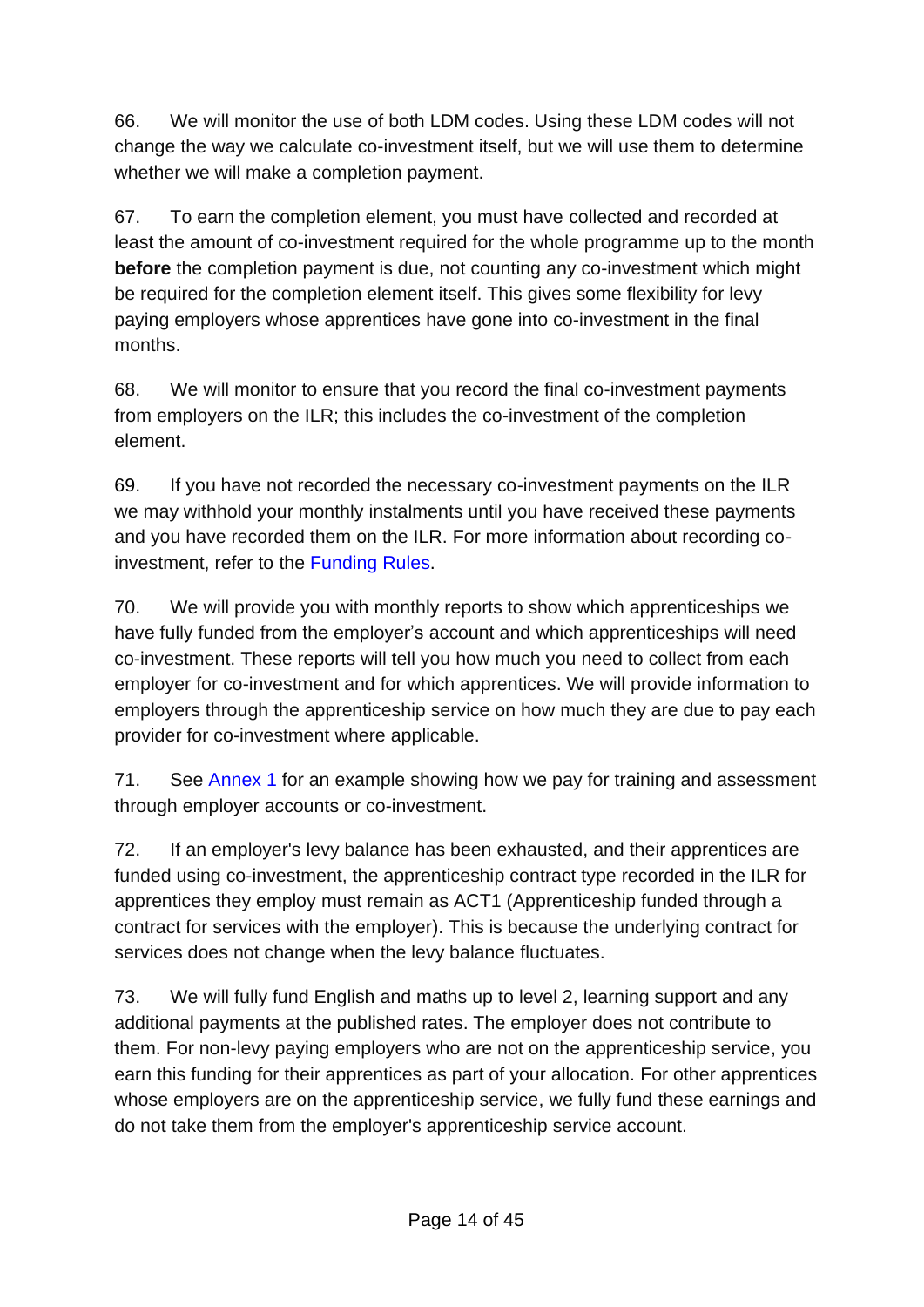## <span id="page-14-0"></span>**Extra support for small employers**

<span id="page-14-1"></span>74. We will waive the co-investment requirement for employers with fewer than 50 employees if the apprentice is defined as a 16- to 18-year-old or an eligible 19- to 24 year-old as described in the [Funding Rules.](https://www.gov.uk/guidance/apprenticeship-funding-rules) Where the employer is eligible for the coinvestment waiver and pays the levy, we will not use their employer account funds.

75. We will pay 100% of the total price for these individuals, up to the maximum value of the funding band, and any funding uplift for 16- to 18-year-olds on frameworks. You must identify the employers with fewer than 50 employees as a 'Small employer' using the 'Employment status monitoring' fields in the ILR.

76. We determine whether we waive co-investment from the size of the employer at the start of the apprentice's programme; this determines whether we waive coinvestment for the rest of the apprenticeship with that employer.

77. If the apprentice transfers to another employer and continues the same apprenticeship, then the size of the new employer when the apprentice began their new employment, and the age of the apprentice when they started their apprenticeship with the original employer, determine whether we waive coinvestment.

78. We will continue to waive the co-investment if the employer grows to 50+ employees after the start of the apprenticeship as we base the eligibility for the waiver on the status at the start of the apprenticeship with that employer.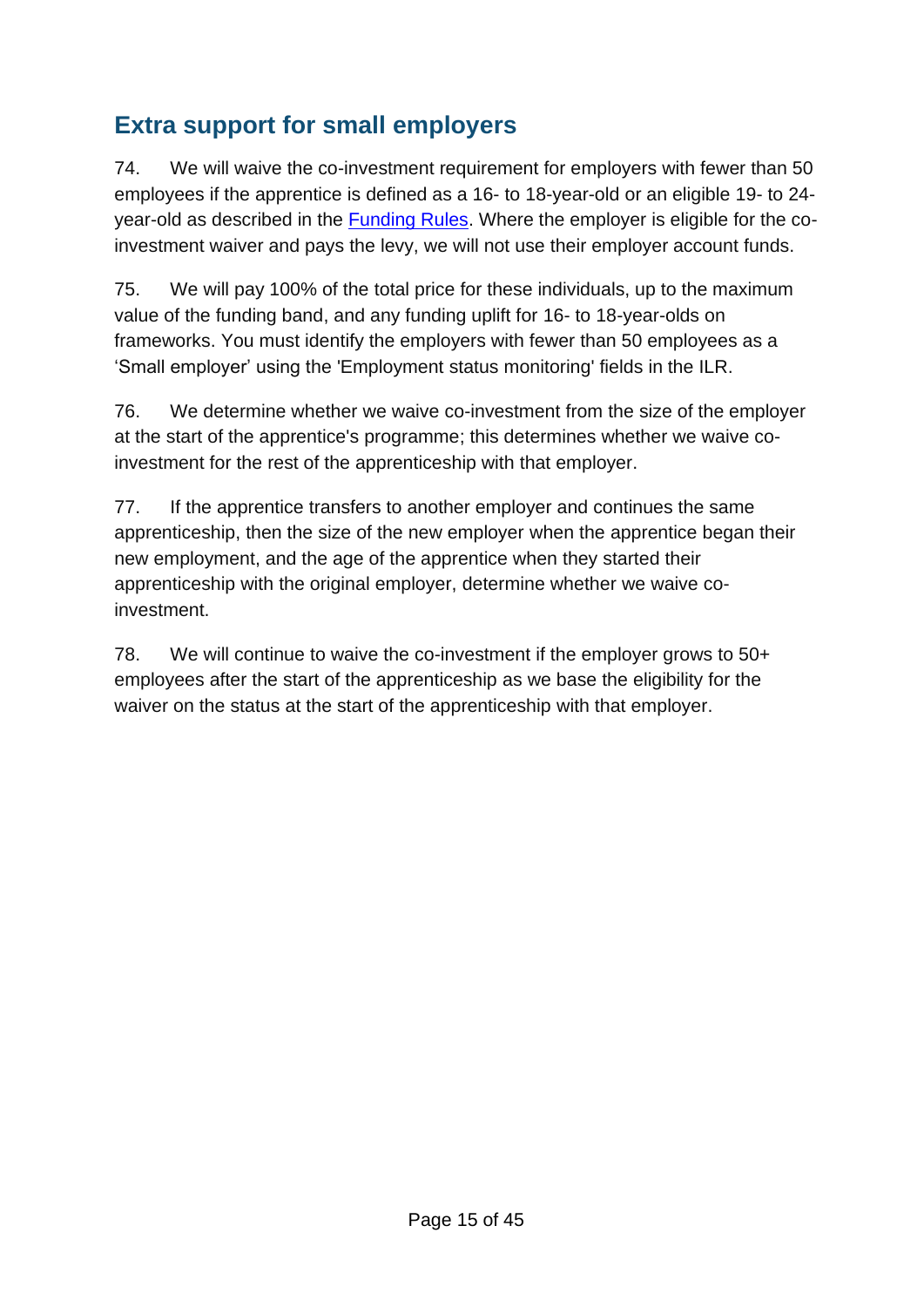## <span id="page-15-0"></span>**Payments on the apprenticeship service and employer accounts**

#### <span id="page-15-1"></span>**Non-levy employers and the apprenticeship service from August 2019**

79. Apprenticeships for non-levy employers on the apprenticeship service will be funded through a contract for services with the employer (ACT 1 in the ILR), and not a contract for services with us (ACT 2 in the ILR). This means that funding for new starts with non-levy employers on the apprenticeship service won't come from an allocation or be linked to a procurement.

80. Non-levy employers must reserve funding for each apprentice no later than the end of the calendar month in which the apprentice starts. They must then add the full apprentice details on the apprenticeship service. You will be able to carry out both of these tasks for an employer if they have granted you permission to do so in their account.

81. This also means that apprenticeships with levy employers and some apprenticeships with non-levy employers will be funded through a contract for services with the employer (ACT 1), so ACT1 is no longer automatically classed as 'Levy'.

82. Consequently, where a non-levy employer is using the apprenticeship service you must record their apprentices as learning delivery funding and monitoring type/code ACT1 in the ILR when they start.

83. As the underlying contract is now for services with the employer, rather than us, these apprentices for non-levy employers on the apprenticeship service will have to pass data match so that the employer can authorise their funding.

84. Once we have successfully checked the data match for an apprentice, we will use information about the employer held on the apprenticeship service to determine whether an ACT1 apprentice is classed as Levy or non-Levy in funding reports.

85. For more information about how we show you which of your apprentices are levy or non-levy, please refer to the [Funding Reports Guidance.](https://www.gov.uk/government/publications/check-ilr-reports-for-possible-data-errors-in-your-return)

## <span id="page-15-2"></span>**Funds entering employer's accounts**

86. Once employers have declared the apprenticeship levy to HM Revenue and Customs (HMRC) their employer account will update after the 22nd day of every month.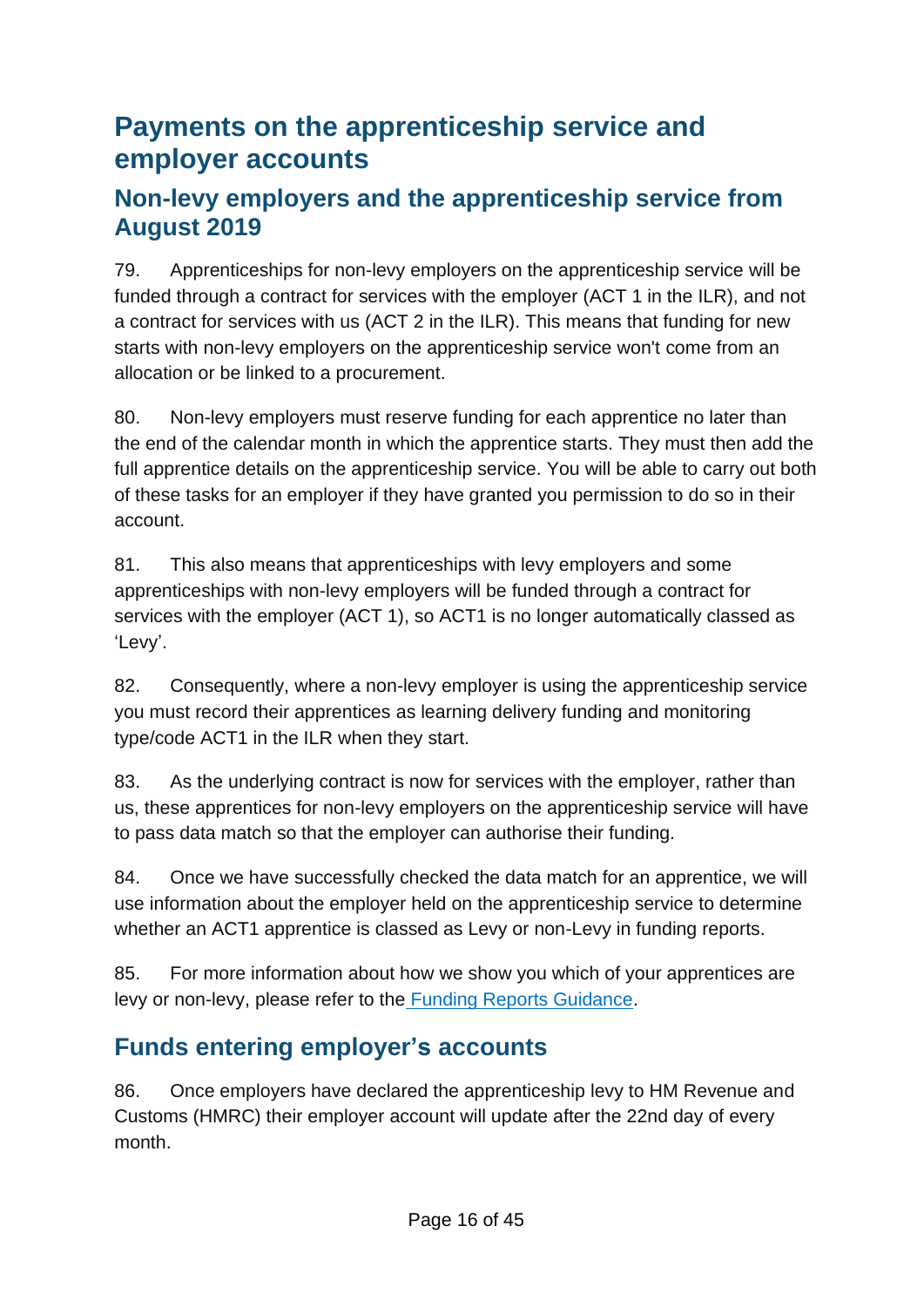87. HMRC will use data about the home address of employees to calculate how much each employer will have to spend through the English apprenticeship system. HMRC will use this data to work out what percentage of each employer's pay bill they pay to employees living in England. We show the percentage for each PAYE scheme in the apprenticeship service.

88. HMRC calculate this percentage quarterly. Employers can update their employee's address data on HMRC's database by adding their home postcode to their real-time information tax return for three consecutive months.

89. We will assume that all employees are based in England when a PAYE scheme is created, until the next quarterly calculation date when we will re-calculate the percentage. This means that the percentage will default to 100% of funds if the calculation has not yet been run on a PAYE scheme.

90. We will apply a 10% top up to monthly funds entering an employer's account. For example, if a levy payment of £1,000 was added to the employer's account, we would top this up with £100.

91. The funding entering an employer's account each month will be calculated as follows:

- monthly levy declared to HMRC
- multiplied by the proportion of the employer's pay bill paid to their workforce living in England
- plus a 10% government top-up on this amount

92. Funds will enter the employer's account shortly after the 22nd day of each month.

93. For employers that set up an account on the apprenticeship service after 1 May 2017, or add a new PAYE scheme to their existing account, if they have made valid levy declarations to HMRC then we will add the funds to their accounts immediately. We will base the funds that we add to employer's accounts on their levy declarations to HMRC to date, limited to the most recent 24 months of levy declarations.

94. We will apply a negative adjustment to the funds in the employer's account if the cumulative year to date amount of levy declared to HMRC decreases; this will include a negative 10% adjustment for the government top-up. We will also reflect end-of-year adjustments to the HMRC declaration in the employer's account for the previous 24 months. We will apply these adjustments to the month that we receive the adjustment.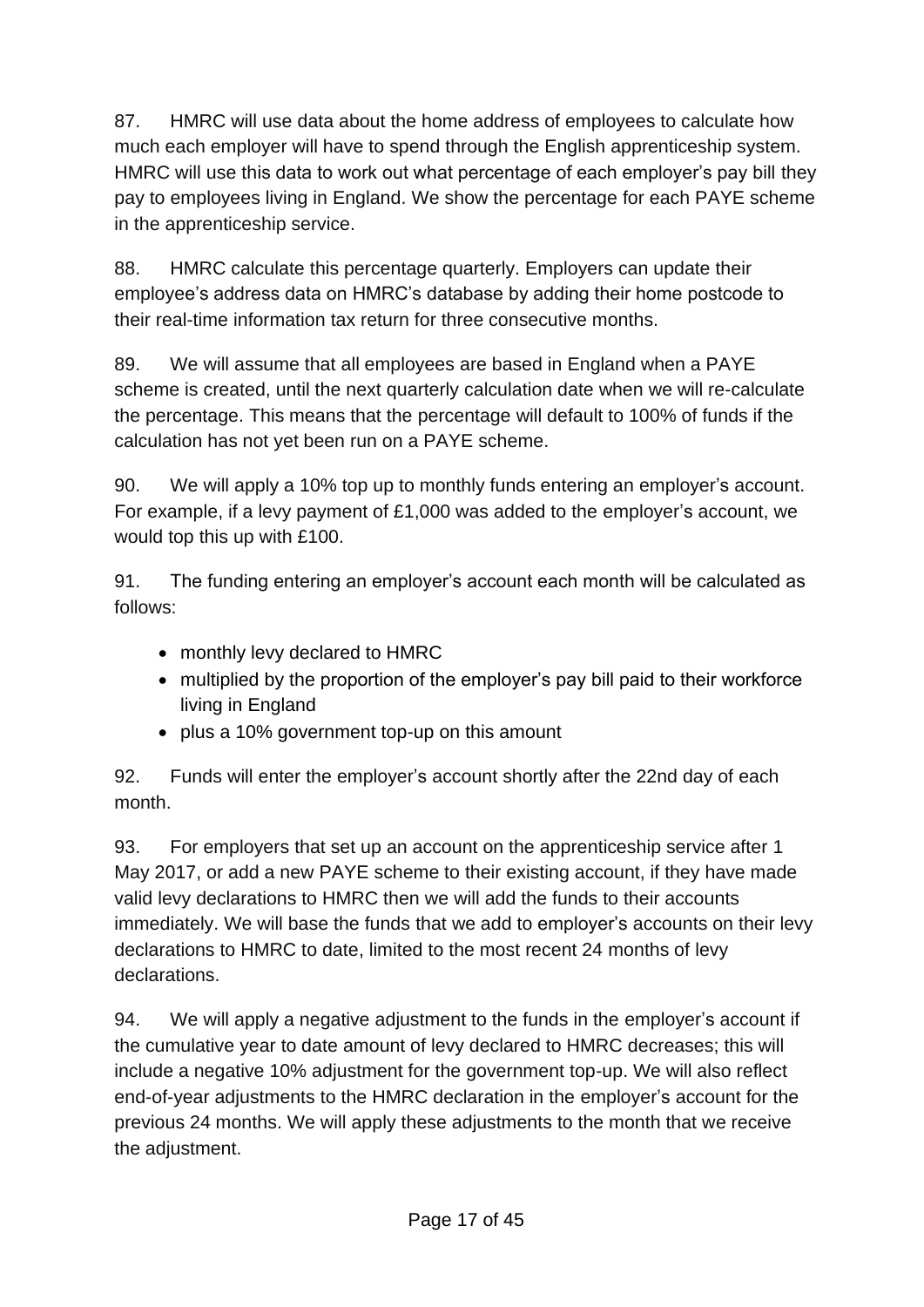95. Funds will expire 24 months after they enter an employer's account unless the employer spends them on apprenticeship training and assessment. This will also apply to any top-ups added to the employer's account. For example, funds entering an employer's account in September 2017 will expire in September 2019, unless they are spent. Employers spend money from their account when it leaves the employer's account as a payment to you.

96. The account will work on a first-in, first-out basis, through either payment or expiry. Whenever we take a payment from an employer's account, we will automatically use the funds that entered the account first.

97. We will offset any negative adjustments against the most recent months' unspent funds paid into the employer's account, which will reduce the amount that is due to expire. Positive adjustments will expire in 24 months of being paid into an employer's account if they are unused.

98. We may investigate the impact of large levy adjustments within an employer's account, which may result in manual adjustments to the account if required.

### <span id="page-17-0"></span>**Using employer accounts to pay for training and assessment**

99. We automatically debit payments to the provider for apprenticeship training and assessment (including end-point assessment for apprenticeship standards) from employer accounts where the employer has authorised us to do so.

100. Monthly earnings are paid:

- fully from the employer's account if the employer has sufficient funds available
- partially from the employer's account where the employer has some funds available but these are not sufficient - the remaining balance will be paid through government-employer co-investment
- fully from government-employer co-investment where an employer does not have any levy funds or has exhausted funds in their employer account
- fully from the government where the employer is eligible for extra support for small employers; we will not use any funds from the employer's account if they have one

101. The employer will be able to pause or permanently stop payments for an apprentice using the apprenticeship service. This will apply to all future payments from the date at which the apprenticeship is paused or stopped. We will pay any outstanding payments up to this date. The employer can release the pause function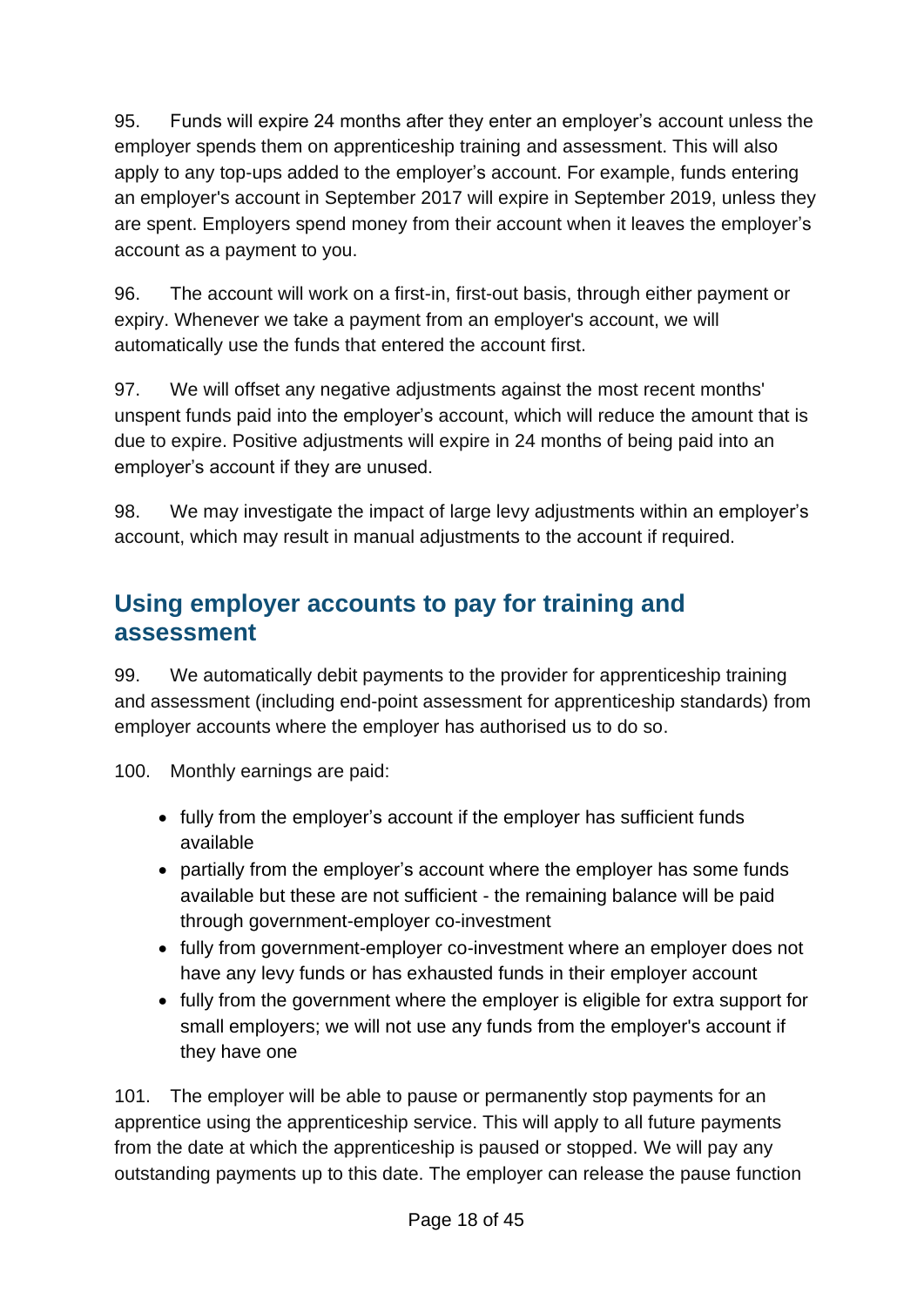at any time and we will release the funding the next time the data is processed. Once an employer stops an apprenticeship, we permanently stop payments for this apprenticeship. You cannot reverse the stop; you must agree a new record for this apprenticeship.

102. We calculate payments to providers after the ILR collection closes each month. This applies to all payments from co-investment and from employer's accounts.

103. See [Annex 1](#page-42-0) for an example showing how we pay for training and assessment through employer accounts or co-investment.

104. When an employer adds each apprenticeship to the employer's account, we will automatically allocate it a priority order; this includes those funded through a transfer. We will use this priority order to identify which apprenticeships we fund first from funds in an employer's account.

<span id="page-18-0"></span>105. Employers have the ability to control the priority in which payments are processed. This allows employers to choose the priority order in which providers' payments are processed and paid from their account.

106. We will prioritise any apprentices funded through a transfer on the apprenticeship service before any non-transfers. If an employer has agreed to fund apprentices through a transfer, we will prioritise those individuals above their own apprentices that they are funding using their levy.

107. If an employer has agreed to fund multiple apprentices using a levy transfer, the default priority order will be:

- The earliest date that the transfer of funds was approved (by the apprentice's employer, the training provider and then the sending employer)
- The Unique Learner Number (ULN) in ascending order where apprentices share the date they were approved

108. If the sending employer (the employer who transferred the levy to another employer) either has insufficient levy funds in their account, or has exceeded their transfer allowance for that financial year, the apprentice's employer (the receiving employer) will fund the training if they have their own levy balance available or through co-investment. Where this occurs, we will use the levy funds of the apprentice's employer according to the priority ordering detailed in the next paragraph. We will pay for these apprentices in priority order alongside any other apprentices funded through that account.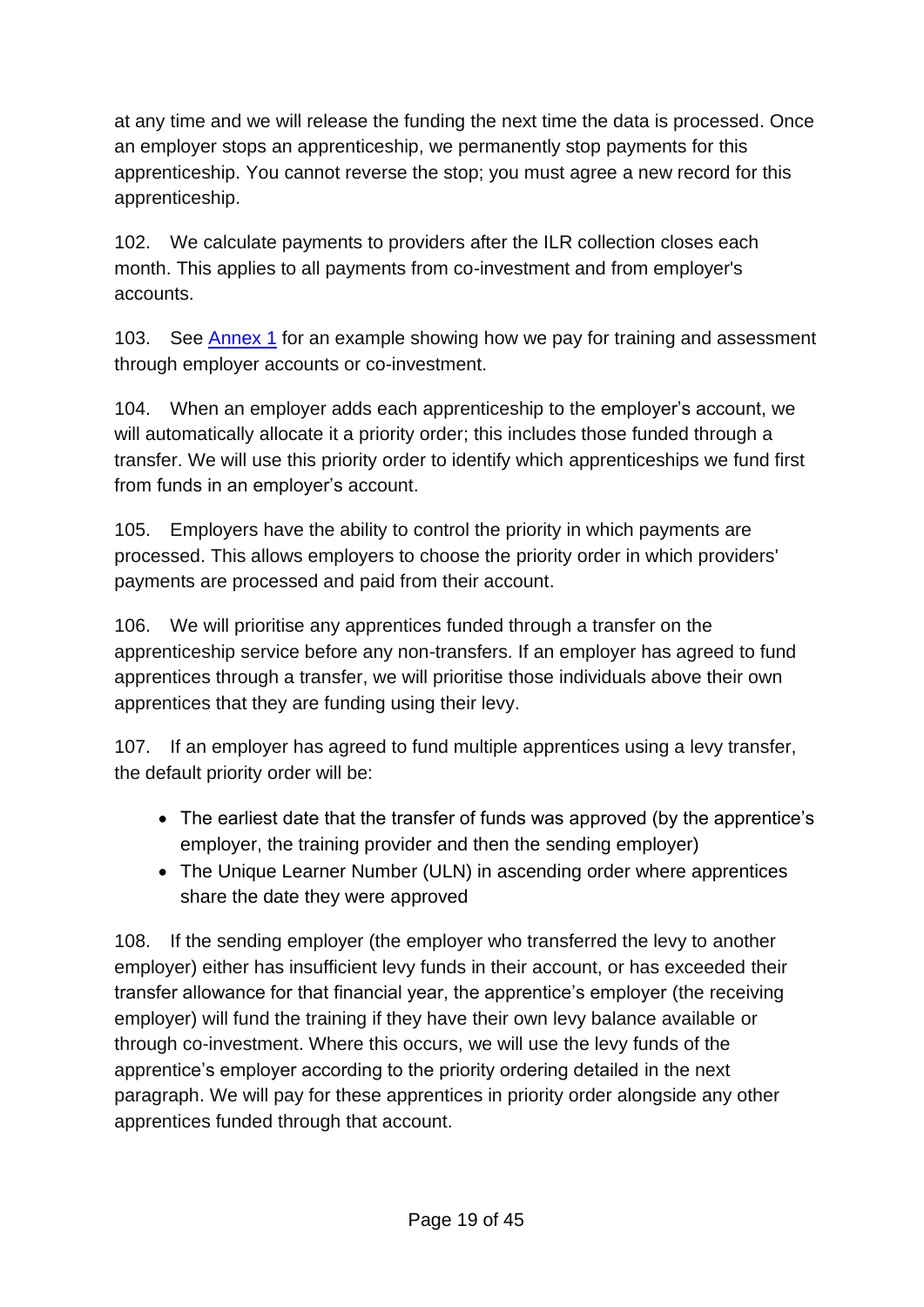109. For non-transfers, the primary ordering is by provider, so we prioritise all apprentices with one provider over all other apprentices with a different provider. If the employer does not change the provider order, apprentices will be automatically prioritised by:

- provider, based on the first time an apprenticeship was approved (by both the employer and provider) for that provider, then
- the date that the apprenticeship has been approved (by both the employer and provider), where there are multiple apprentices for the same provider, then
- Unique Learner Number (ULN) in ascending order where apprentices share the date they were approved in the employer's account

110. Some apprentices may retain the original default ordering that we applied when we first moved to this system of apprenticeship funding, unless the employer has changed the order. The change to default ordering was made on 31 May 2017 and the original default ordering was by:

- the date the employer has added an apprenticeship to their account, then
- Unique Learner Number (ULN) where apprentices share the date they were approved in the employer's account

111. Employer users with appropriate permissions within the apprenticeship service are able to define the provider priority. This feature becomes active when employers add more than one provider to their account. If the employer changes the provider priority, this change will override the default provider priority.

112. If the employer does not change the priority of the provider, then the default priority order remains (see paragraph [105\)](#page-18-0).

113. All approved apprentices with a provider will have their funding payments processed before any approved apprentices with providers of a lower priority.

114. We give the following example of the default prioritisation using three different providers: A, B and C and six apprentices approved in May and September (we have used ULNs in the example for illustrative purposes and any correlation with a valid apprentice's ULN is unintended).

115. The employer approves an apprentice (ULN 99999999999) with Provider A on 1 May and this apprentice is given number 1 priority for payment in June.

116. The employer approves another apprentice (ULN 22222222222) with Provider B on 1 May and the apprentice is given number 2 priority for payment in June.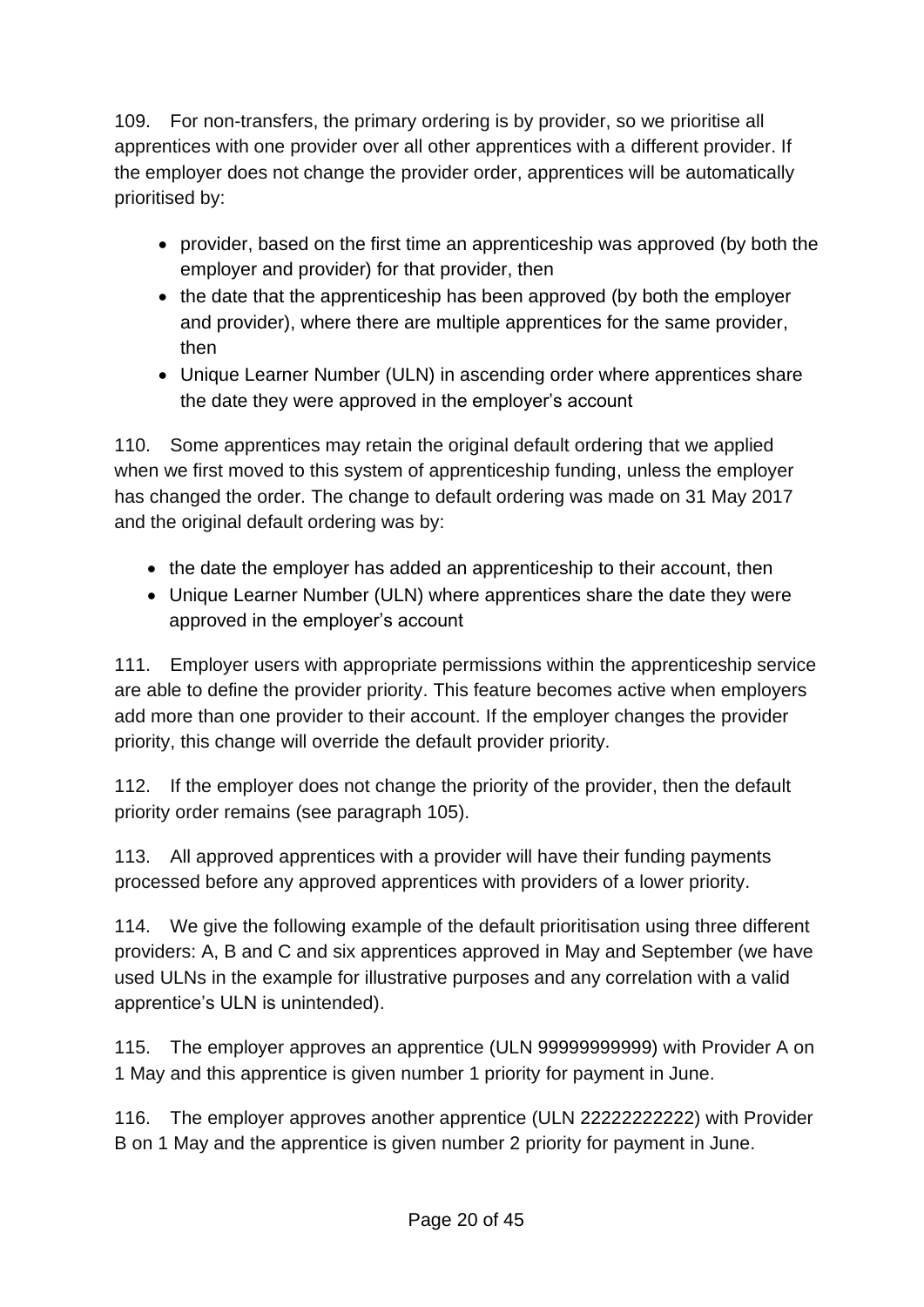117. The employer approves another apprentice (ULN 33333333333) with Provider A on 2 May and the apprentice is given number 2 priority for payment in June because provider A has priority over provider B; assuming the default provider priority has not been changed. The apprentice (ULN 22222222222) with provider B is now updated to number 3 priority for payment in June.

118. The employer approves another two apprentices (ULNs 88888888888 and 55555555555) with Provider A on 10 September. Assuming provider A is still the defaulted number one priority, the apprentices are given number 3 and 4 priorities for payment in October.

119. Apprentice (ULN 55555555555) is given number 3 priority over apprentice (ULN 88888888888) because of ascending numerical order of the apprentices' ULNs.

120. The apprentice (ULN 22222222222) with provider B is now updated to number 5 priority for payment in June because provider A has priority over provider B.

121. The apprentice (ULN 33333333333) with provider A approved in May retains their existing priority.

122. The employer approves an apprentice with Provider C on 10 September and the apprentice (ULN 11111111111) is given number 6 priority for payment in October (assuming the default provider priority has not been changed) because providers A and B have priority over provider C.

| <b>Provider</b>   | <b>Date</b><br>apprenticeship<br>approved | <b>ULN</b>   | <b>Provider</b><br>priority | <b>Apprentice</b><br>priority for<br>June<br>payments | <b>Apprentice</b><br>priority for<br><b>October</b><br>payments |
|-------------------|-------------------------------------------|--------------|-----------------------------|-------------------------------------------------------|-----------------------------------------------------------------|
| Provider A        | 01/05/2018                                | 99999999999  | 1                           |                                                       |                                                                 |
| <b>Provider B</b> | 01/05/2018                                | 22222222222  | $\overline{2}$              | 3                                                     | 5                                                               |
| Provider A        | 02/05/2018                                | 333333333333 | 1                           | $\overline{2}$                                        | $\overline{2}$                                                  |
| Provider C        | 10/09/2018                                | 11111111111  | 3                           | N/A                                                   | 6                                                               |
| Provider A        | 10/09/2018                                | 8888888888   | 1                           | N/A                                                   | 4                                                               |
| Provider A        | 10/09/2018                                | 55555555555  | 1                           | N/A                                                   | 3                                                               |

123. We will use the priority order at the time the ILR collection closes (see paragraph [139\)](#page-23-0) for payment processing.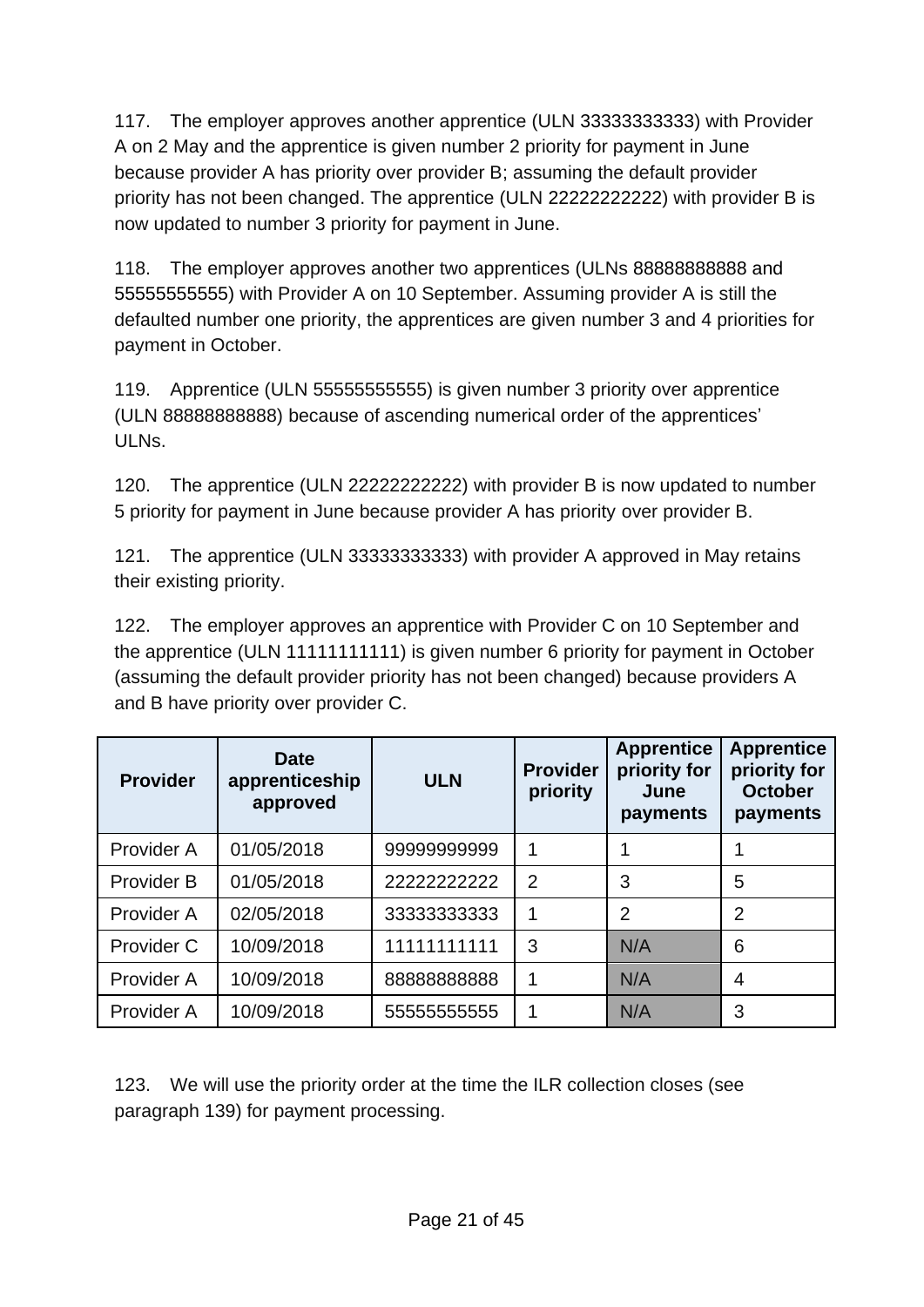124. The example below shows how we apply the priority order to calculate payments. An employer with an employer account balance of £800 has two apprenticeships that have each earned £500 this month (total = £1,000), and they are calculated in priority order:

|                  | <b>Employer account</b>  |                         |                        |            | <b>Co-investment</b> |                          |                                                |  |
|------------------|--------------------------|-------------------------|------------------------|------------|----------------------|--------------------------|------------------------------------------------|--|
|                  | <b>Priority</b><br>order | <b>Start</b><br>balance | <b>Payment</b> balance | <b>End</b> | earnings             | Outstanding   Government | <b>Employer</b><br>contribution   contribution |  |
| Apprenticeship 1 |                          | £800                    | £500                   | £300       | £0                   | £0                       | £0                                             |  |
| Apprenticeship 2 |                          | £300                    | £300                   | £0         | £200                 | £180                     | £20                                            |  |

125. We will not take funding for English and maths up to level 2, learning support and any additional payments from an employer's account. You can fund English and maths at level 3 or above as part of the total price, up to the funding band maximum.

#### <span id="page-21-0"></span>**Transfers allowance**

126. We calculate an employer's transfer allowance according to the levy declared in the previous tax year multiplied by the English percentage and the 10% automatic top-up from the Government. We will calculate this in April each year.

127. We calculated the transfer allowance from the 2017 to 2018 tax year based on 10% of levy declared. For the transfer allowance from the 2018 to 2019 tax year, we will calculate the allowance based on 25% of levy declared.

128. We treat this as a cap for funds that employers can transfer in that tax year. Employers can only reach this cap if sufficient levy funds are available to make monthly payments for training throughout the year.

129. We will not carry over any unspent allowance into the next tax year's allowance.

130. For the transfer allowance from the 2017 to 2018 tax year, the last time we will use funds from this allowance will be when we calculate payments from the ILR collection that closes on 4 April 2019. This is the ILR collection relating to provision up to 31 March 2019.

131. We will take any payments calculated in May 2019 or later from the transfer allowance for the 2018 to 2019 tax year, if there is one. This includes cases where the delivery takes place in March 2019 or earlier, but where we have not calculated the payment until May 2019 or later, for instance if the data match described in paragraph [133](#page-22-1) onwards was not initially successful for that apprentice.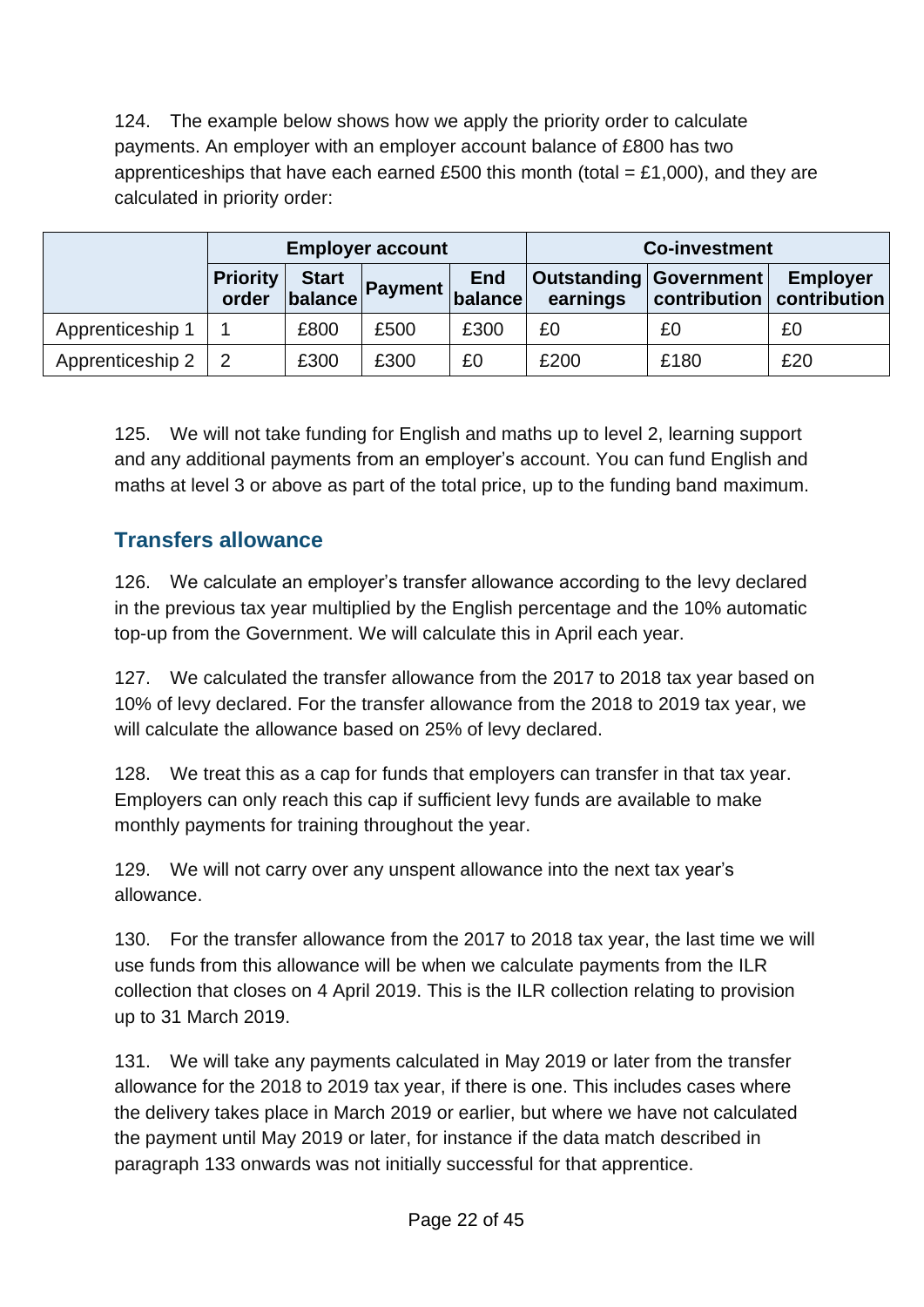132. It will be the responsibility of the apprentice's employer to pay co-investment, or from their own account balance, if the transfer allowance is insufficient to cover the payment value we calculate for any month.

## <span id="page-22-0"></span>**Matching data between the ILR and apprenticeship service**

<span id="page-22-1"></span>133. We will match apprentice data from your ILR submissions with the data held in the apprenticeship service, depending on the contract type the apprentice is being funded through (recorded as the 'Apprenticeship contract type' (ACT) in the ILR). If the apprentice is recorded as being funded through:

- ACT 1: a contract for services with the employer (for an employer on the apprenticeship service, or an employer which has had levy transferred to them for that apprentice), then we will apply a data match. The employer must first approve payments to the provider from their employer account. The details for each individual apprentice on the employer's account must match the ILR data for each individual apprentice (which is then submitted monthly by the provider), for payments to be made.
- ACT 2: a contract for services with the ESFA (for a non-levy paying employer without an account on the apprenticeship service when the apprenticeship started), then we will not apply the data match.
- 134. The data values we will use to match are:
	- an identifying number for the apprentice (the Unique Learner Number)
	- the provider reference number (UKPRN)
	- the apprenticeship framework or standard references, consisting of:
		- the apprenticeship code from Find a [learning aim](https://findalearningaimbeta.fasst.org.uk/)
		- the programme level (for frameworks only)
		- the framework pathway (for frameworks only)
	- the total negotiated price
	- an additional check to ensure that the start date on the ILR is not before the start of the record on the employer's account
	- the 'Apprenticeship financial record date' in ILR returns

135. If any of the values above (except the final one) change during the programme, the employer must record these changes on the employer's account. If the price changes, the provider must also record the change using the 'Apprenticeship financial record date' on the ILR; for the data match to be successful. The date recorded on the ILR must be on or after the start date of the matching record on the employer's account, and within the same calendar month.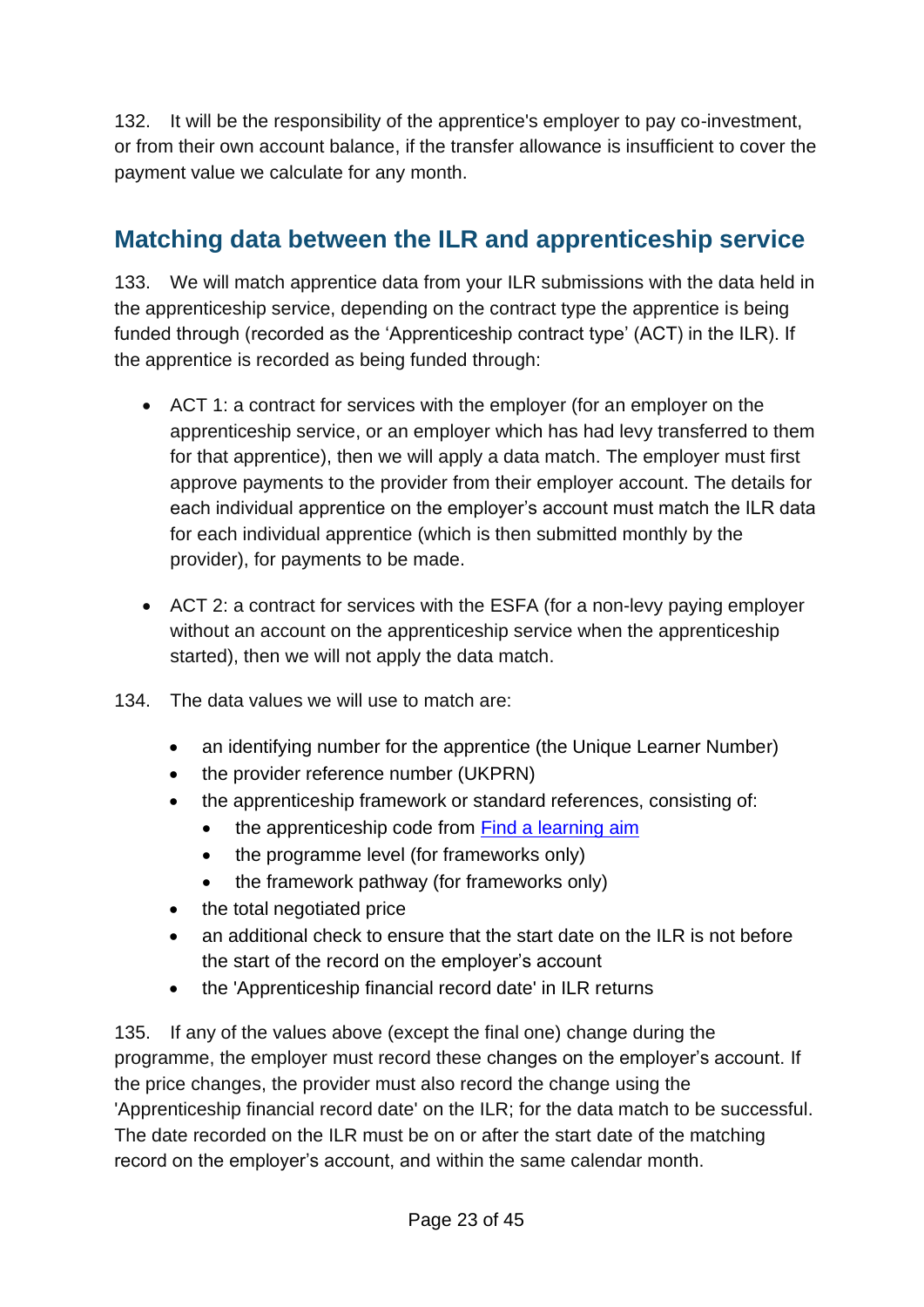136. If you submit your ILR file during a collection period, we will provide an indicative data match using data from the apprenticeship service from the previous day.

137. You must submit your 2020 to 2021 returns on Submit Learner Data.

138. We produce an 'Apprenticeship Data Match' report on Submit learner data for 2020 to 2021 ILR returns; this will be blank if there are no data match errors. If there are errors during the ILR collection period, we do not show data match errors to employers. If you need to amend the details held on the employer's account to fix the error, then both you and the employer will need to approve the amended record. You must ensure that you make any necessary changes to both the employer's account and the ILR record before we close the ILR monthly collection so we can release funding. We give examples of errors shown to providers in this report in the guidance [on ILR Funding Reports.](https://www.gov.uk/government/publications/individualised-learner-record-ilr-check-that-data-is-accurate)

<span id="page-23-0"></span>139. We will run the final matching process when the ILR submission window has closed using data from the apprenticeship service at the same point when the ILR window closes. We publish the ILR collection timetable as part of the [ILR](https://www.gov.uk/government/collections/individualised-learner-record-ilr)  [specification, validation rules and appendices](https://www.gov.uk/government/collections/individualised-learner-record-ilr) on GOV.UK.

140. If a change in circumstance occurs for an apprentice during their programme, you and the employer need to record the detail of the changes on both the ILR and the apprenticeship service. If the details of these changes do not match, we will not pay this funding. These circumstances include changes in price, employer and provider.

141. Following the close of the monthly ILR submission window, we will provide reports to employers and providers to identify apprentices who have failed the data match. We will show these errors to employers alongside the details of individual apprentices in their account, and to providers through further reports on Submit learner data. The errors shown at this point means that we will not pay the provider for that apprentice for that month and we will not debit these amounts from the employer's account.

142. Once a record has passed the data match and we have paid funding, we will not recover that funding if the data subsequently changes and the data match now fails. You will not earn any subsequent funding after the data match fails until the data matches again.

143. We will not pay English and maths up to level 2, learning support funding and all additional payments (including the framework uplift) if the data match check fails, even though the payments would not come from the employer's account.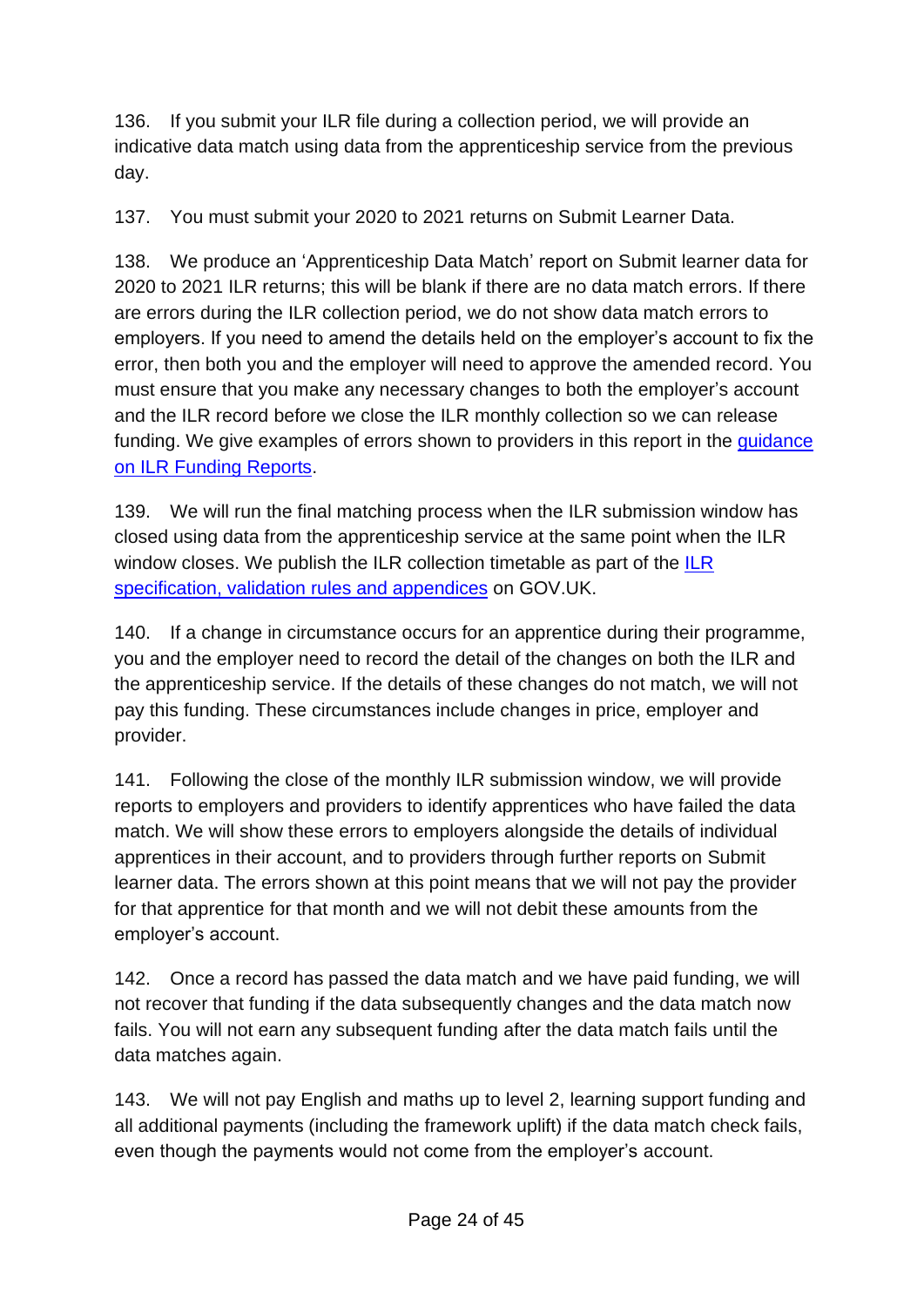144. We have published more information about [how to fix apprenticeship service](https://www.gov.uk/government/publications/how-to-fix-apprenticeship-service-data-mismatches/how-to-fix-apprenticeship-service-data-mismatches)  [data mismatches](https://www.gov.uk/government/publications/how-to-fix-apprenticeship-service-data-mismatches/how-to-fix-apprenticeship-service-data-mismatches) on GOV.UK.

# <span id="page-24-1"></span><span id="page-24-0"></span>**Additional payments Support for younger apprentices**

145. We will generate additional payments totalling £1,000 for you and £1,000 for the employer if the apprentice is defined as a 16- to 18-year-old or an eligible 19- to 24-year-old as described in the [Funding Rules.](https://www.gov.uk/guidance/apprenticeship-funding-rules)

146. We will split these payments into two equal payments when the apprentice is still in learning at 90 days and 365 days. You must pass on the payment to the employer as required in the [Funding Rules.](https://www.gov.uk/guidance/apprenticeship-funding-rules)

147. We will also calculate 20% of the band maximum value as an uplift for frameworks which you will earn in addition to any earnings we have calculated using the capped total price. We will fully fund this framework uplift; the employer does not contribute, and you must exclude it from the total price you agree.

148. We will calculate the framework uplift in monthly instalments in the same way we calculate monthly on-programme earnings for the apprenticeship programme aim. We will spread the uplift equally over the number of planned months for the apprenticeship, based on whether the apprentice is in learning on each census date. We will withhold 20% of this amount until the apprentice completes their programme.

149. If the apprentice completes their programme earlier than their 'Learning planned end date', you will also earn any of the remaining uplift amount that was due to be earned in the month of the 'Learning actual end date'. If the apprentice leaves early, no further amount will be calculated or earned.

150. For non-levy paying employers who are not on the apprenticeship service, you earn this funding for their apprentices as part of your allocation. For other apprentices whose employers are on the apprenticeship service, we fully fund these earnings and do not take them from the employer's apprenticeship service account.

151. If the apprentice moves between providers on the same apprenticeship, we will use the date they originally started the apprenticeship with the first provider to determine their age.

## <span id="page-24-2"></span>**Support for care leaver apprentices**

152. For apprentices who first started an apprenticeship on or after 1 August 2018, we will generate an additional payment of £1,000 for you to pass to the apprentice if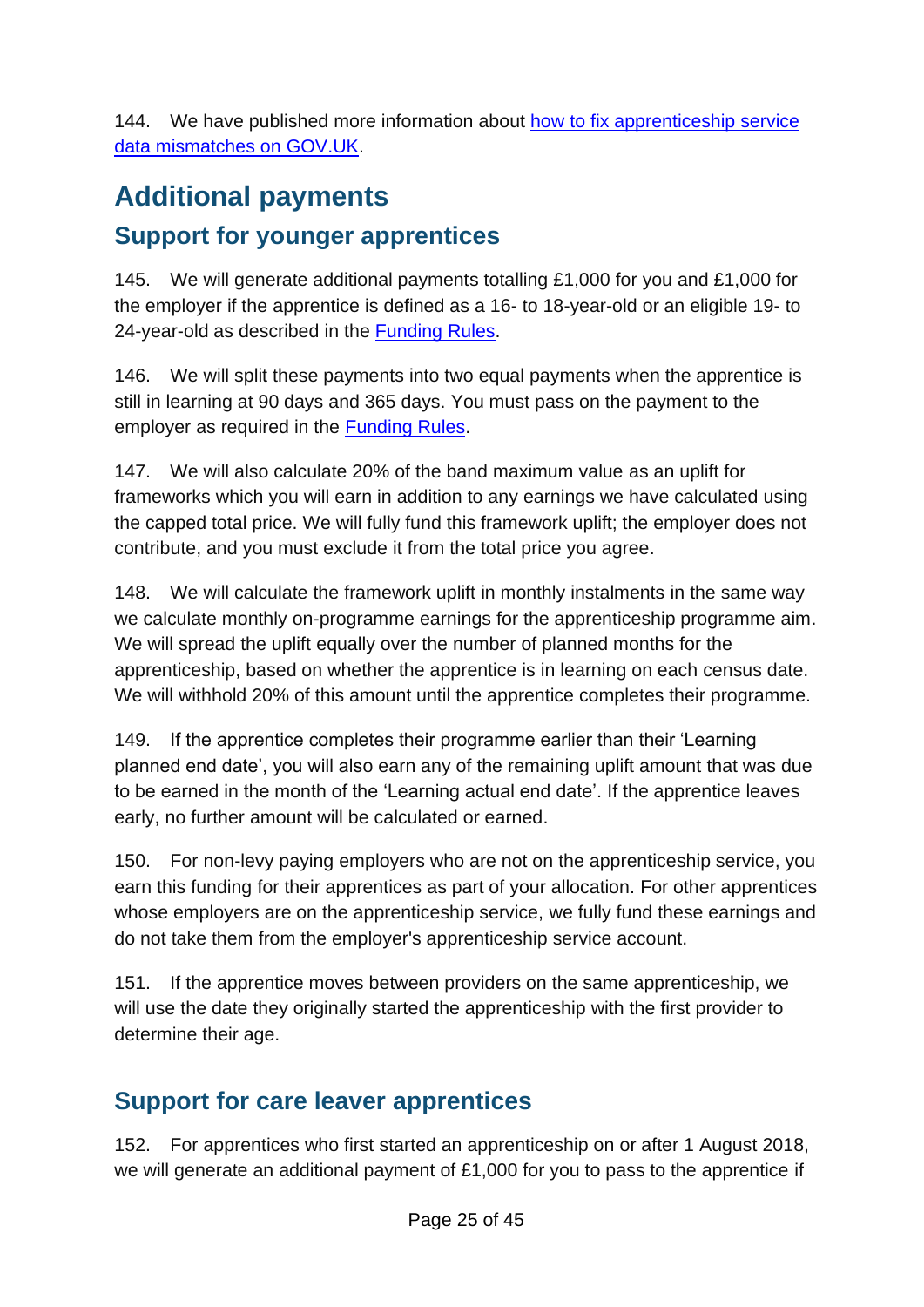the apprentice is an eligible care leaver as described in the [Funding Rules.](https://www.gov.uk/guidance/apprenticeship-funding-rules) You will receive this in full when the apprentice is still in learning at 60 days.

153. We will only pay this once per apprentice. If we have already paid the additional payment to this apprentice through another provider, we will not pay you. The apprentice will not be eligible again for the bursary if they start a further apprenticeship after having competed one and received the bursary.

154. You record care leavers using the Learning delivery funding and monitoring type 'EEF' (Eligibility for enhanced apprenticeship funding) and code 4 'Entitlement to extended funding'.

155. If a 19-24 year old apprentice does not want to inform the employer that they were previously in care, then please record the Learning and Delivery Monitoring (LDM) code 362 ('Apprentice care leavers'). This will not generate the additional payment for the employer, but it will generate the funding for you and the apprentice. We will not show the employer payments in the employer's account when this function is built. This is only for 19-24 year olds as a 16-18 year old automatically generates additional payments for employers, and withholding this may disclose that the apprentice was previously in care.

156. For non-levy paying employers who are not on the apprenticeship service, you earn this funding for their apprentices as part of your allocation. For other apprentices whose employers are on the apprenticeship service, we fully fund these earnings and do not take them from the employer's apprenticeship service account.

## <span id="page-25-0"></span>**Disadvantage funding for apprenticeship frameworks**

157. We use the [Index of Multiple Deprivation \(IMD\)](https://www.gov.uk/government/statistics/english-indices-of-deprivation-2015) from 2015 to calculate disadvantage funding for apprenticeship frameworks only. We base disadvantage funding on an apprentice's postcode before they start learning (recorded as the postcode prior to enrolment in the ILR; see the [ILR specification](https://www.gov.uk/government/collections/individualised-learner-record-ilr) for details about how to record this).

158. You will earn additional payments of £600 towards the costs of training for apprentices recruited from the 10% most deprived areas in England, £300 for the 11 to 20% most deprived areas and £200 for the 21 to 27% most deprived areas.

159. You will earn this like the additional payments for younger apprentices and we will split it across two equal payments, earned when the apprentice is still in learning at 90 days and 365 days.

160. We calculate the disadvantage-funding amount at the start of the apprenticeship and applies throughout the programme.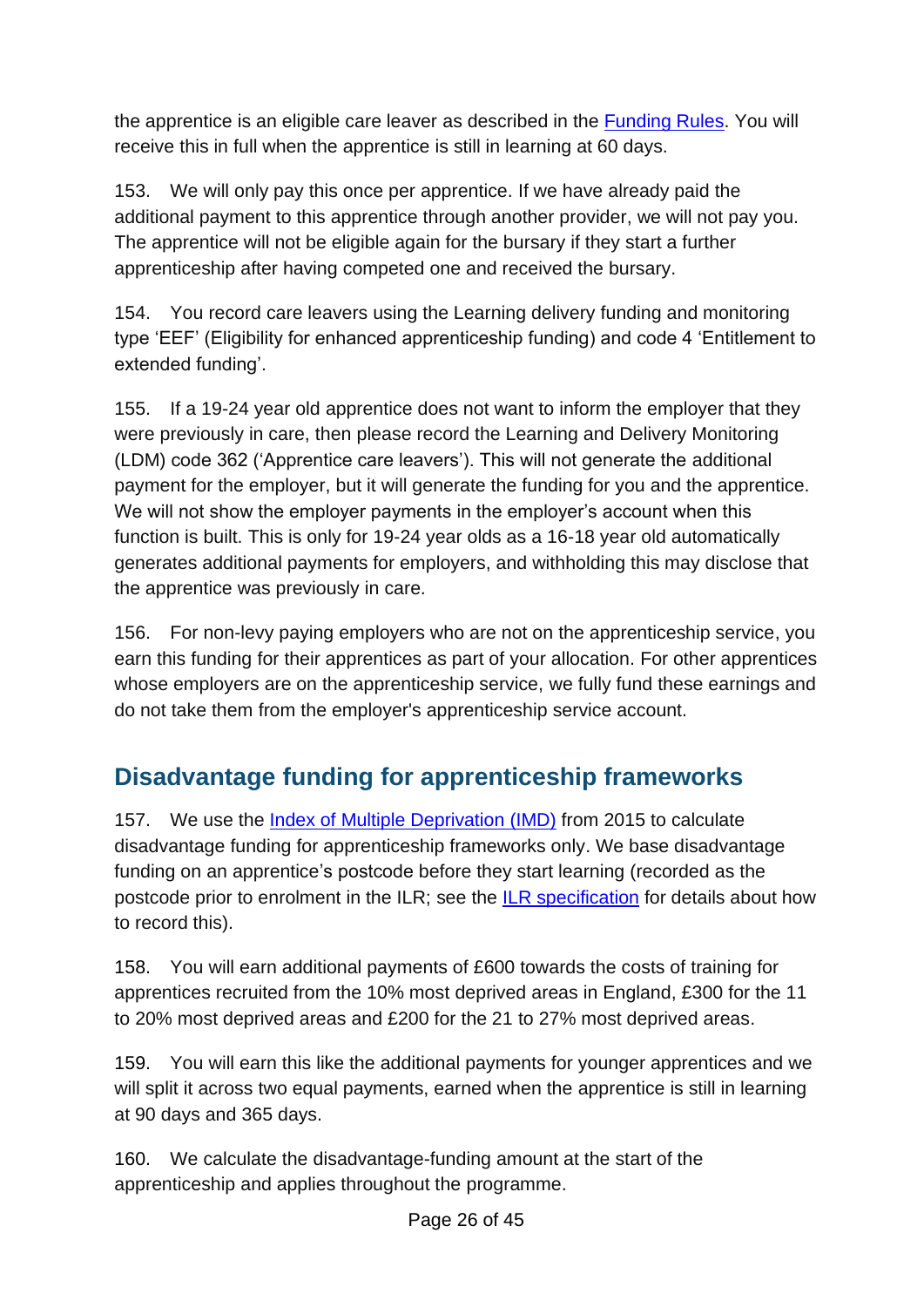161. There is a column in the [Uplift factors and postcode files](https://www.gov.uk/government/publications/uplift-factors-and-postcode-files) that gives the value of the applicable uplift for each postcode and lower layer super output area.

162. For non-levy paying employers who are not on the apprenticeship service, you earn this funding for their apprentices as part of your allocation. For other apprentices whose employers are on the apprenticeship service, we fully fund these earnings and do not take them from the employer's apprenticeship service account.

163. From 1 August 2020 all new apprentices must start on apprenticeship standards, so no further new starts from this date will earn disadvantage funding for apprenticeship frameworks.

## <span id="page-26-0"></span>**Incentive payments for hiring a new apprentice**

164. An incentive payment will be made to employers who hire a new apprentice between 1 August 2020 and 31 January 2021. For information on eligibility, please refer to the [Funding Rules.](https://www.gov.uk/guidance/apprenticeship-funding-rules)

165. Claims can start to be made by employers in relation to these apprentices from 1 September 2020. Those claims must be made through the apprenticeship service after apprentices have been added to the employer's apprenticeship service account.

166. Employers can claim up to £2000 for apprentices aged 16-24 and £1,500 for apprentices aged 25 or over

167. Incentive payments for hiring a new apprentice will be paid directly to employers in two instalments. As long as the apprentice remains employed and in training after 90 days, employers will be eligible to receive 50% of the incentive payment. If the apprentice remains employed and in training employers will be eligible to receive the remaining 50% of the incentive payment after 365 days...

168. It must be evidenced by ILR return that the apprentice is still in learning at both at 90 and 365 days before instalment payments are processed.

169. Incentive payments for hiring a new apprentice will only be paid once for each individual apprentice across all employers.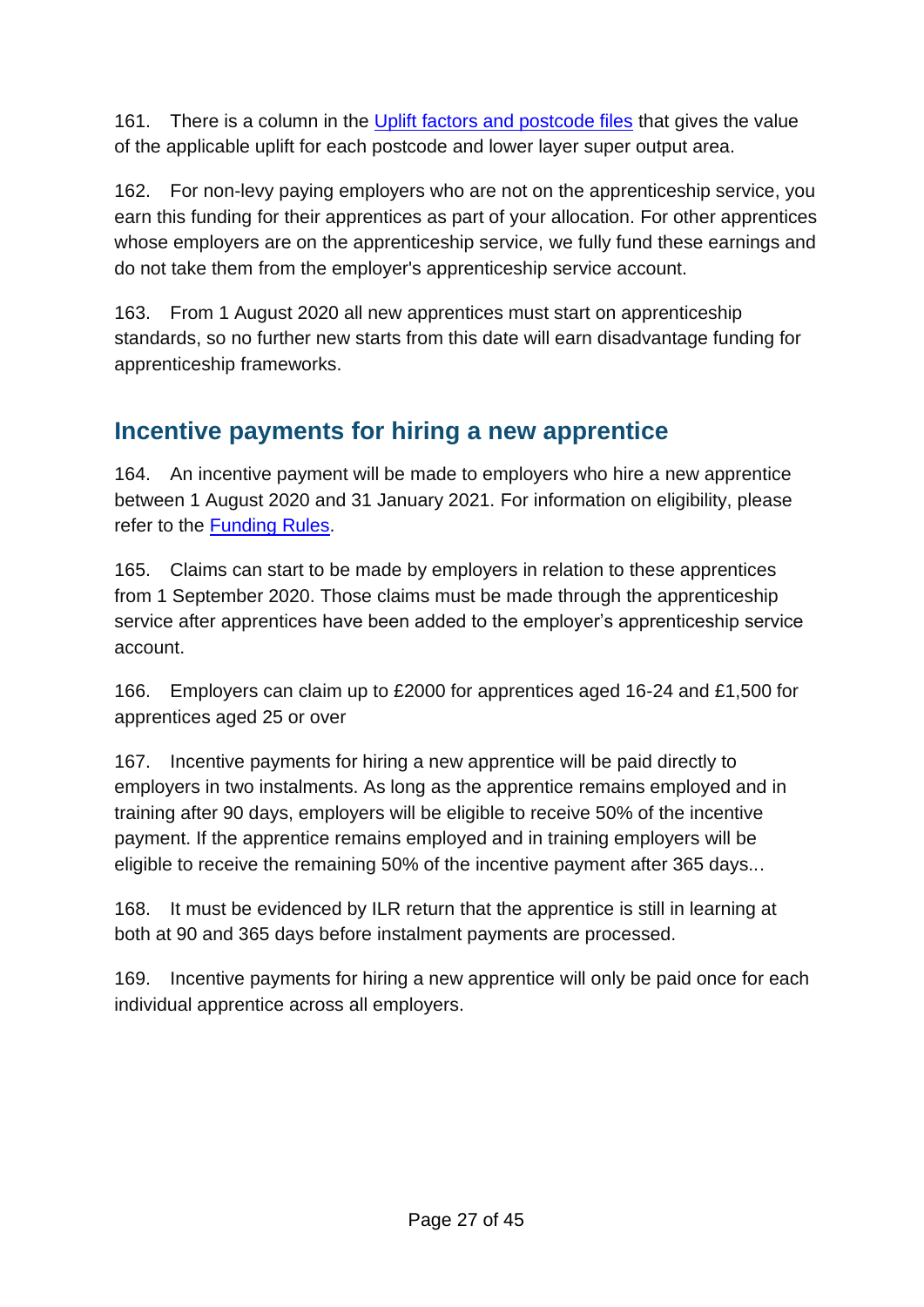# <span id="page-27-1"></span><span id="page-27-0"></span>**Other payments English and maths**

170. We will fully fund all appropriate English and maths training up to and including level 2. For more information on eligible training, refer to the [Funding Rules.](https://www.gov.uk/guidance/apprenticeship-funding-rules)

171. The eligible English and maths aims are available on the Find a learning aim [service.](https://findalearningaimbeta.fasst.org.uk/) They are also in the downloadable learning aim databases and you can identify them as common components in apprenticeship frameworks and standards.

172. You will earn £471 to deliver eligible qualifications in English and maths. You will earn equal monthly instalments over the planned period of the qualification. There is no completion element for English and maths.

173. If an adjustment is required due to prior learning, you must record data in the 'Funding adjustment for prior learning' field on the ILR.

174. We will continue to calculate eligible English and maths earnings beyond the programme end date if applicable when apprentices complete their programme.

175. For non-levy paying employers who are not on the apprenticeship service, you earn this funding for their apprentices as part of your allocation. For other apprentices whose employers are on the apprenticeship service, we fully fund these earnings and do not take them from the employer's apprenticeship service account.

176. You should record English and maths learning aims in the ILR with the same 'Apprenticeship contract type' (ACT) in the ILR as the associated programme aim. Where the programme aim has code ACT1, a contract for services with the employer (for an employer on the apprenticeship service or if using a levy transfer to fund the apprenticeship), then any associated English and maths aims should have code ACT1. This is because the English and maths aims are part of the same contract for services, associated with an employer, even though we do not fund those aims from levy accounts. If the contract type changes on the programme aim, following a change in the apprentice's employment, then the contract type(s) for English and maths aims should change on the same day.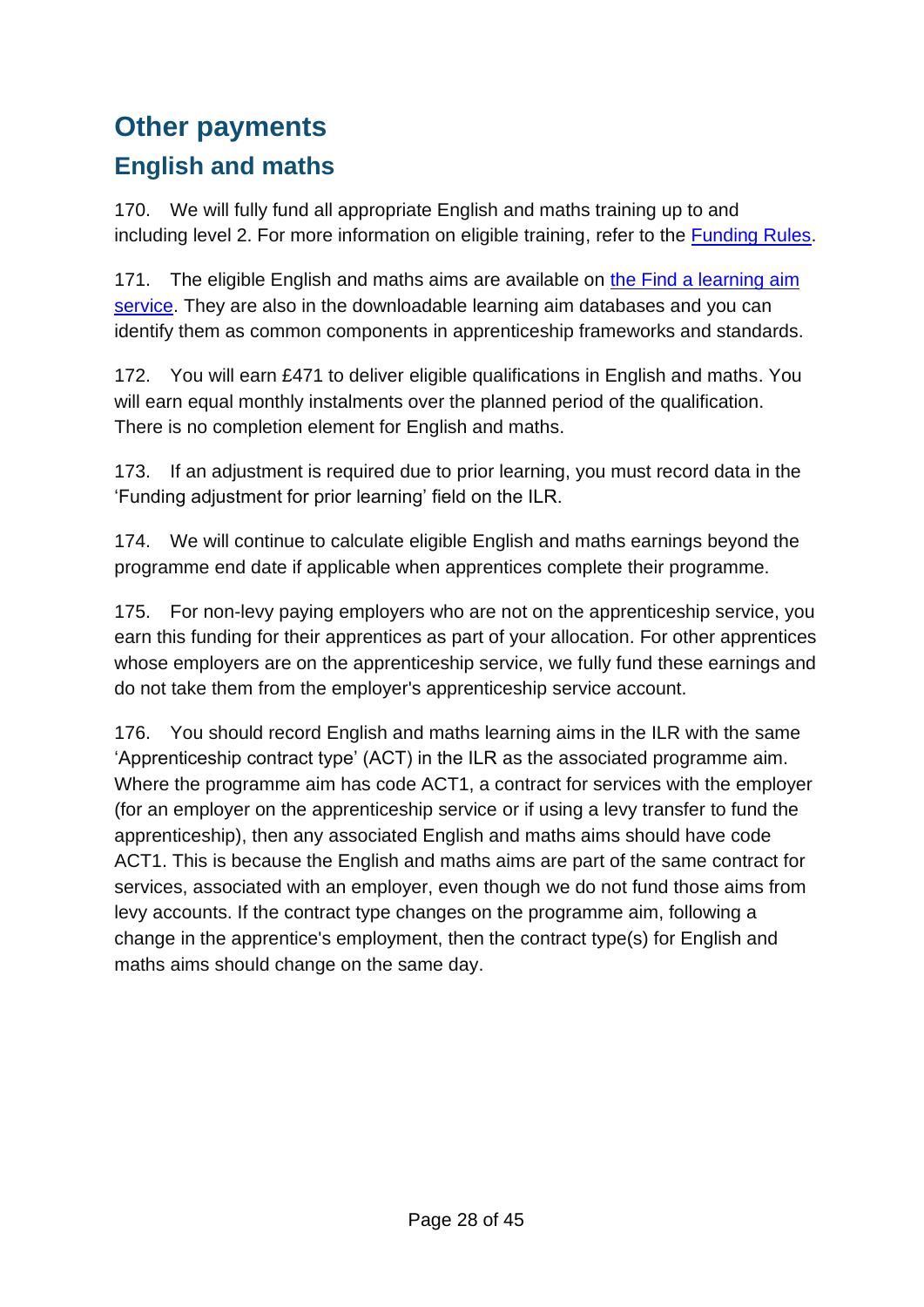## <span id="page-28-0"></span>**Learning support funding**

177. You can earn learning support at a fixed monthly rate of £150 through the ILR. See the [Individualised Learner Record Specification](https://guidance.submitlearnerdatabeta.fasst.org.uk/ilr) for more information. If the cost of providing support to an apprentice exceeds the total earned from the fixed monthly rate, you can claim this excess through the Earnings Adjustment Statement (EAS).

178. If you deliver part of an apprenticeship in less than one calendar month due to breaks in learning, and we do not generate the £150 rate from the ILR data, you may claim the value using the 'Excess Learning Support' column in the EAS.

179. If learning support is more than £19,000 you can claim exceptional learning support. For more information, refer to the **Funding Rules**.

180. If English and maths delivery up to level 2 extends beyond the apprenticeship programme end date, we will continue to pay learning support funding if the apprentice is eligible.

181. For non-levy paying employers who are not on the apprenticeship service, you earn this funding for their apprentices as part of your allocation. For other apprentices whose employers are on the apprenticeship service, we fully fund these earnings and do not take them from the employer's apprenticeship service account.

## <span id="page-28-1"></span>**Changes of Circumstance**

182. This section describes some scenarios of changes either to the apprentice's programme or with the relationships to providers and employers. We have included some principles and how we apply them to some specific scenarios. For further guidance on how to record these scenarios correctly on the ILR, refer to [the ILR](https://guidance.submitlearnerdatabeta.fasst.org.uk/ilr)  [Guidance.](https://guidance.submitlearnerdatabeta.fasst.org.uk/ilr)

## <span id="page-28-2"></span>**Principles**

183. When an apprentice's circumstances change during their apprenticeship, the details of the change should be recorded in both the ILR and, if applicable, the apprenticeship service.

#### <span id="page-28-3"></span>**Changes in price**

184. If the apprentice changes provider, then you need to agree a new price and record this in the ILR together with the date the price applies from. The new provider will record a total price for the programme on the ILR using fields within the 'Apprenticeship Financial Record' entity in ILR returns.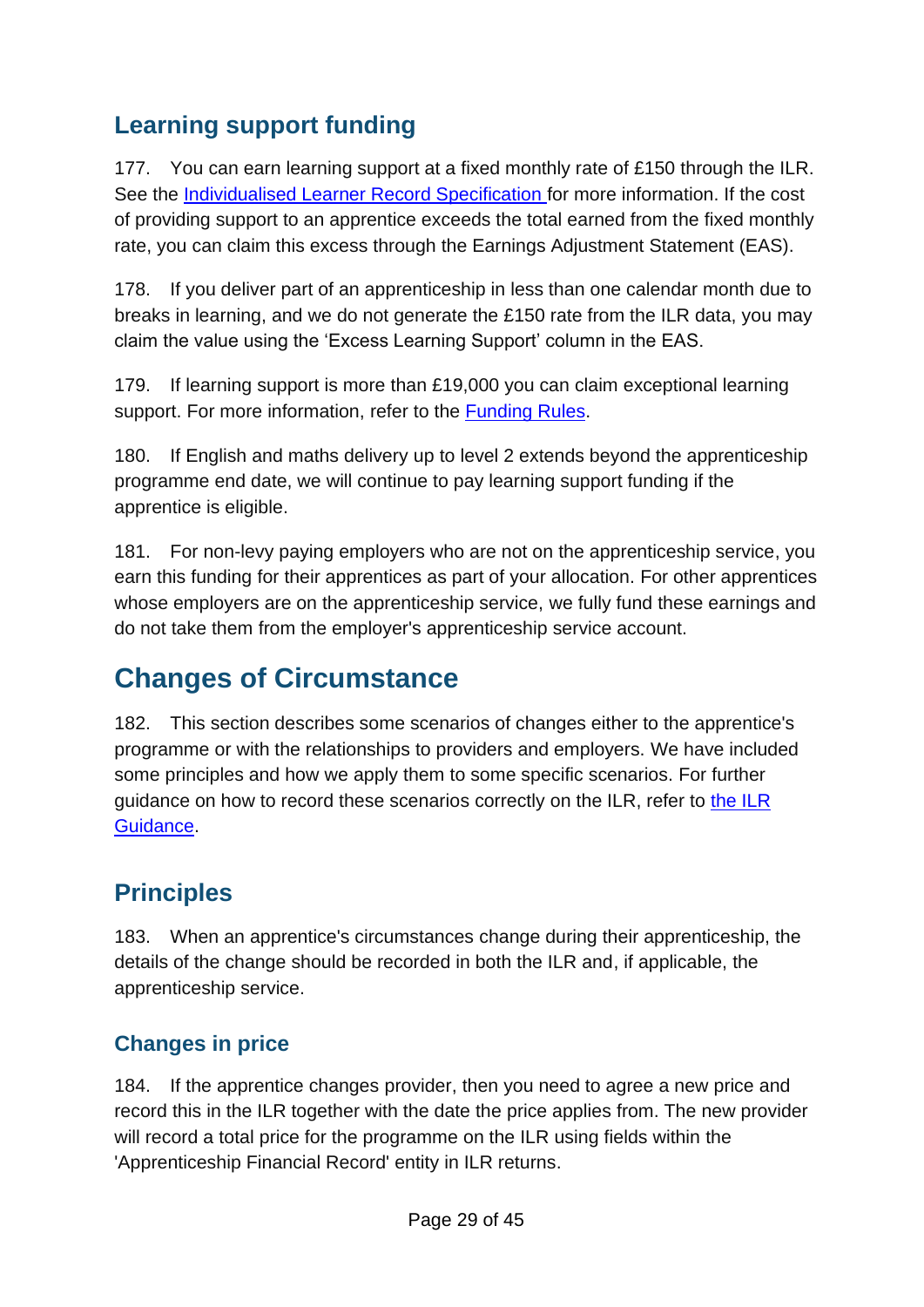185. When an apprentice returns from a break in learning, you should record the original total price at the start of the new programme aim in the ILR, unless the employer and provider have re-negotiated the price; if this happens, you should record a new total price.

186. For changes in total price, we will apply the new price from the 'Apprenticeship financial record date'. After applying the funding band maximum, we will subtract any earnings to date and 20% of the new total price for completion. We will spread the remainder equally over the remaining planned duration.

187. If you wish to change a negotiated price, you should add the new price as an additional TNP (Total Negotiated Price) record in your ILR, rather than changing the original records.

a. For example, if you renegotiate the training price (TNP1) in a funding year after the apprenticeship has started, then you must add another TNP 1 and, for apprenticeship standards, restate your old TNP2 (end point assessment price) for the new date.

188. In the example below, a training price (TNP1) of £3,500 and an end point assessment price (TNP2) of £500 is negotiated on 1 September 2018 at the start of an apprenticeship in the 2018 to 2019 ILR. On 23 November 2019, the training price (TNP1) is renegotiated to £3,000.

a. In your ILR for the original funding year, you would record your negotiated prices as follows:

|     | <b>AFinType   AFinCode</b> | <b>AFinDate</b> | <b>AFinAmount</b> |
|-----|----------------------------|-----------------|-------------------|
| TNP |                            | 01/09/2018      | 3500              |
| TNP | າ                          | 01/09/2018      | 500               |

b. In your ILR for the following funding year, when you have renegotiated the price, you would record your negotiated prices as follows:

| <b>AFinType</b> | <b>AFinCode</b> | <b>AFinDate</b> | <b>AFinAmount</b> |
|-----------------|-----------------|-----------------|-------------------|
| <b>TNP</b>      |                 | 01/09/2018      | 3500              |
| <b>TNP</b>      | $\mathcal{P}$   | 01/09/2018      | 500               |
| <b>TNP</b>      |                 | 23/11/2019      | 3000              |
| TNP             | $\mathcal{P}$   | 23/11/2019      | 500               |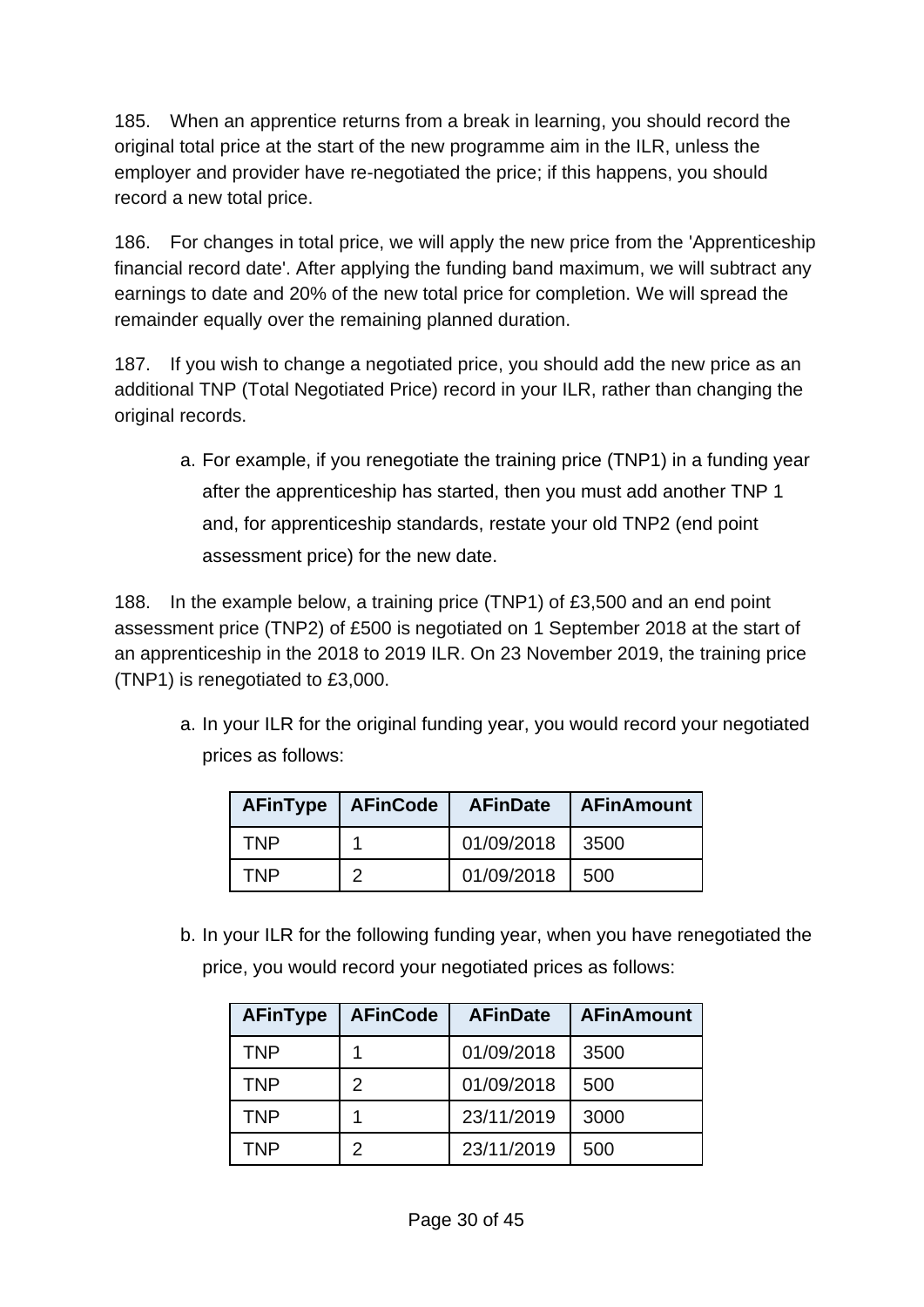189. If you need to record a renegotiated price that took effect in a previous funding year after the close of R14, then you should refer to the ['Recording late data in the](#page-8-0)  [ILR'](#page-8-0) section from paragraph [33.](#page-8-1) We calculate your funding assuming that what you recorded in your R14 for a funding year is correct, so we disregard any changes you make to a negotiated price in a past funding year.

190. If the apprentice changes employer, the provider and new employer should agree a price for the remaining training and assessment, we call this a 'residual' price. You should record this residual price in the ILR using the 'Apprenticeship Financial Record' entity in ILR returns. You record a residual **training** price as TNP 3 and a residual **end point assessment** price as TNP 4. These identify the price of the remaining training and/or assessment (including end-point assessment for apprenticeship standards) to be delivered following this change in circumstance to an ongoing programme. We will use this price information to calculate the earnings for the remainder of the programme and match to the new employer's account if they have one.

191. In the example below, a training price (TNP1) of £3,500 and an end point assessment price (TNP2) of £500 is negotiated on 1 September 2018 at the start of an apprenticeship in the 2018 to 2019 ILR. On 23 November 2019 the employer changes, so a residual training price (TNP3) is negotiated at £2,000, and a residual end point assessment price (TNP4) is negotiated at £500.

a. In your ILR for the original funding year, you would record your negotiated prices as follows:

| <b>AFinType</b> | <b>AFinCode</b> | <b>AFinDate</b> | <b>AFinAmount</b> |
|-----------------|-----------------|-----------------|-------------------|
| TNP.            |                 | 01/09/2018      | 3500              |
| TNP             |                 | 01/09/2018      | 500               |

b. In your ILR for the following funding year, when you have negotiated the residual price, you would record your negotiated prices as follows:

| <b>AFinType</b> | <b>AFinCode</b> | <b>AFinDate</b> | <b>AFinAmount</b> |
|-----------------|-----------------|-----------------|-------------------|
| TNP             |                 | 01/09/2018      | 3500              |
| TNP             | $\mathcal{P}$   | 01/09/2018      | 500               |
| TNP             | 3               | 23/11/2019      | 2000              |
| TNP             |                 | 23/11/2019      | 500               |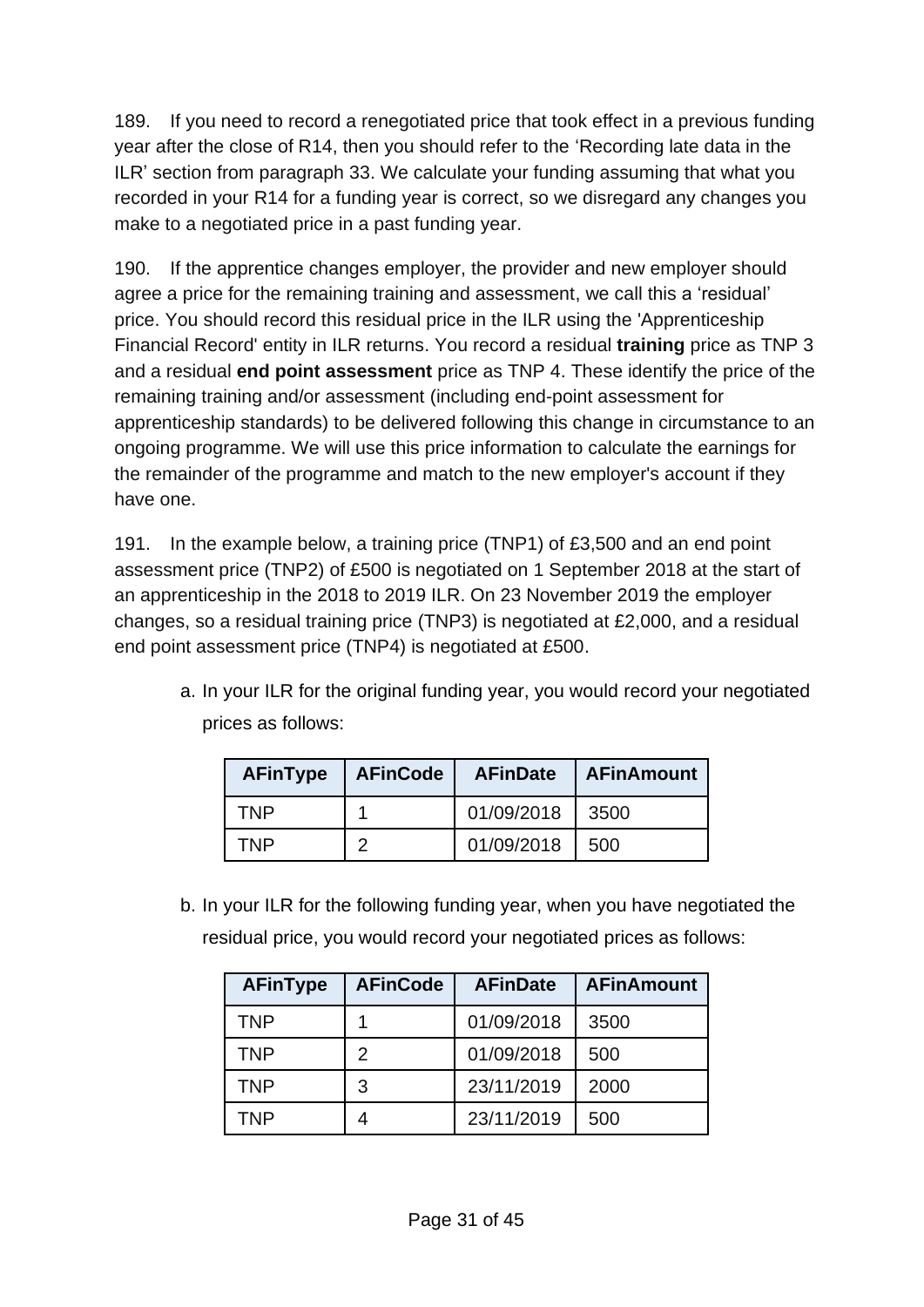192. If you record a residual price in the ILR, we will not deduct any previous earnings as the residual price entered represents the remaining price from this point forward. We apply the funding band maximum to the sum of previous earnings plus the new residual price. After applying the funding band maximum, we will deduct 20% of the residual price for completion and then spread the remaining cost over the remaining length of the programme.

#### <span id="page-31-0"></span>**Price episodes**

193. A price episode is the date range that applies to a price or contract type, for an individual apprentice. We calculate price episodes from ILR data for apprenticeship programme aims, and we use them for calculating the earnings described throughout this document.

194. If the price or the contract type changes during the learning activity, we create a new price episode. If an apprentice is funded through a contract for services with the employer (for an employer on the apprenticeship service), the data on the apprenticeship service needs to reflect the price episodes shown in the ILR.

195. Price episodes start and end in the funding year (between 1 August and the 31 July in the next calendar year). If the episode starts on 1 August, then we use the earnings from previous years' ILR returns as the starting point to determine what earnings remain as at 1 August.

196. Apprenticeship funding reports for providers will show separate lines for each price episode that we will fund.

#### <span id="page-31-1"></span>**Additional payments**

197. If the apprentice changes provider or employer, then the first employer or provider retains any additional payments already made. The new employer or provider will receive any outstanding payments. We add the number of days in learning with the first provider or employer to the days with the second provider or employer, to calculate when any remaining additional payments are due.

198. If the apprentice transfers to a new apprenticeship standard or framework before they complete the first one, we consider this a new start. If the apprentice is still eligible for additional payments at the start of the new programme, these will be calculated and earned in the normal way. Any payments already received by the employer and provider for the initial programme are retained and new payments are earned for the new programme.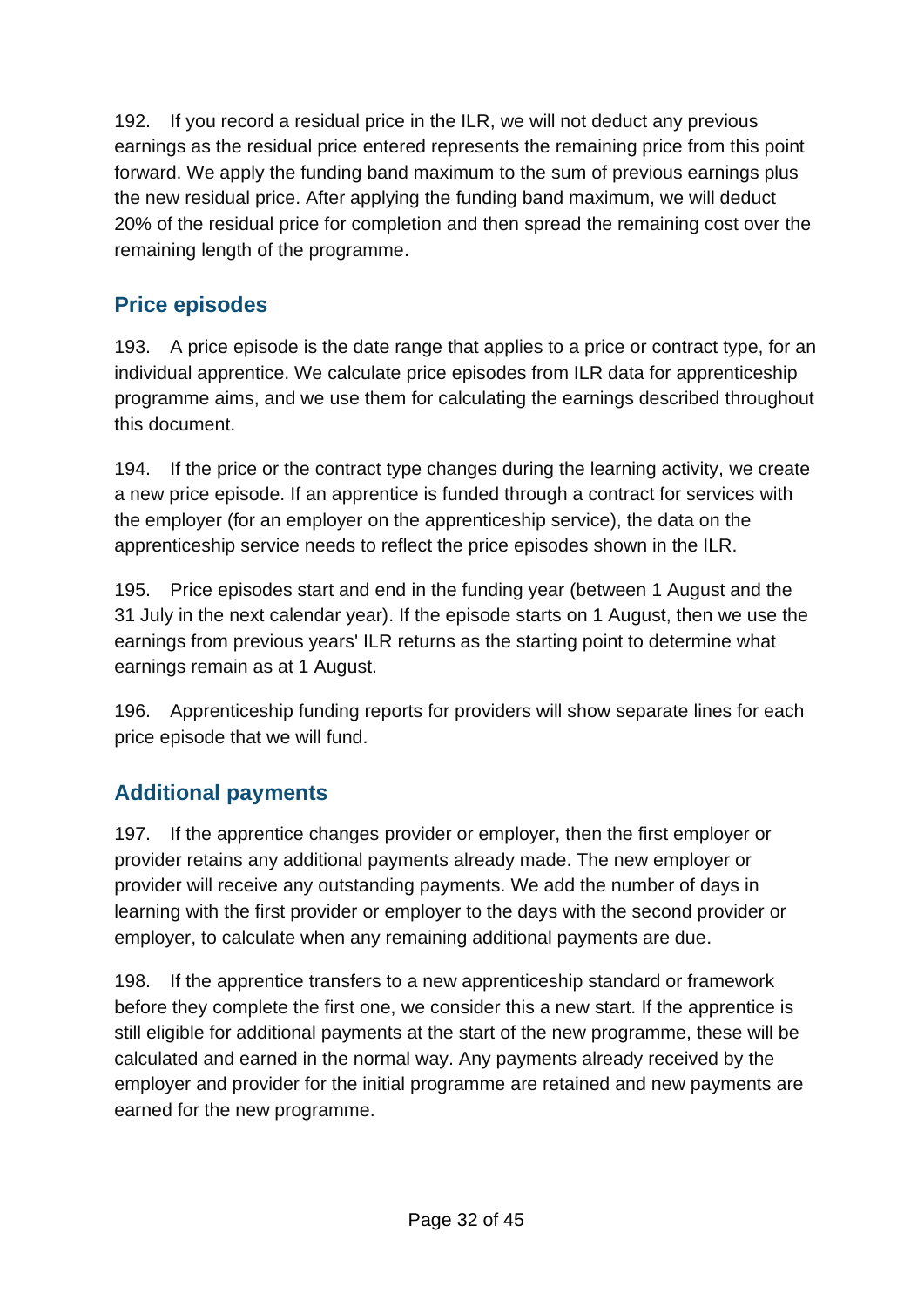199. This does not apply to a pathway change within the same framework at the same level; in these cases, the additional payments continue in the same way as if the pathway had not changed.

#### <span id="page-32-0"></span>**Framework uplift**

200. We base eligibility for the framework uplift on the apprentice's age when they first start the apprenticeship and will continue to apply it if the apprentice changes employer or provider.

201. If the apprentice changes employer or provider, we will subtract the previous framework uplift earnings from the first employer or provider from the total amount of the framework uplift for the apprenticeship, and the remainder will be available to be earned by the second employer or provider.

202. If the apprentice transfers to a new framework and the apprentice is still eligible for the framework uplift at the start of the new programme, the total framework uplift for that framework will be calculated and earned in the normal way.

203. This does not apply to a pathway change within the same framework at the same level; in these cases, we will subtract the framework uplift earnings from the first pathway from the total framework uplift for the new pathway, and you can earn the remainder of the new total up to the end of the second pathway.

204. From 1 August 2020 all new apprentices must start on apprenticeship standards, so no further new starts from this date will earn framework uplift. Apprentices who have transferred to another provider, or restarted their apprenticeship, after 1 August 2020 will still earn framework uplift.

#### <span id="page-32-1"></span>**Funding band maximum**

205. If the price agreed between the provider and employer changes, we will include any previous earnings for the apprenticeship and will only fund up to the band maximum that applied at the start of the programme.

206. If the employer or provider changes, we will include any previous earnings for the apprenticeship at a previous employer or provider (based on the ULN) and will only fund up to the band maximum that applied at the start of the programme across all instances of that apprenticeship for that apprentice.

207. If the provider changes, the total contributions from an employer's account for a single apprenticeship across two or more providers will not be more than the funding band maximum. If the employer does not have an employer account, the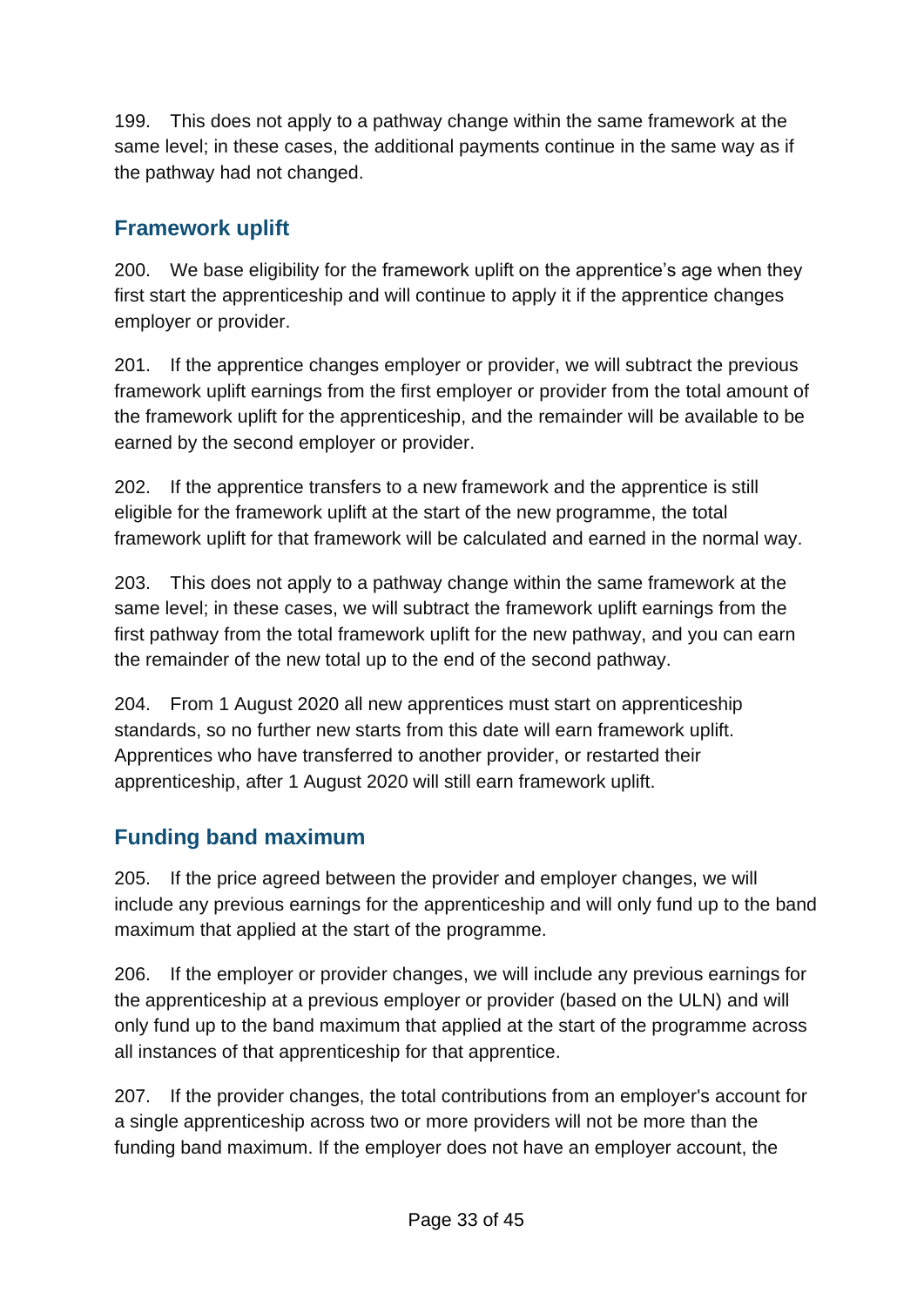same funding band maximum applies to the total earnings before the co-investment is calculated.

208. If the employer changes, the total earnings paid to the provider from an employer's account will not be more than the funding band maximum for a single apprenticeship. The same funding band maximum applies to total earnings before we calculate the co-investment if one or both of the employers do not have an employer account.

#### <span id="page-33-0"></span>**Redundancy**

209. The [Funding Rules](https://www.gov.uk/guidance/apprenticeship-funding-rules) describe some circumstances when an apprentice may continue to be funded on their apprenticeship after they have been made redundant.

210. You must follow the advice around recording redundancy in your ILR that is laid out in the [Provider Support Manual](https://guidance.submitlearnerdatabeta.fasst.org.uk/psm/article/funding-model-36-recording-changes) by maintaining the apprenticeship contract type (ACT) and total negotiated price (TNP) records from the most recent period of employment for the apprenticeship.

211. In these circumstances, we fund the apprentice through 100% government coinvestment up to the latest total price in place when the apprentice became unemployed, or up to the funding band maximum if this is lower. The value of monthly instalments we pay the provider will not change when the apprentice becomes unemployed, unless the instalments had previously been co-invested at 90% or 95% (in these cases we will begin funding 100% of monthly instalments).

212. This applies for the applicable times described in the [Funding Rules](https://www.gov.uk/guidance/apprenticeship-funding-rules) or until the apprentice resumes their apprenticeship with another employer.

<span id="page-33-1"></span>213. Where an apprentice is made redundant on or after 15 October 2020, the [Funding Rules](https://www.gov.uk/guidance/apprenticeship-funding-rules) describe an additional scenario where we will pay for an apprenticeship to be funded to completion if the apprentice has completed 75% or more of the apprenticeship. The existing rule for apprentices made redundant within 6 months of their planned end date continues to apply, so this additional scenario affects longer apprenticeships - generally those longer than 2 years.

214. To calculate if the apprentice was 75% of the way through their apprenticeship, we first calculate the total length in days up to the learning planned end date. We include the days that the apprentice spent with another provider on the same apprenticeship. We then calculate 25% of the total days and count that number of days back from the learning planned end date. If the apprentice is made redundant after that date, we will fund that apprenticeship to completion.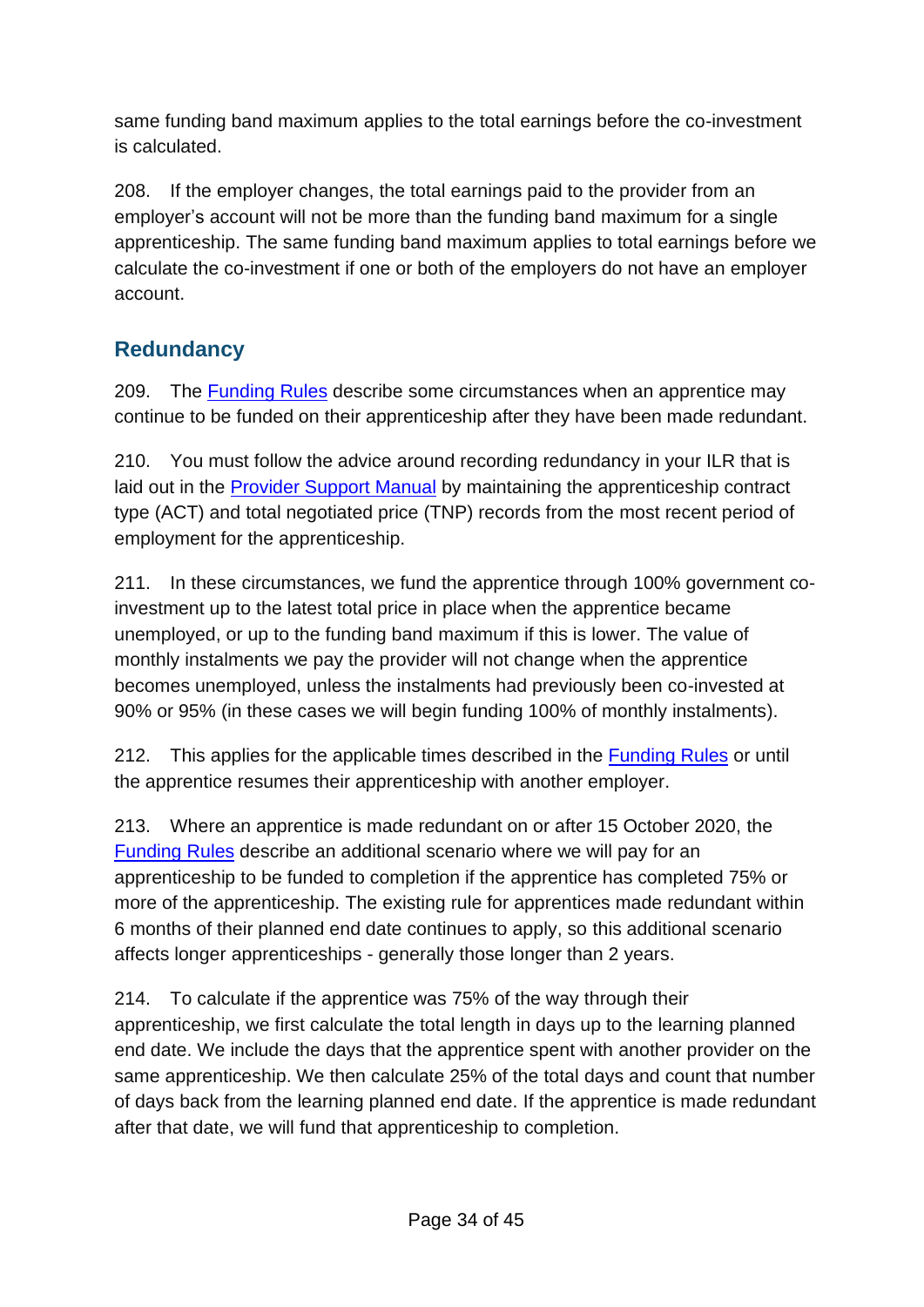215. If any additional payments at 90 days or 365 days fall due during the period when the apprentice is not employed, the provider would receive their additional payments but no additional payment will be earned for an employer.

#### <span id="page-34-0"></span>**Provider Mergers**

216. If you have merged with another provider, resulting in continuing apprentices being returned under a new UKPRN, but with other data such as start dates and negotiated prices remaining the same, then we need you to record the information in a specific way so we can calculate the correct earnings.

217. This is because in this scenario the latest total negotiated price includes some earnings which were generated previously against a different UKPRN. This is funded differently from cases where the apprentice changes between unrelated providers, and there is a new negotiated price which does not include earnings from the earlier UKPRN. The two scenarios can look very similar in an ILR, so we ask you to use the Pre-Merger UKPRN (PMUKPRN) field to distinguish them.

218. To receive the correct funding for your apprentices for whom the UKPRN has changed due to a provider merger and for whom the price has not been renegotiated, you must follow the instructions in the [ILR provider manual section](https://guidance.submitlearnerdatabeta.fasst.org.uk/psm/article/recording-breaks-in-learning-transfers-and-restarts) called 'A cohort of learners transfers to a new provider (due to a merger or conversion to academy)'. You must also record the Pre-merger UKPRN (PMUKPRN field in the ILR) for every apprentice that has changed UKPRN and whose price has not been re-negotiated because of a provider merger.

219. If prices were re-negotiated as part of a provider merger, you should not use the PMUKPRN field in the ILR, as this will cause us to calculate your funding incorrectly.

#### <span id="page-34-2"></span><span id="page-34-1"></span>**Example scenarios for changes of circumstances Scenario A - The employer and provider negotiate a new total price for the programme**

220. This scenario may occur if the end-point assessment costs are re-negotiated (which could include changing the apprentice assessment organisation). You may also negotiate a new price if the apprentice requires additional learning for re-taking mandatory qualifications or their end-point assessment.

221. If the new price is less than what we have already paid, we will make no further payments, including the completion element. We will reconcile both the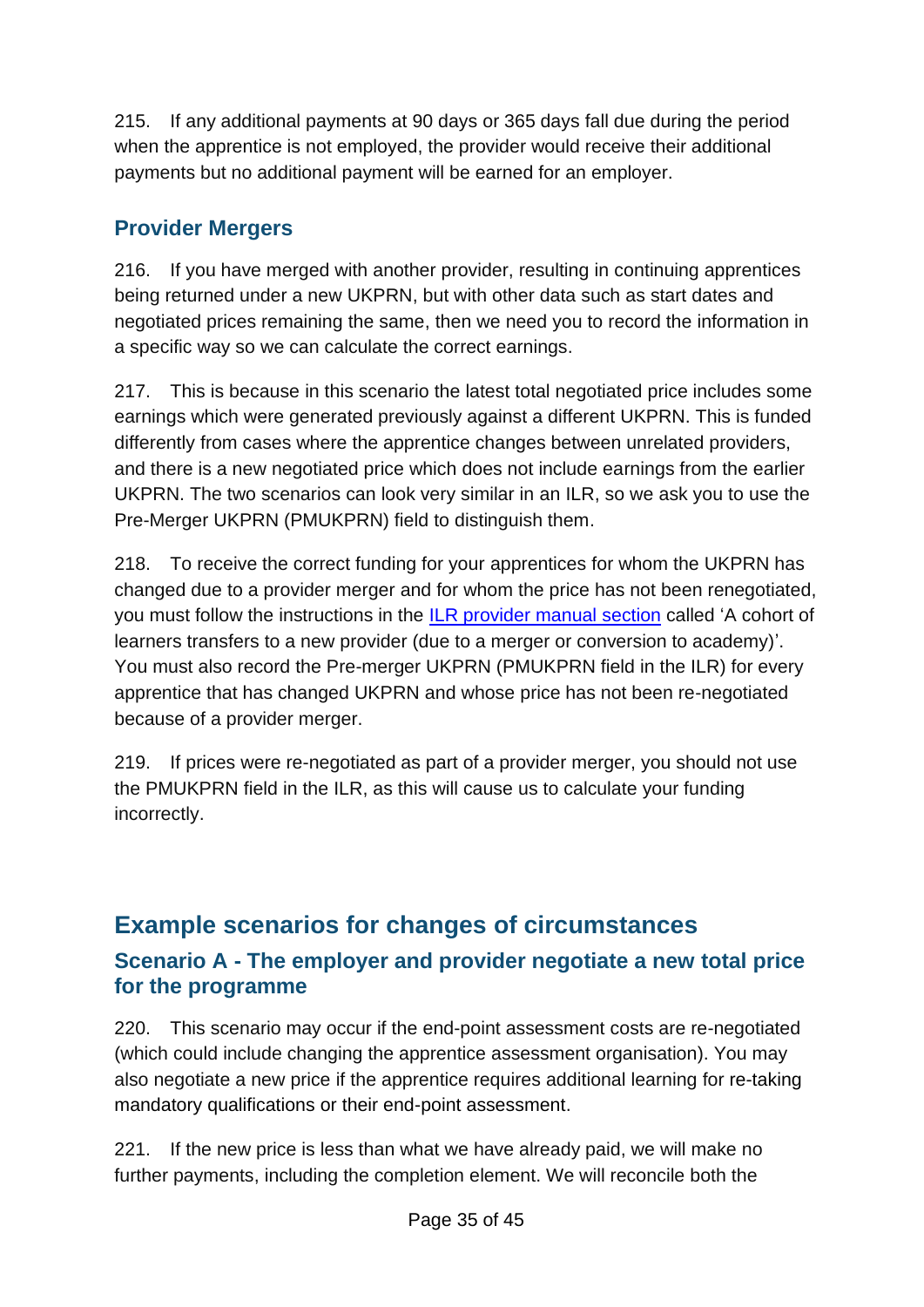provider and, where appropriate, the employer's account with a negative adjustment in the next month.

222. If the total price has increased after the planned end date of the programme, we will withhold 20% of any increase in price (after accounting for the funding band maximum) as an addition to the existing completion element, and assign any remaining earnings to the month of the price change.

223. If the total price has decreased after the planned end date of the programme, we will reduce any remaining completion element by the price decrease. If this price change is more than the completion element, we will apply any remainder as a negative adjustment to both the provider and, where appropriate, the employer's account in the next month.

#### <span id="page-35-0"></span>**Scenario B – You retrospectively update the total price.**

224. This scenario may occur if you agreed an incorrect original price.

225. If the employer has an employer account, they may need to make a corresponding change, unless the change is an ILR correction to match the value already in the employer's account.

226. You should only make this type of change within the ILR year for the original ILR 'Apprenticeship financial record date' in ILR returns. You must not change any amounts or dates relating to financial records with dates in previous ILR years. If you identify a data error after the close of a previous ILR year, you must add a new financial record with a date in the current ILR year.

227. We apply the amended price back to the original Trailblazer financial record date/ Apprenticeship financial record date and we recalculate the earnings as described in the [Changes in price](#page-28-3) section and in scenario A.

#### <span id="page-35-1"></span>**Scenario C - The apprentice changes programme with the same provider**

228. This scenario may occur if the apprentice changes job role.

229. The employer and provider will negotiate a new total price for the new programme, which must reflect any existing skills or skills gained under the previous programme, and record this in the ILR and the apprenticeship service.

230. If the apprentice changes framework or standard, we consider this a new start. If the apprentice is still eligible for additional payments and the framework uplift at the start of the new programme, these will be calculated and earned in the normal way.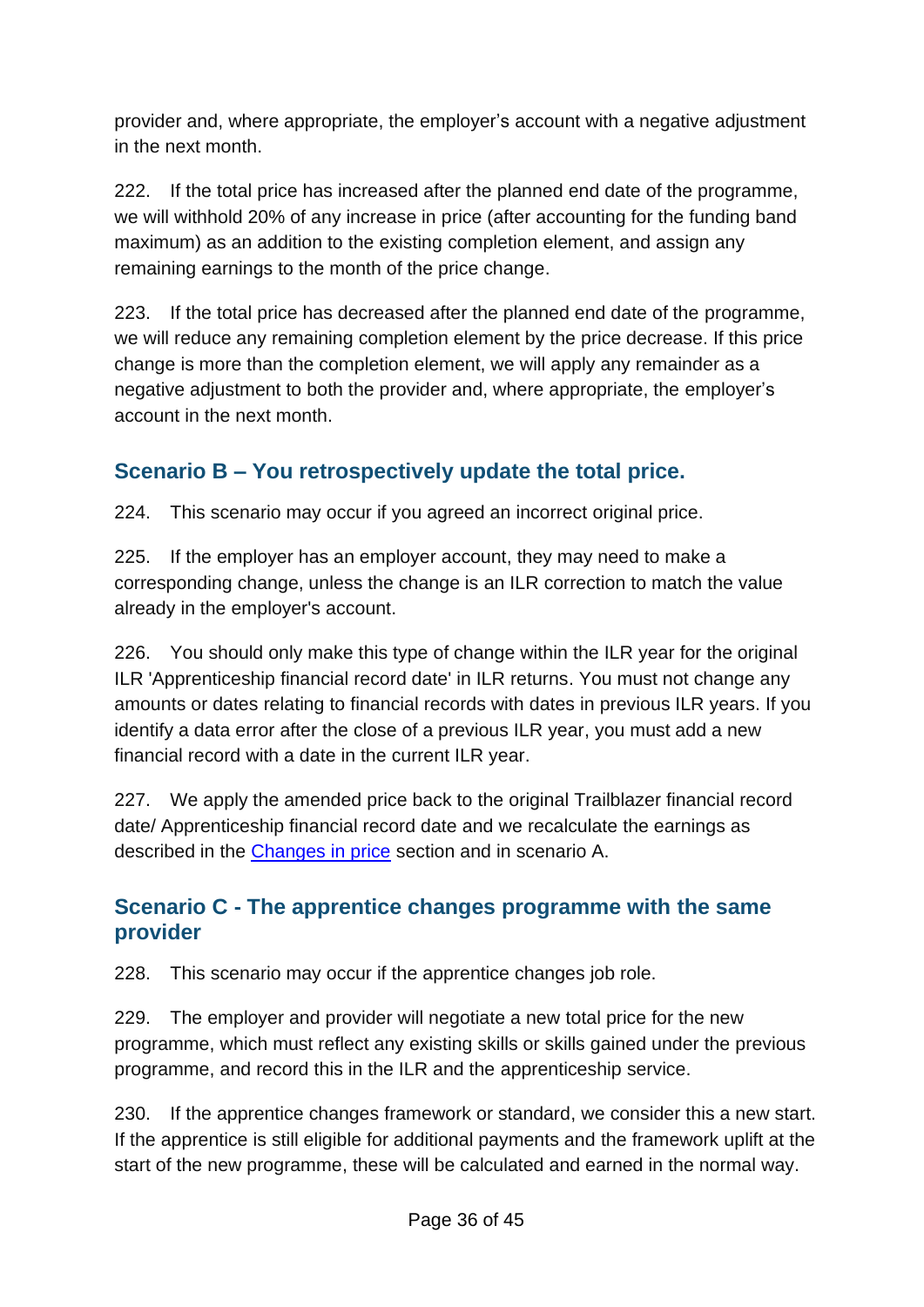Any payments already received by the employer and provider for the initial programme are retained and new payments are earned for the new programme.

231. If the apprentice changes framework or standard, we will also treat this as a new start to determine the co-investment percentage that applies. For example, if an apprentice started a framework in August 2018 but transfers to a standard in May 2019, we will use percentages of 95%/5% to calculate co-investment for the standard.

232. For a pathway transfer that is a continuation of the same apprenticeship framework, any additional payments and the framework uplift continue in the same way as if the pathway had not changed. Following a pathway transfer, we will also continue to apply the same co-investment percentage that applied when the apprentice started the earlier pathway.

233. If an apprentice completes an apprenticeship and starts another apprenticeship, we consider the second apprenticeship as a new start for calculating funding. For example, we could generate another set of additional payments if the apprentice meets the eligibility criteria at the start of the second apprenticeship. This applies even if there is a relationship between the first and second apprenticeships, for example, if they were progressing from one level to another within the same framework, or if the apprentice completes one pathway and starts another.

#### <span id="page-36-0"></span>**Scenario D - The employer chooses a new provider to deliver the apprenticeship**

234. The employer and the new provider will negotiate a new total price for the remainder of the programme, and record this in the ILR and, if applicable, the apprenticeship service.

235. We will account for the earnings from the first provider before we apply the funding band maximum to calculate the earnings for the second provider. The total contributions from an employer's account across both providers will not be more than the funding band maximum for a single apprenticeship.

236. If the apprentice was defined at the start of their programme with the employer as a 16- to 18-year-old or an eligible 19- to 24-year-old as described in the [Funding](https://www.gov.uk/guidance/apprenticeship-funding-rules)  [Rules,](https://www.gov.uk/guidance/apprenticeship-funding-rules) then the same age category will continue to apply with the new provider. If the apprentice was initially eligible for the framework uplift, then we will pay any remaining uplift amounts to the second provider.

237. The employer will continue to receive additional payments. Any remaining additional payments not paid to the original provider, you can be paid as the new provider. We add the number of days in learning with the first provider to the days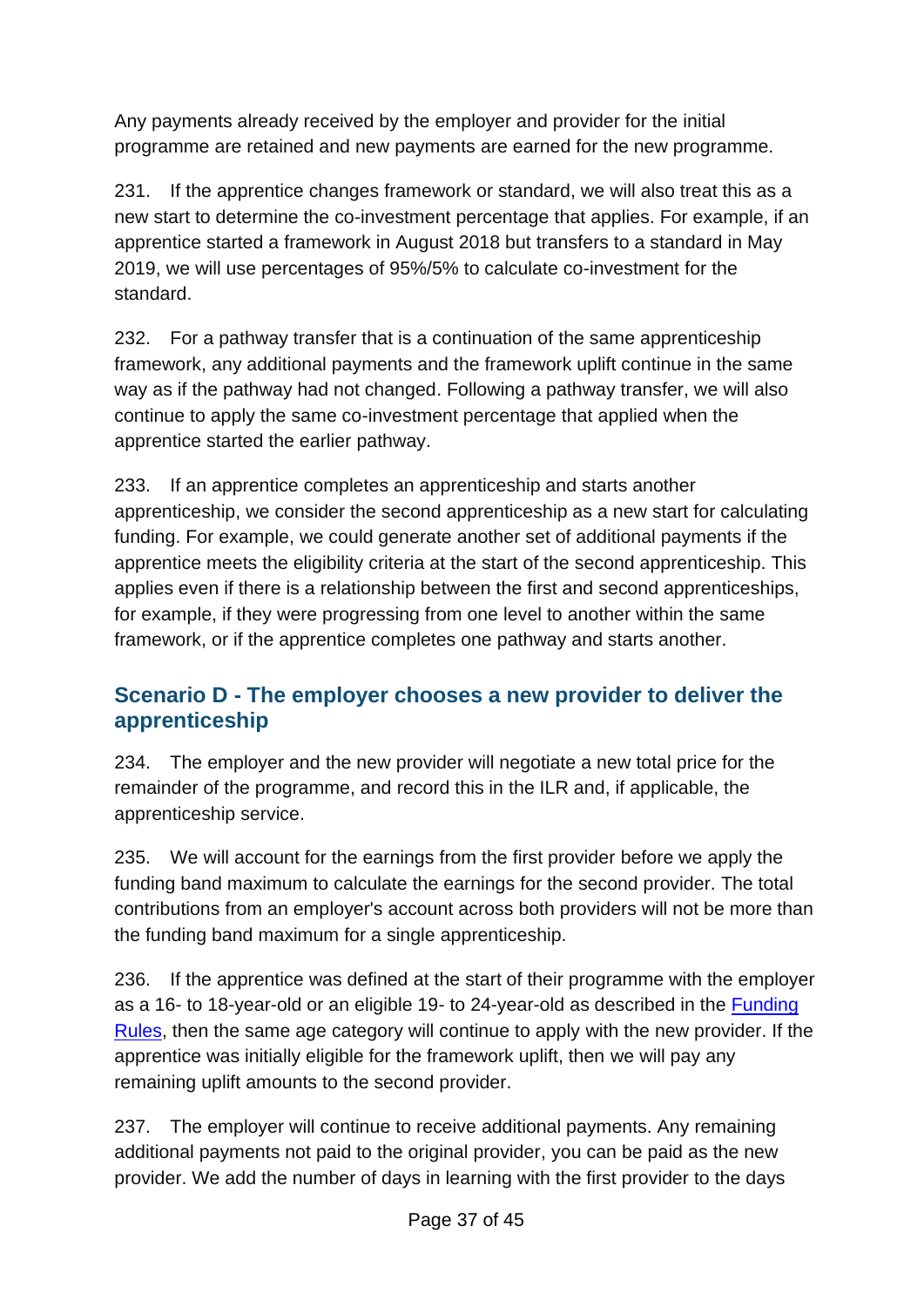with the second provider, to calculate when any remaining additional payments are due.

238. If the apprenticeship is funded through co-investment, we will use the coinvestment percentage which applied when the apprentice originally started with the first provider on that apprenticeship.

#### <span id="page-37-0"></span>**Scenario E - The apprentice moves to a new employer but remains on-programme with the same provider**

239. The employer and provider will negotiate a new total price for the programme. You should record this price in the ILR as a residual price. We will use this to calculate the earnings for the remainder of the programme and match to the second employer's account if they have one. The provider will not create a new programme aim record if the apprenticeship delivery continues without a break.

240. We will account for the earnings from the period with the first employer before we apply the funding band maximum to calculate the earnings for the period with the second employer. The total earnings paid to the provider from employer accounts and total earnings before co-investment is calculated will not be more than the funding band maximum for a single apprenticeship.

241. The provider will continue to receive additional payments. Any remaining additional payments not paid to the original employer you can pay to the new employer. We add the number of days in learning during the first period of learning to the days in the second period, and subsequent periods, to calculate if we will generate any remaining additional payments.

242. If the apprenticeship is funded through co-investment, we will use the coinvestment percentage that applied when the apprentice originally started with the first employer on that apprenticeship.

#### <span id="page-37-1"></span>**Scenario F - The apprentice takes a break in learning**

243. When the apprentice resumes learning, we expect you to enter a price against the new programme aim in the ILR. This price may be the same as you previously recorded for the programme but can be a revised price depending on the amount of learning now required. After applying the funding band maximum, we will subtract 20% of this price for completion and, if the price is not a residual price, we will subtract any earnings to date. We will spread the remainder equally over the remaining planned duration.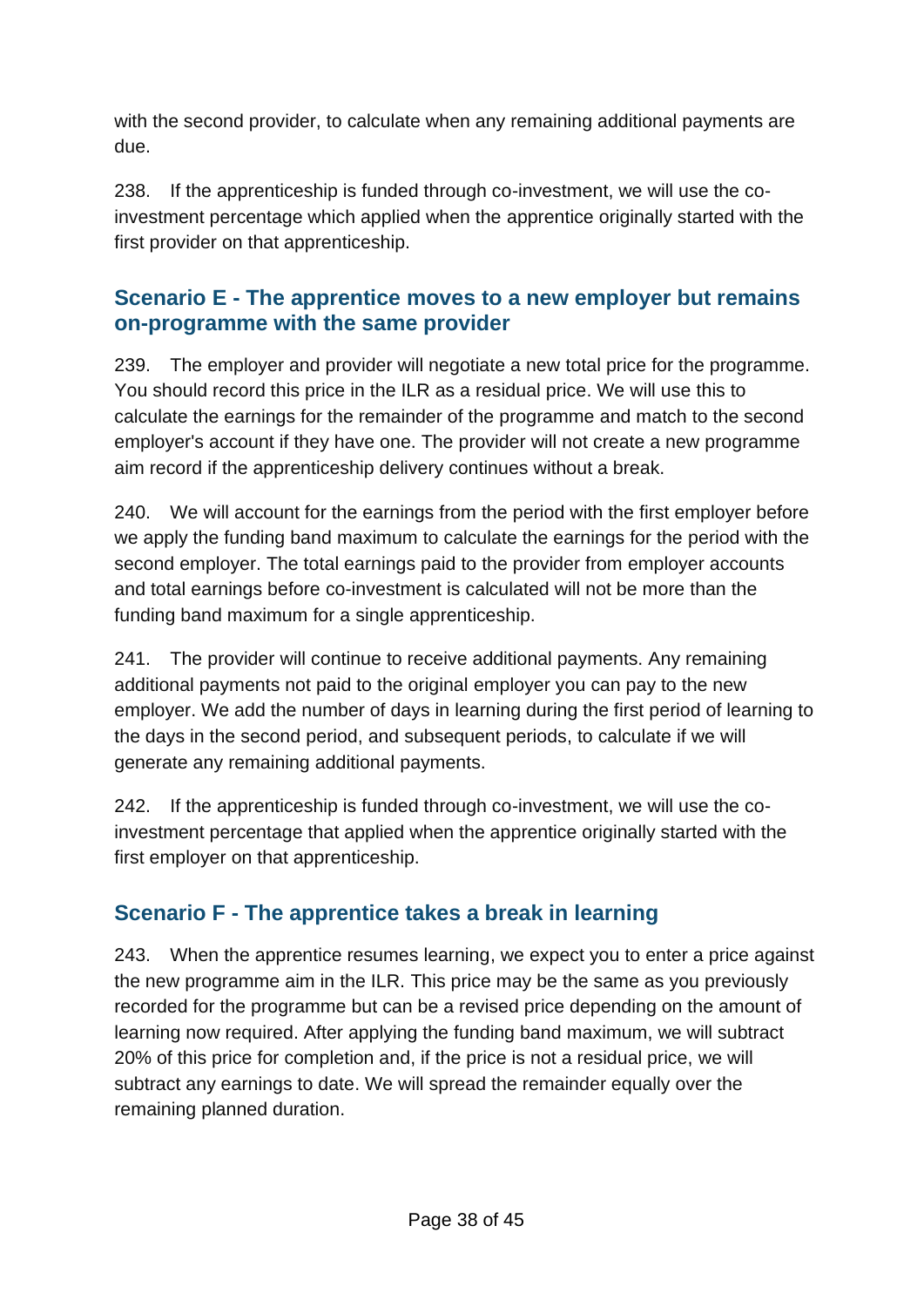244. We will add the number of days in learning during the first period of learning to the number of days in the second period, and any subsequent periods, to calculate when we will generate any remaining additional payments.

245. For the framework uplift (for apprentices defined as a 16- to 18-year-old or an eligible 19- to 24-year-old as described in the [funding rules,](https://www.gov.uk/guidance/apprenticeship-funding-rules) the age category as at the start of the apprenticeship will continue to apply. We will subtract any framework uplift amounts earned up to the point the apprentice left learning from the original calculated uplift and we will spread the remainder over the planned length, with 20% of the original uplift amount retained for completion.

246. If the apprenticeship is funded through co-investment, we will use the coinvestment percentage that applied when the apprentice originally started. For example, if the apprentice took a break in December 2018 and resumed learning in May 2019, we will use percentages of 90%/10% to calculate co-investment.

#### <span id="page-38-0"></span>**Scenario G - The apprentice is made redundant and has more than 6 months of the planned duration of the apprenticeship remaining and has not completed 75% of the apprenticeship**

247. We will fund the apprentice through 100% government co-investment up to the latest total price in place when the apprentice became unemployed, or up to the funding band maximum if this is lower. This applies for up to 12 weeks or until they resume their apprenticeship with another employer if this is earlier.

248. If you do not find a new employer within 12 weeks of redundancy, then all funding will stop and you must record the apprentice as a withdrawal on the ILR.

249. If any additional payments at 90 days or 365 days fall due during the period when the apprentice is not employed, the provider would receive their additional payment but no additional payment will be earned for an employer.

#### <span id="page-38-1"></span>**Scenario H - The apprentice is made redundant within 6 months of their planned end date or after completing 75% of the apprenticeship**

250. This scenario also applies if the apprentice is still on programme after their planned end date when the employer makes them redundant.

251. If the apprentice is made redundant more than 6 months before the planned end date, but has completed more than 75% of the apprenticeship, then this scenario only applies if the apprentice was made redundant on 15 October 2020 or later. Before that date, Scenario G would apply.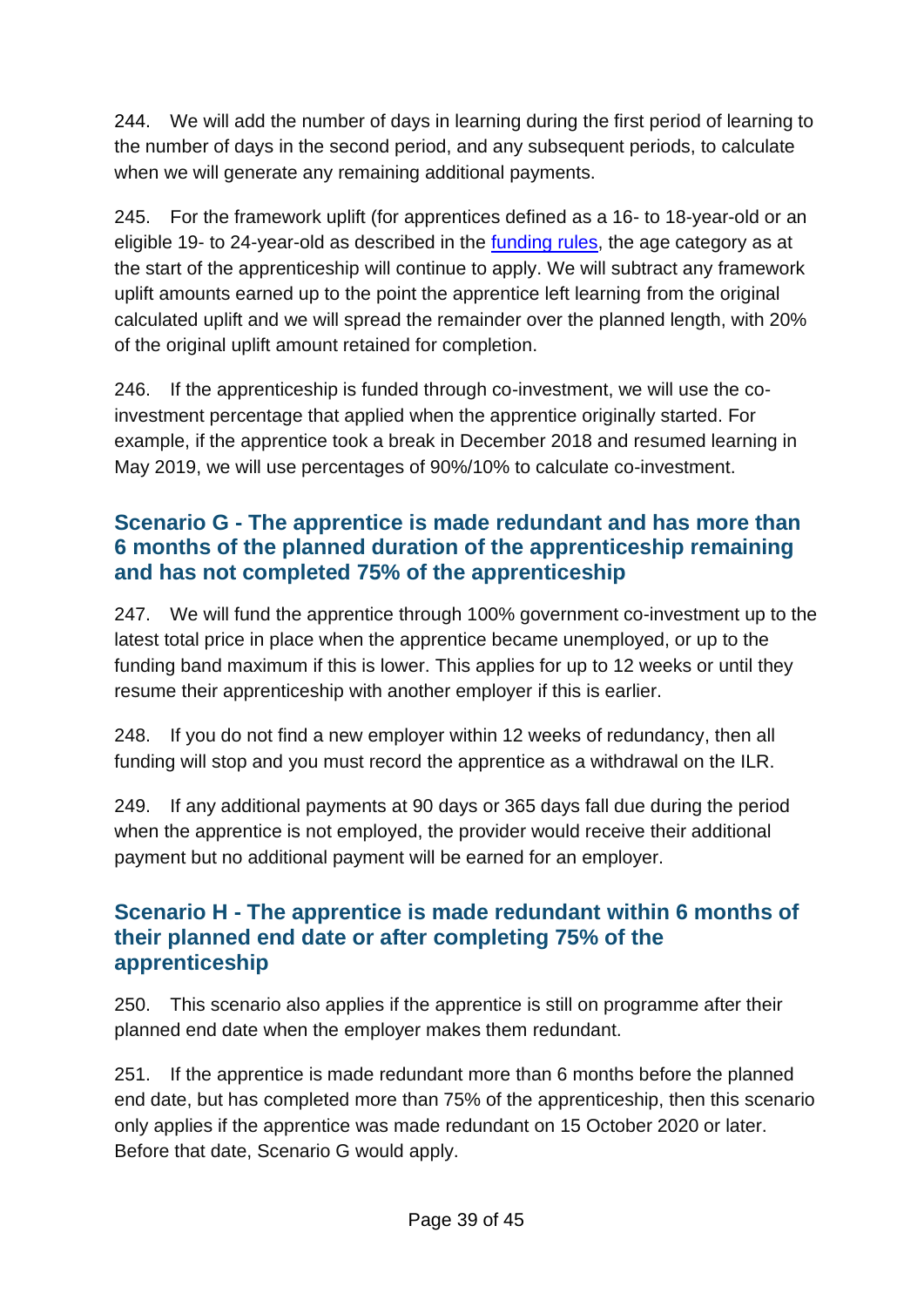252. The apprentice is funded through 100% government co-investment for any remaining monthly instalments and (if applicable) for completion, based on the latest total price, or up to the funding band maximum if this is lower, in place when the apprentice became unemployed. This applies for the remainder of the programme or until they resume their apprenticeship with another employer.

253. If any additional payments at 90 days or 365 days fall during the period when the apprentice is not employed, the provider will receive their additional payment but no additional payment will be earned for an employer.

# <span id="page-39-0"></span>**Funding reports**

254. We will continue to provide funding reports to show you what funding we have calculated for you. These will range from headline funding reports to detailed reports at apprentice level; similar to the funding summary reports and occupancy reports we currently provide.

255. You will receive a set of reports when you submit your ILR data that will indicate how much you have earned. The report explaining how you will be paid those earnings; either through government co-investment, from an employer's account, or a combination of the two, will not be available until after the ILR collection has closed for each month. This is so that we can match ILR data with the apprenticeship service at the end of each ILR collection.

256. These reports will also show the amount of co-investment that you need to collect from each employer and show to which employers you need to give additional payments.

257. For more information on funding reports, please see the guidance on ILR [funding reports](https://www.gov.uk/government/publications/individualised-learner-record-ilr-check-that-data-is-accurate)**.**

# <span id="page-39-1"></span>**Processing and changes at the end of the funding year**

258. This section describes what you and employers need to do by the end of the R14 ILR return date. It also describes how we manage changes and calculate payments when two ILR years are open at the same time.

## <span id="page-39-2"></span>**Last date for changes**

259. The last ILR collection for each funding year is currently 'R14'. The date you must return each ILR collection to us is in Appendix A to the [ILR Specification.](https://guidance.submitlearnerdatabeta.fasst.org.uk/ilr) For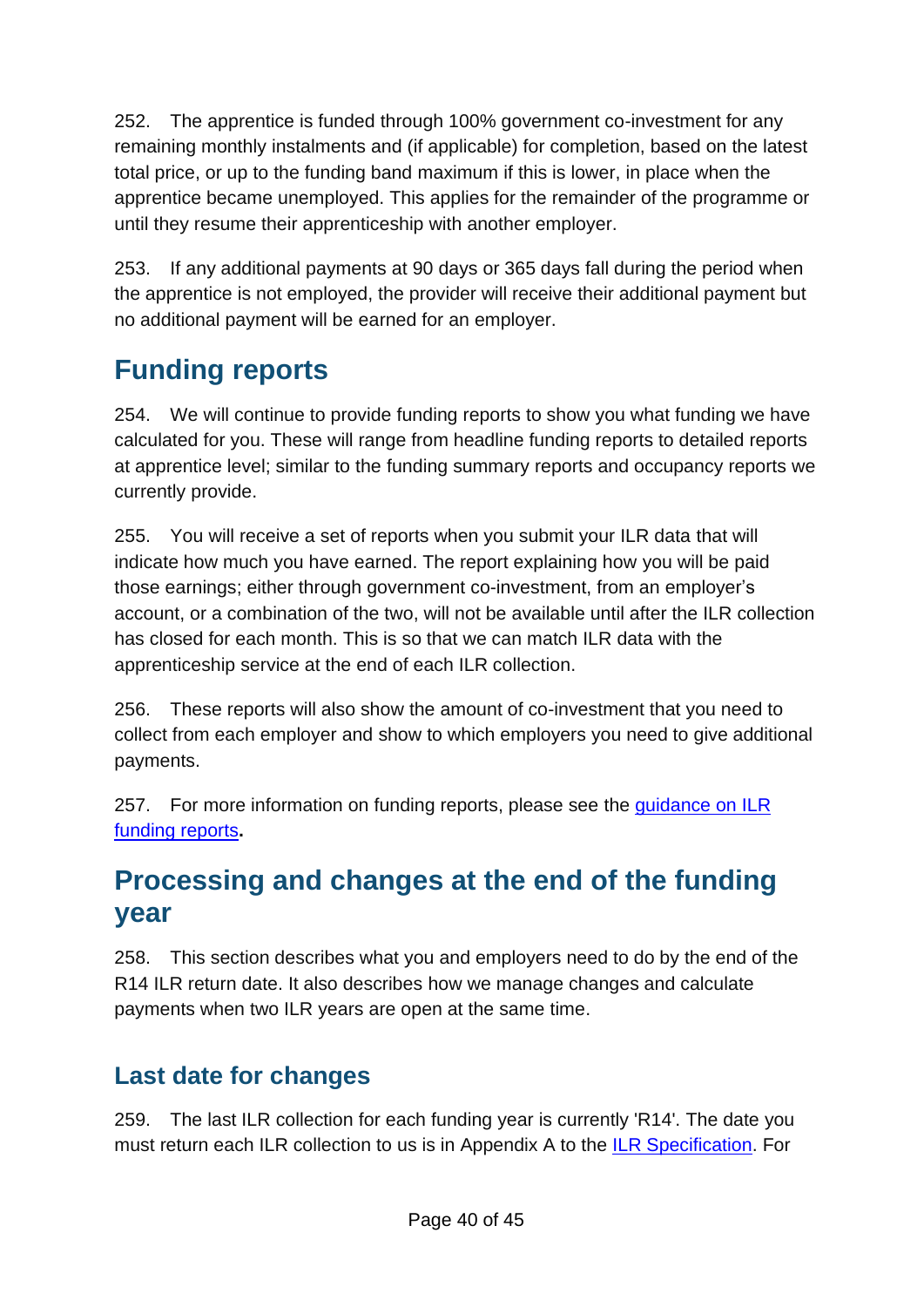example, for the 2020 to 2021 funding year, the R14 ILR return date is 21 October 2021.

260. You must record any changes that happen up to 31 July in the funding year in the ILR by the R14 return for that year.

261. For employers using the apprenticeship service, the same deadline applies to any changes that relate to information in ILR returns. Some examples include:

- if an apprentice started learning on 31 July or earlier, the information for that apprentice must be recorded and approved on the apprenticeship service by the R14 ILR return date in October, and that apprentice must be included in the R14 ILR return
- if a price change was effective from a date in July or before, this must be recorded and approved in the apprenticeship service by the R14 ILR return date in October. You must also make the corresponding change in the R14 ILR return
- if an employer wishes to stop the funding for an apprentice, the 'stop' date in the apprenticeship service must be:
	- in the current funding year (from 1 August to 31 July) **or**
	- recorded in the apprenticeship service before the R14 ILR return date in October if it relates to the previous funding year.
- any data matching issues between the ILR and the apprenticeship service relating to funding up to July must be resolved by the R14 ILR return date in October.

262. We will not process any ILR price changes that are dated July or earlier, which are recorded after the R14 ILR return date. Instead, we will use the earnings from the previous year's ILR return as at R14 to determine the starting point for calculations from 1 August onwards.

## <span id="page-40-0"></span>**Payment processing after the funding year end**

263. There is an overlapping period when you return ILR information about two funding years to us; this is from 1 August to the return date of the final 'R14' ILR collection.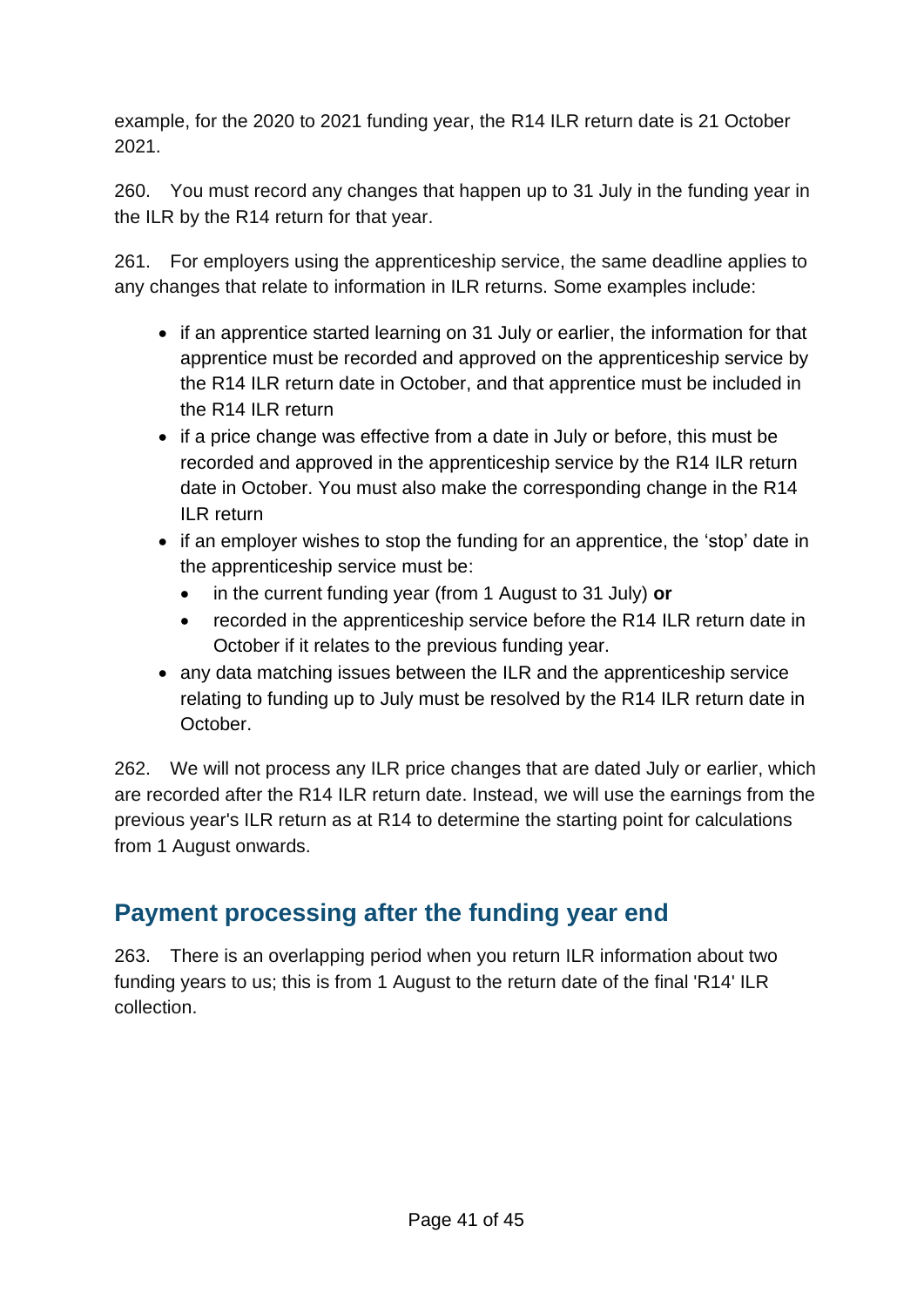264. During this overlapping period, we will process extra payment transactions with employers' accounts in the apprenticeship service, soon after the R13 and R14 ILR returns. R13 and R14 ILR returns cover the same time period as the R12 ILR return and are generally used to correct earlier data. If there are no corrections, there will be no new transactions.

265. For employers, this means two extra payment transaction dates in September and October, which will use the levy balance as at the R13 and R14 ILR return dates.

266. For providers, we will add payments from the R13 and R14 transactions to the payments from R02 and R03 ILR returns respectively, and paid at the same time as the R02 and R03 payments.

267. The 'Apps monthly payment report' shows the payments made following each ILR return date. As there could be extra transactions in employers' accounts following the R13 and R14 return dates, and extra co-investment generated, there are columns in this report showing R13 and R14 payments relating to earnings from August to July. Further information is in the [guidance on ILR Funding Reports.](https://www.gov.uk/government/publications/individualised-learner-record-ilr-check-that-data-is-accurate)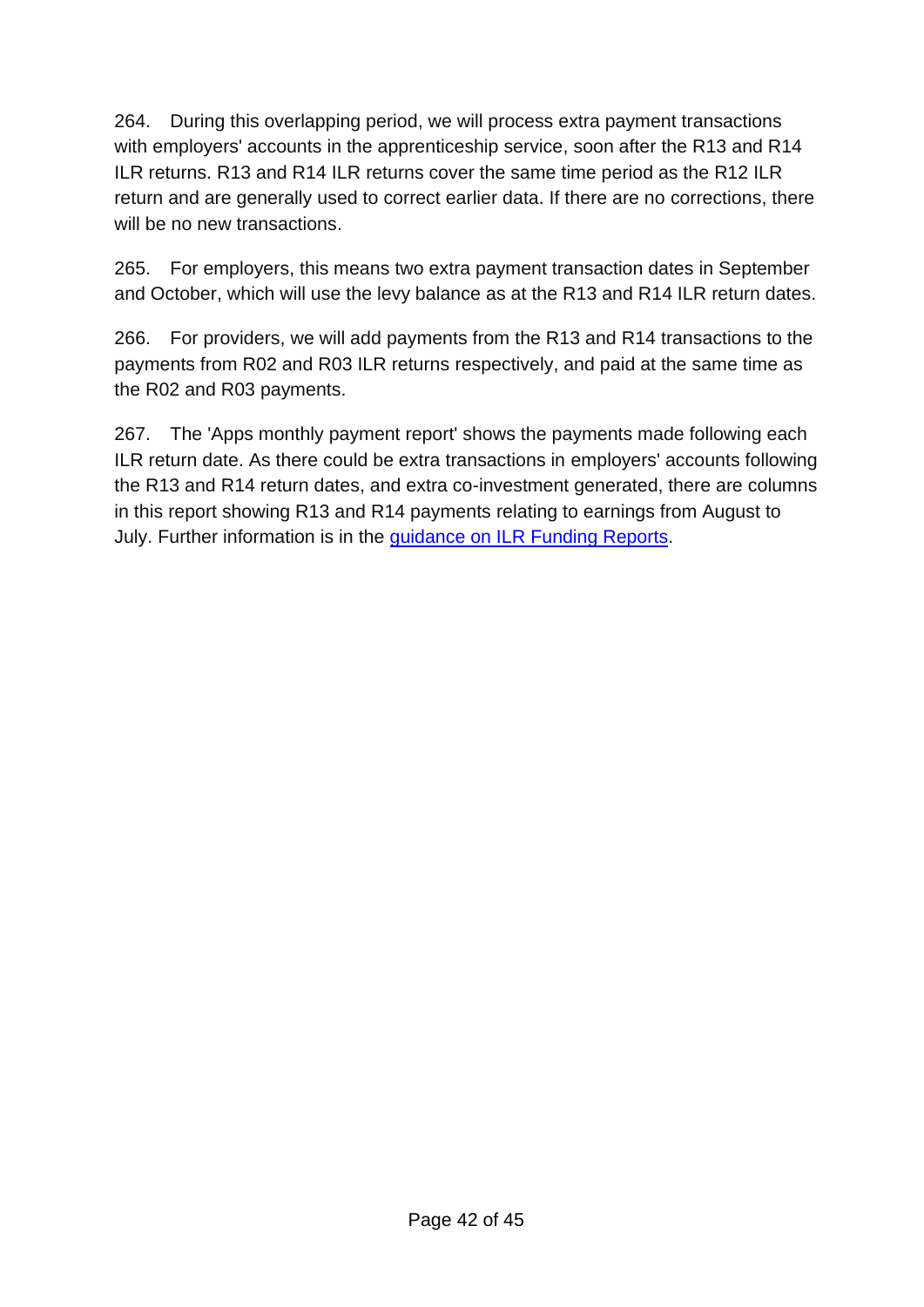# <span id="page-42-0"></span>**Annex 1 – An example of calculating payments**

268. To demonstrate how earnings are calculated in the new apprenticeship funding system, we have used the following scenario:

- the employer engages a provider to deliver a 19+ apprenticeship with a maximum band value of £15,000
- the employer negotiates a total price for training and assessment of £16,000
- the planned duration for the apprenticeship is 2 years (or 24 months)
- the apprenticeship is not eligible for any additional payments
- we assume that the employer has used the apprenticeship service to approve funding for the apprentices, and the ILR has matching data for each apprentice
- we assume the apprenticeship started before 1 April 2019, so any coinvestment is based on 90%/10% co-investment percentages

269. As the total price is above the funding band maximum, the maximum that we will pay from an employer's account is £15,000. This is also the maximum we will coinvest towards. This means that the employer is responsible for paying the £1,000 above the funding band maximum, in addition to any co-investment or funds paid from an employer's account.

270. We calculate the earnings based on £15,000. We will retain 20% (or £3,000) of this amount until the apprenticeship completes. This leaves £12,000 spread equally over 24 months, resulting in on programme earnings of £500 per month (assuming the apprentice meets the census dates each month).

- 271. The monthly payments to the provider are:
	- **Employer A – pays the levy and has sufficient funds in their employer account to cover the costs of training.** 100% of the monthly instalment is used from the employer's account. We will not co-invest, so we debit £500 from their account.

• **Employer B – does not pay the levy.** We will co-invest 90%, and the employer pays 10%, because the apprenticeship started before 1 April 2019. This means we will pay £450 monthly and the employer pays £50 to the provider. See the [funding rules](https://www.gov.uk/guidance/apprenticeship-funding-rules) for the frequency of collection of employer co-investment.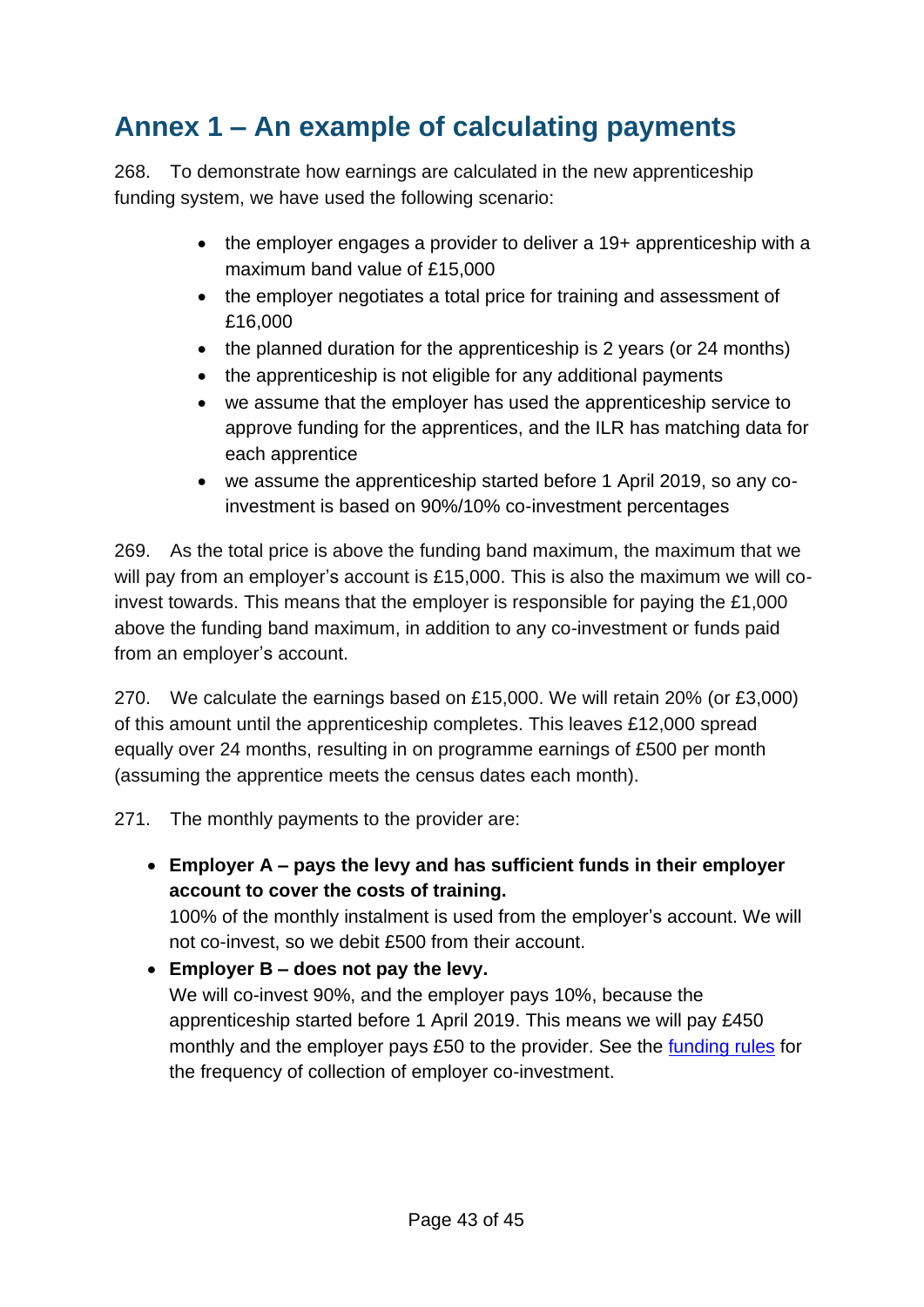#### • **Employer C – pays the levy but has insufficient funds in their employer account.**

We use the funds in the employer's account first. For the remaining amount, we will co-invest 90%, and the employer pays 10%.

If we assume the employer has £200 available in their employer account in a particular month, then we use this amount first. This takes the employer's account balance to zero and leaves £300 remaining that we will pay through co-investment. We will pay £270 and the employer pays £30 directly to the provider.

In this example, we are assuming the apprenticeship started before 1 April 2019, so the co-investment rate will be 10%, even if the levy balance had been sufficient to cover all payments before April 2019 and the first time the coinvestment rate was used for this apprenticeship was in April 2019 or later.

272. If the apprentice completes their apprenticeship, the same approach applies to the completion payment (£3,000 in this example) at the end as follows:

• **Employer A – pays the levy and has sufficient funds in their employer account to cover the costs of training.**

We source 100% of the monthly instalment from the employer's account. We will not co-invest, so we debit £3,000 from their account.

- **Employer B – does not pay the levy.** We will co-invest 90%, and the employer pays 10%. This means we will pay £2,700, and the employer pays £300.
- **Employer C – pays the levy but has insufficient funds in their employer account.**

We use the funds in the employer's account first. For the remaining amount, we will co-invest 90%, and the employer pays 10%.

If we assume the employer has £200 available in their employer account in the month of the completion payment, then we use this amount first. This takes the employer account balance to zero and the remaining £2,800 will be coinvested. We will pay £2,520 and the employer pays £280.